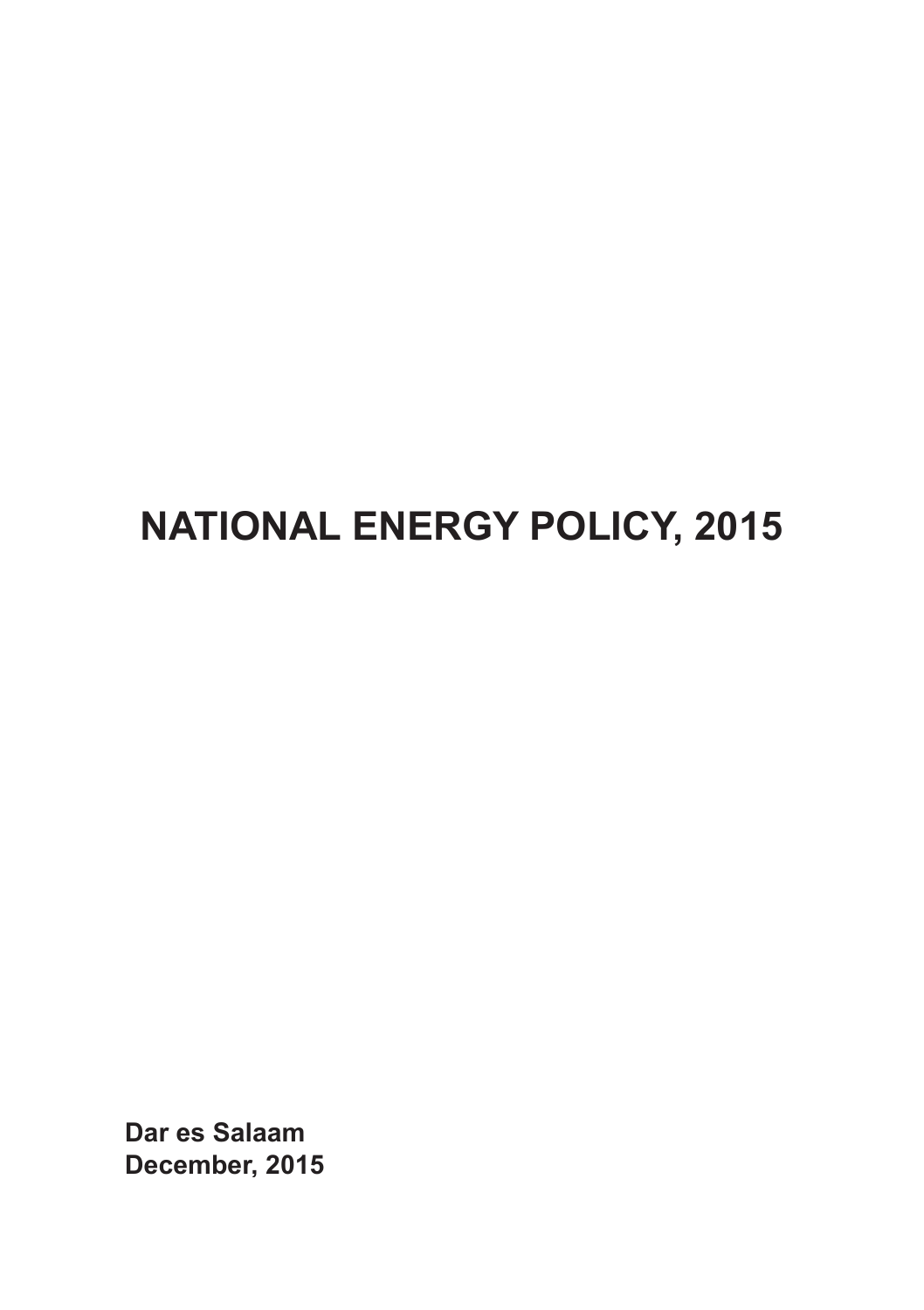#### **TABLE OF CONTENTS**

|              |                                                   | iv   |
|--------------|---------------------------------------------------|------|
|              | MEASUREMENTS AND CONVERSION FACTORS               | vi   |
|              |                                                   | viii |
|              |                                                   | xxii |
| 1            |                                                   | 1    |
| 1.1          |                                                   | 1    |
| 1.2          |                                                   | 3    |
| $\mathbf{2}$ | JUSTIFICATION FOR THE POLICY                      | 8    |
| 2.1          |                                                   | 9    |
| 2.2          | Objectives of the National Energy Policy          | 10   |
| 2.3          |                                                   | 10   |
| 3            | POLICY ISSUES AND STATEMENTS                      | 11   |
| 3.1          |                                                   | 11   |
| 3.2          |                                                   | 22   |
| 3.3          | Local Content in the Petroleum and Gas Sub-sector | 31   |
| 3.4          |                                                   | 39   |
| 4            |                                                   | 46   |
| 4.1          |                                                   | 46   |
| 4.2          | Regional and International Cooperation            | 47   |
| 4.3          | Safety, Occupational Health and Environment       | 47   |
| 4.4          | Gender Issues and HIV/AIDS in the Energy Sector   | 49   |
| 5            | FISCAL, LEGAL AND REGULATORY FRAMEWORKS           | 50   |
| 5.1          |                                                   | 51   |
| 5.2          |                                                   | 51   |
| 5.3          |                                                   | 52   |
| 6            |                                                   | 53   |
| 6.1          |                                                   | 53   |
| 6.2          |                                                   | 54   |
| 6.3          |                                                   | 57   |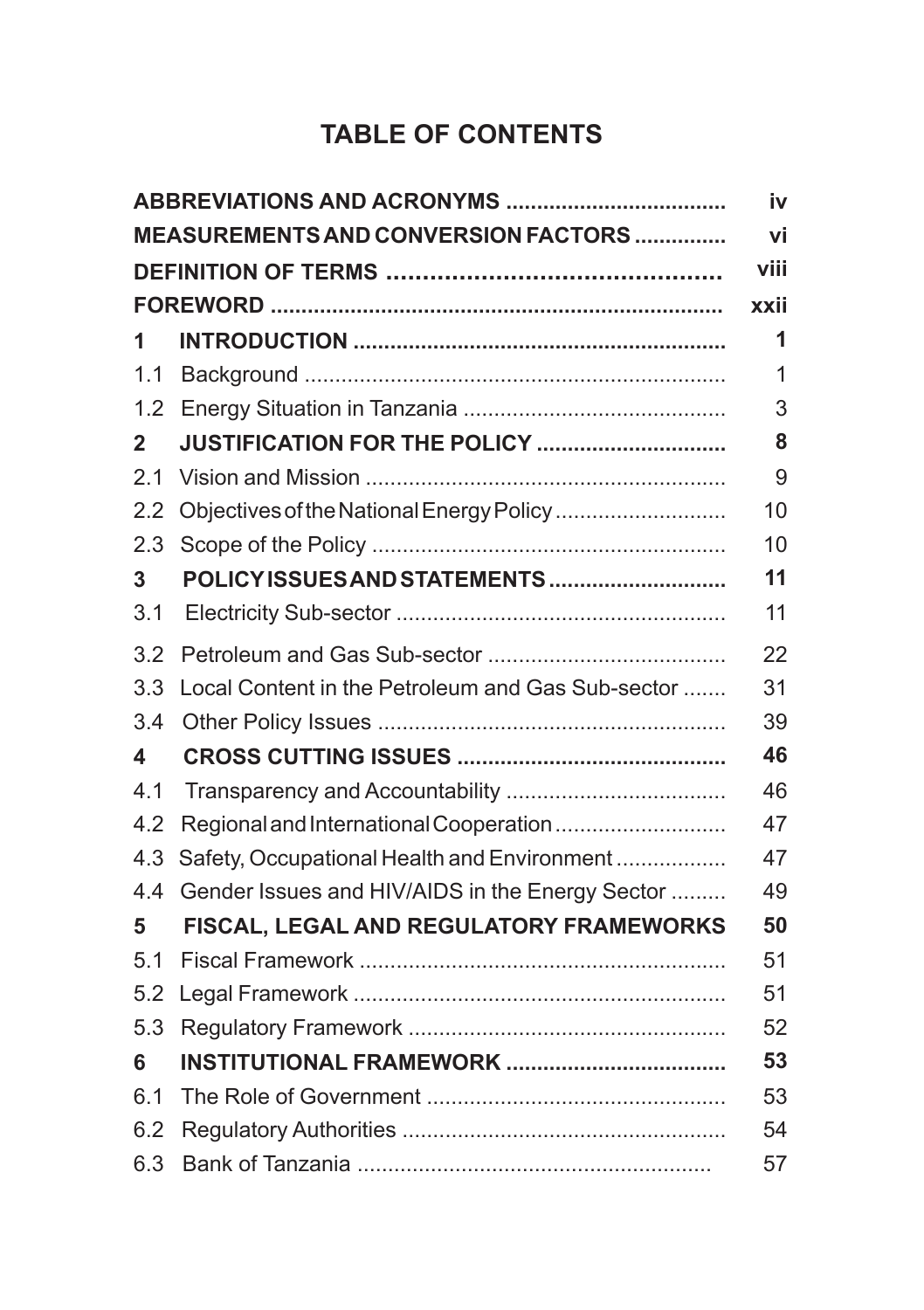| 6.5<br>Tanzania Electric Supply Company Limited<br>6.6<br>6.7<br>6.8<br>6.9<br>$\overline{7}$<br><b>MONITORING AND EVALUATION FRAMEWORK </b><br>7.1<br>Institutional Arrangement for Monitoring and Evaluation<br>7.2<br>7.3 | 6.4 | 57 |
|------------------------------------------------------------------------------------------------------------------------------------------------------------------------------------------------------------------------------|-----|----|
|                                                                                                                                                                                                                              |     | 59 |
|                                                                                                                                                                                                                              |     | 59 |
|                                                                                                                                                                                                                              |     | 60 |
|                                                                                                                                                                                                                              |     | 60 |
|                                                                                                                                                                                                                              |     | 60 |
|                                                                                                                                                                                                                              |     | 61 |
|                                                                                                                                                                                                                              |     | 61 |
|                                                                                                                                                                                                                              |     | 61 |
|                                                                                                                                                                                                                              |     | 62 |
|                                                                                                                                                                                                                              |     | 62 |
|                                                                                                                                                                                                                              |     | 62 |
|                                                                                                                                                                                                                              |     | 63 |
|                                                                                                                                                                                                                              | 8   | 64 |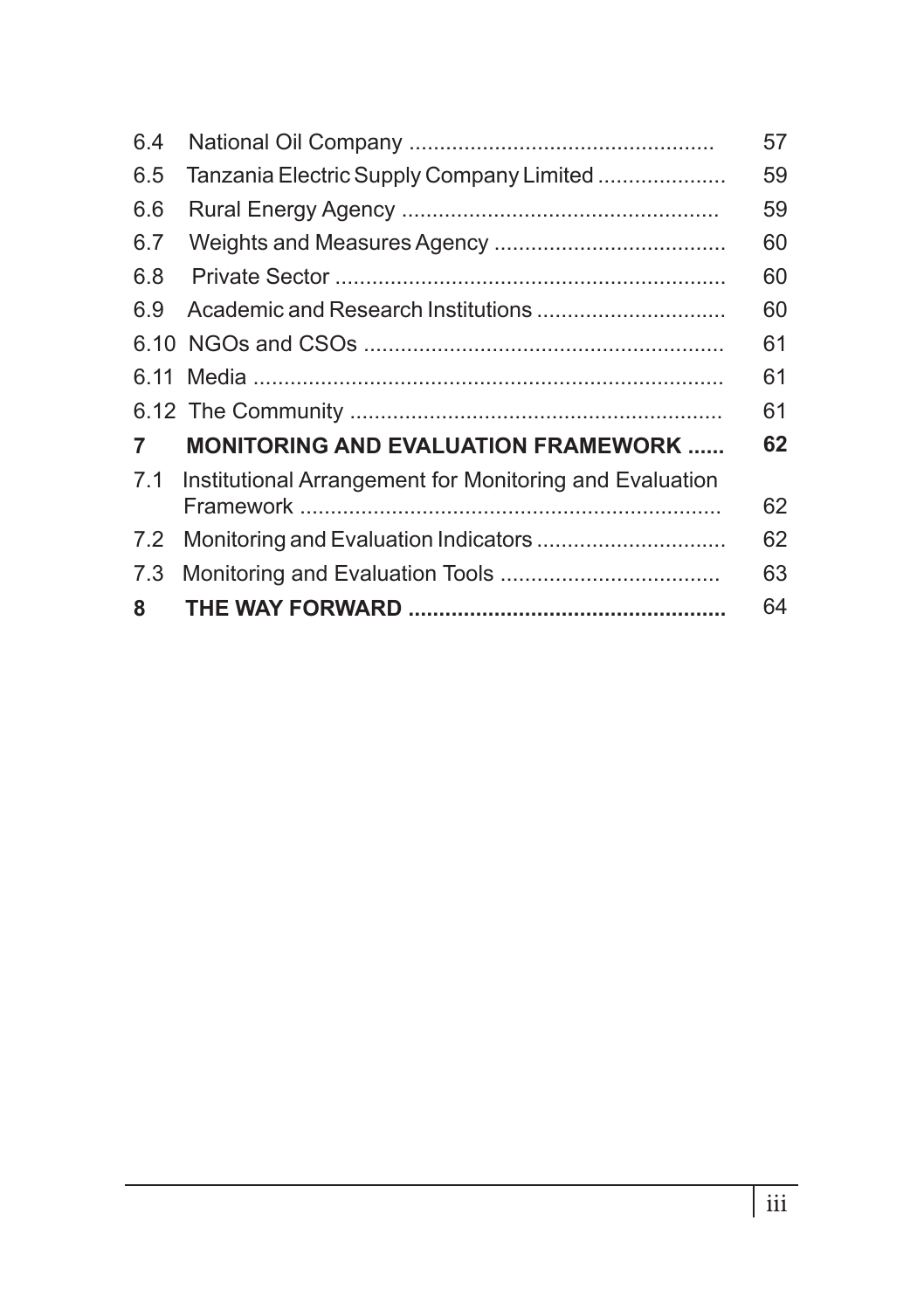## **ABBREVIATIONS AND ACRONYMS**

| <b>BoE</b><br><b>CBOs</b><br><b>AIDS</b><br><b>CSOs</b><br><b>CSR</b><br><b>EAC</b><br><b>EWURA</b> | <b>Barrel of Oil Equivalent</b><br><b>Community Based Organizations</b><br><b>Acquired Immune Deficiency Syndrome</b><br><b>Civil Society Organizations</b><br><b>Corporate Social Responsibility</b><br><b>East African Community</b><br><b>Energy and Water Utilities Regulatory</b><br>Authority |
|-----------------------------------------------------------------------------------------------------|-----------------------------------------------------------------------------------------------------------------------------------------------------------------------------------------------------------------------------------------------------------------------------------------------------|
| <b>FBOs</b>                                                                                         | <b>Faith Based Organizations</b>                                                                                                                                                                                                                                                                    |
| <b>FDP</b>                                                                                          | <b>Field Development Plan</b>                                                                                                                                                                                                                                                                       |
| GoT                                                                                                 | Government of Tanzania                                                                                                                                                                                                                                                                              |
| <b>GW</b>                                                                                           | Gigawatt                                                                                                                                                                                                                                                                                            |
| <b>HIV</b>                                                                                          | Human Immune deficiency Virus                                                                                                                                                                                                                                                                       |
| <b>LNG</b>                                                                                          | <b>Liquefied Natural Gas</b>                                                                                                                                                                                                                                                                        |
| <b>LPG</b>                                                                                          | <b>Liquefied Petroleum Gas</b>                                                                                                                                                                                                                                                                      |
| <b>MDAs</b>                                                                                         | Ministries, Departments and Agencies                                                                                                                                                                                                                                                                |
| <b>MEM</b>                                                                                          | Ministry of Energy and Minerals                                                                                                                                                                                                                                                                     |
| <b>MPPA</b>                                                                                         | Model Power Purchase Agreement                                                                                                                                                                                                                                                                      |
| M&E                                                                                                 | <b>Monitoring and Evaluation</b>                                                                                                                                                                                                                                                                    |
| <b>MWe</b>                                                                                          | <b>Megawatt Electricity</b>                                                                                                                                                                                                                                                                         |
| МT                                                                                                  | <b>Metric Tonnes</b>                                                                                                                                                                                                                                                                                |
| <b>NEMC</b>                                                                                         | <b>National Environment Management Council</b>                                                                                                                                                                                                                                                      |
| <b>NGOs</b>                                                                                         | Non Governmental Organizations                                                                                                                                                                                                                                                                      |
| <b>OSHA</b>                                                                                         | Occupational Safety and Health Authority                                                                                                                                                                                                                                                            |
| <b>PPA</b>                                                                                          | <b>Power Purchase Agreement</b>                                                                                                                                                                                                                                                                     |
| <b>PPP</b>                                                                                          | <b>Public Private Partnership</b>                                                                                                                                                                                                                                                                   |
| <b>PSA</b>                                                                                          | <b>Production Sharing Agreement</b>                                                                                                                                                                                                                                                                 |
| <b>PSMP</b>                                                                                         | <b>Power System Master Plan</b>                                                                                                                                                                                                                                                                     |
| <b>REA</b>                                                                                          | <b>Rural Energy Agency</b>                                                                                                                                                                                                                                                                          |
| <b>REF</b>                                                                                          | <b>Rural Energy Fund</b>                                                                                                                                                                                                                                                                            |
| <b>REFIT</b>                                                                                        | Renewable Energy Feed in Tariff                                                                                                                                                                                                                                                                     |
| <b>SADC</b>                                                                                         | Southern African Development Community                                                                                                                                                                                                                                                              |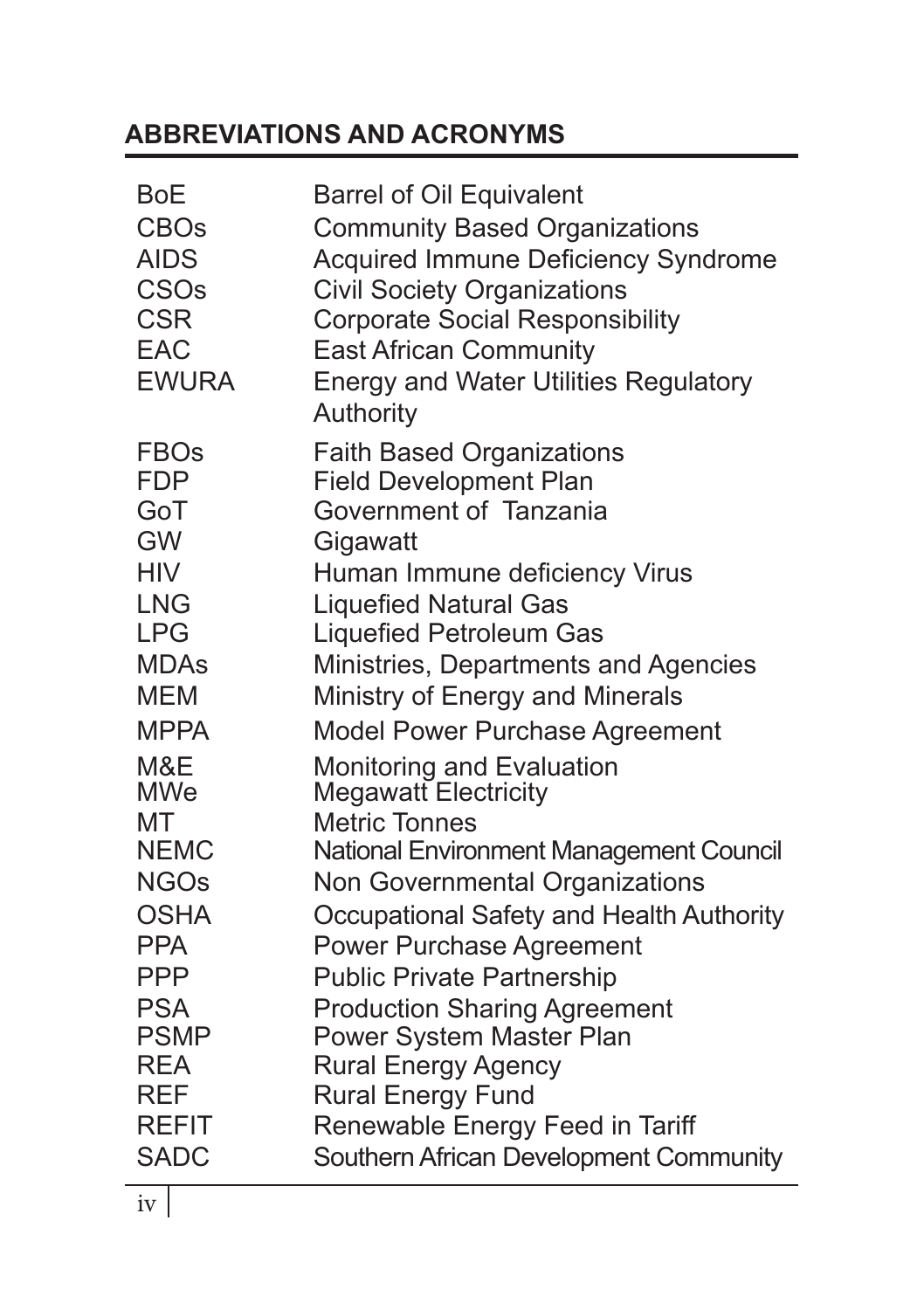| <b>SME</b><br><b>SPP</b><br><b>TANESCO</b><br><b>TCF</b><br><b>TPDC</b> | <b>Small Medium Enterprises</b><br><b>Small Power Producers</b><br>Tanzania Electric Supply Company<br><b>Trillion Cubic Feet</b><br>Tanzania Petroleum Development |
|-------------------------------------------------------------------------|---------------------------------------------------------------------------------------------------------------------------------------------------------------------|
| Wp                                                                      | Corporation<br>Watt peak                                                                                                                                            |
| 2D Seismic<br>Data                                                      | <b>Two Dimensional Seismic Data</b>                                                                                                                                 |
| 3D Seismic<br>Data                                                      | <b>Three Dimensional Seismic Data</b>                                                                                                                               |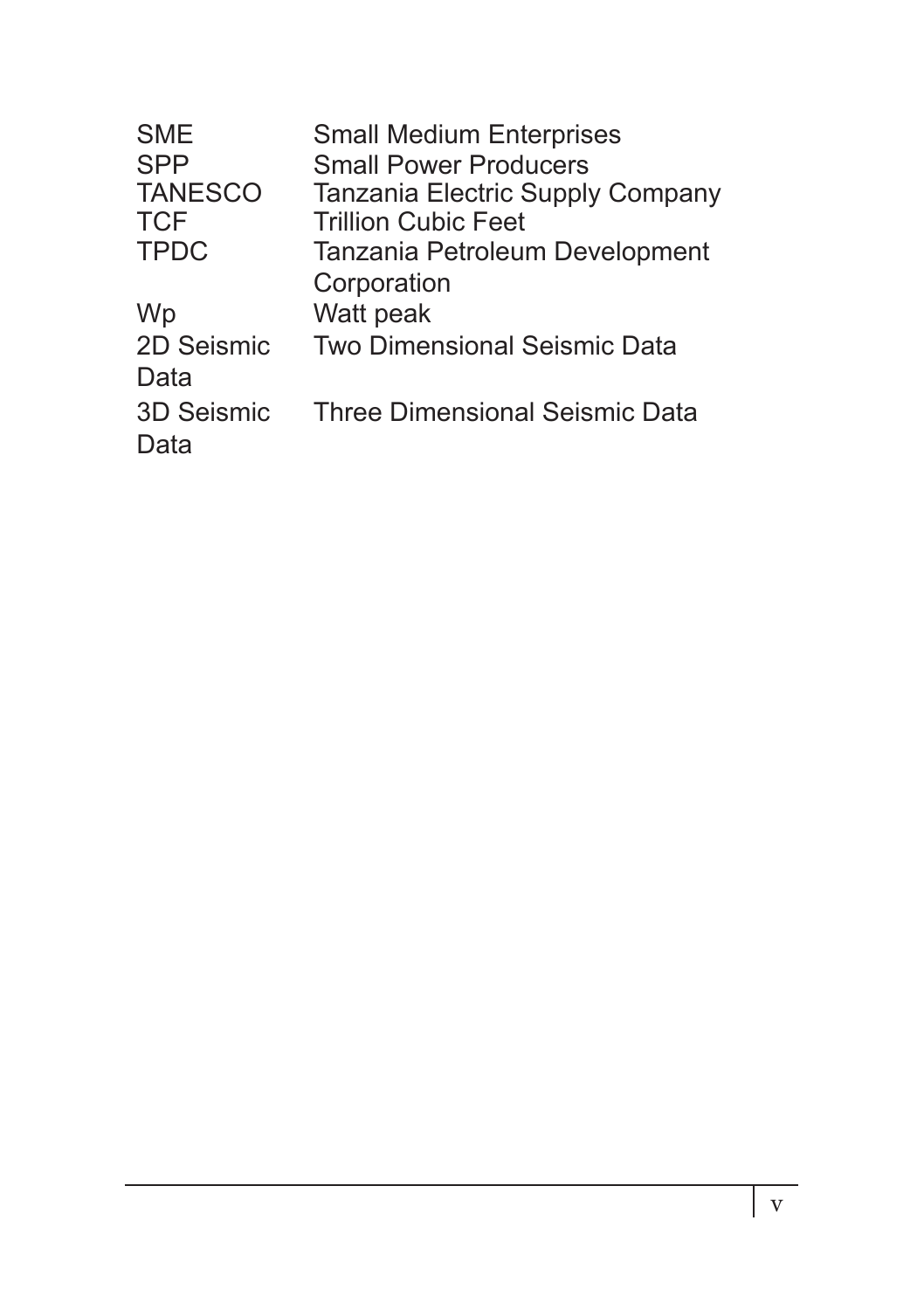# **MEASUREMENTS AND CONVERSION FACTORS**

#### **MEASUREMENTS**

| Gigawatt-hour (GWh)<br>kilowatt-hour (kWh) | 1,000,000 |
|--------------------------------------------|-----------|
| Megawatt-hour (MWh)<br>kilowatt-hour (kWh) | 1,000     |
| Megawatt (MW)<br>kilowatt (kW)             | 1,000     |

## **CONVERSION FACTORS**

| 1 Watt-hour                                   | $= 3,600$ Joules (J)                     |
|-----------------------------------------------|------------------------------------------|
| 1 Tonne of Oil Equivalent<br>(TOE)            | $=$ 42.7 Giga Joules<br>(GJ)             |
| 1 Trillion Cubic Feet (TCF)<br>of Natural Gas | 180 million Barrels of<br>Oil Equivalent |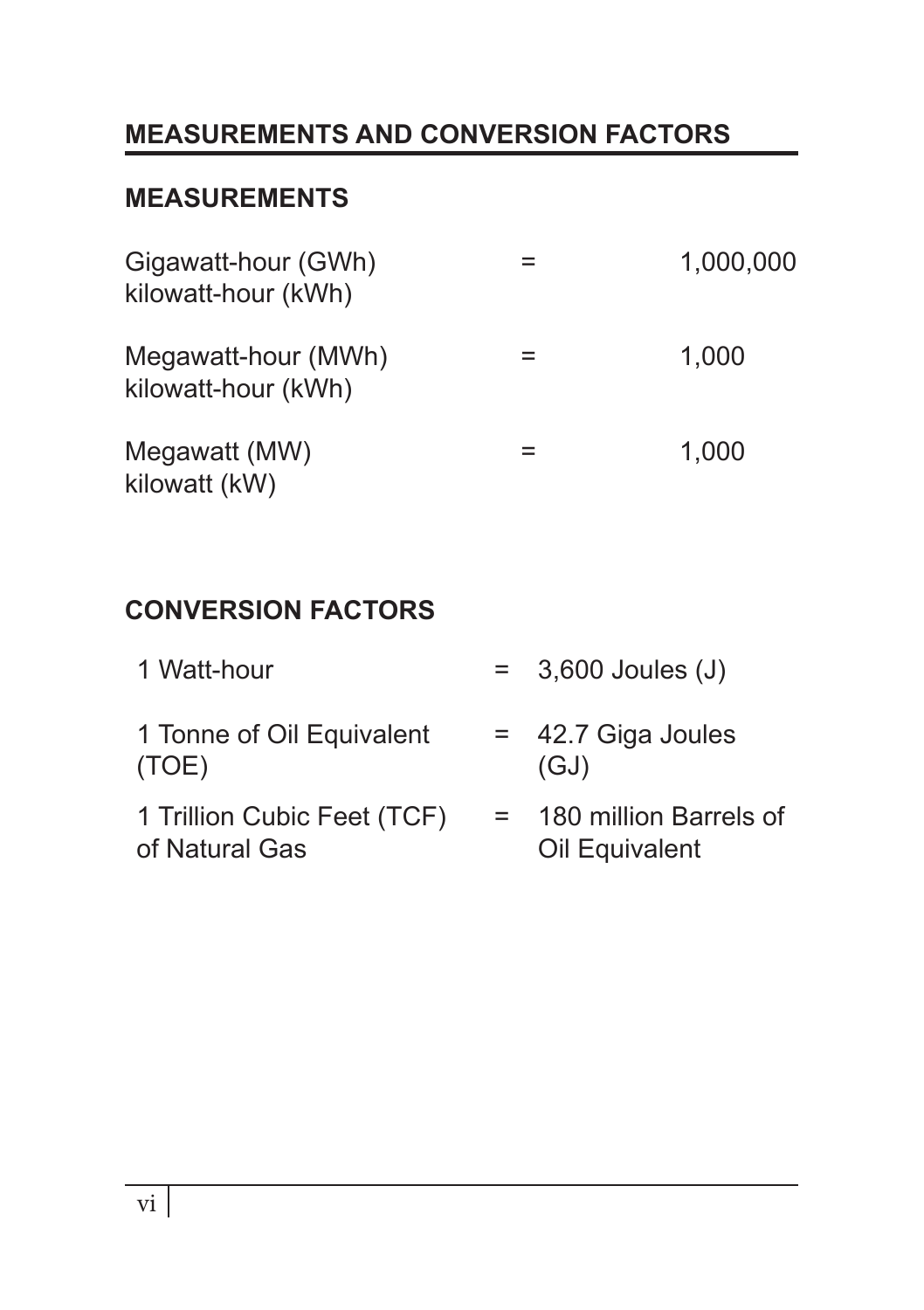| Symbol Unit             |                                              | <b>Conversion</b>                                            |
|-------------------------|----------------------------------------------|--------------------------------------------------------------|
| <b>Bbl</b>              | <b>Barrel</b>                                | $= 0.15899$ cubic metres                                     |
| <b>BoE</b>              | Barrel of oil<br>equivalent                  | $= 5,800$ cubic feet                                         |
| <b>BTU</b><br><b>CF</b> | <b>British Thermal</b><br>Unit<br>Cubic feet | $= 1.06$ kJ<br>$1kJ = 0.948$ BTU<br>$= 0.02822$ cubic metres |
|                         |                                              |                                                              |
| kWh                     | kilowatt hour                                | $= 1,000$ Watt hours                                         |
| m <sup>3</sup>          | Cubic metre                                  | $= 6.289$ barrels<br>= $3.53 \times 10^{-11}$ TCF            |
| mmBTU                   | million British<br><b>Thermal Unit</b>       | $= 293$ kWh                                                  |
| mmscfd                  | million standard<br>cubic feet per<br>day    | $= 28,316.85$ cubic metres<br>per day                        |
| TOE/toe                 | Tonnes of oil<br>equivalent                  | $=$ 39.68 million BTU<br>= 10 million kilocalories           |
| Tonne                   | Metric tonne                                 | $= 1,000$ kilogramme (kg) $=$<br>2,204.6 Pounds (lb)         |
| <b>TCF</b>              | <b>Trillion Cubic</b><br>Feet                | = 180 million Barrels of Oil<br>Equivalent                   |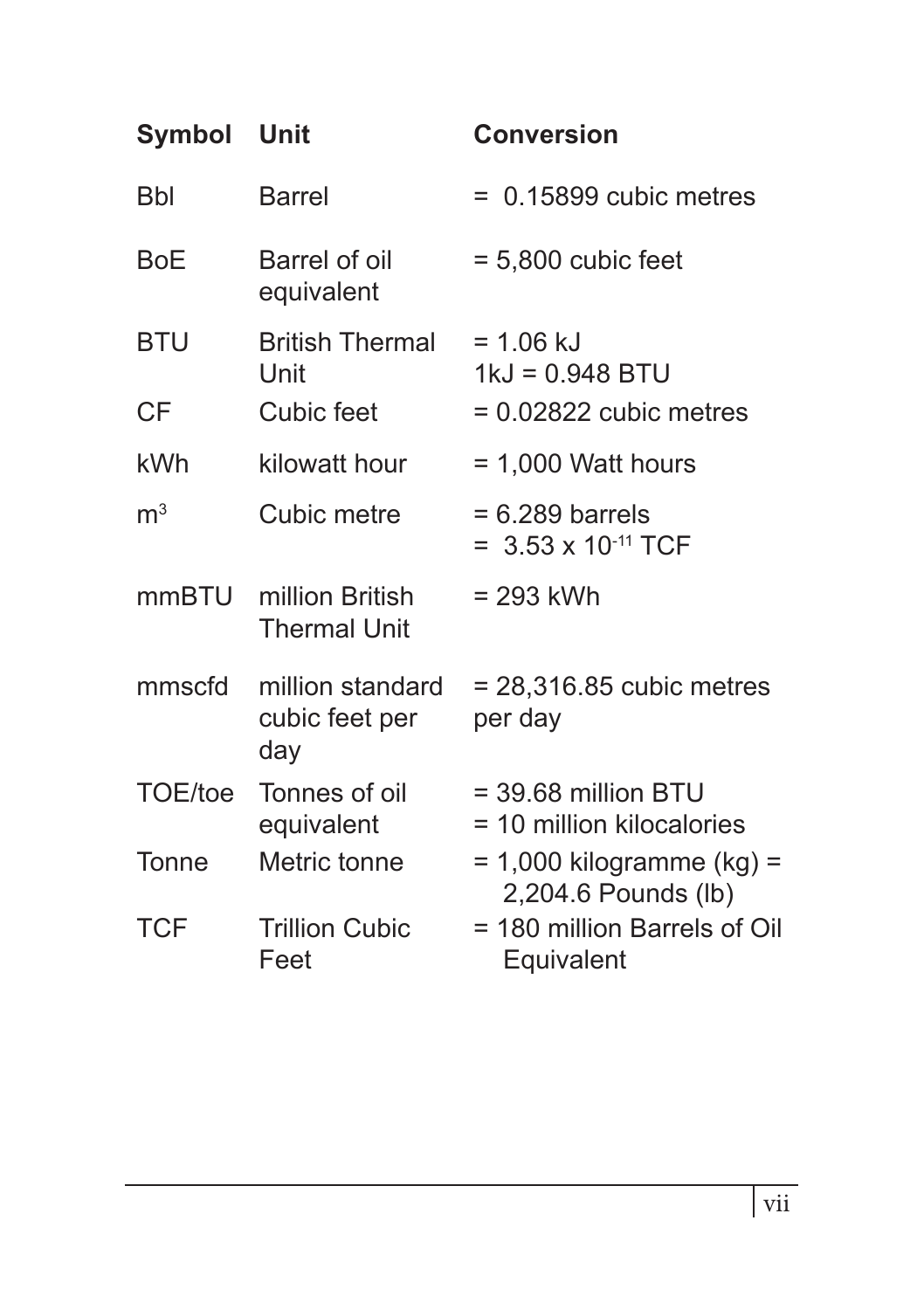#### **DEFINITION OF TERMS**

| <b>Access Level to</b><br><b>Electricity</b> | Proportion or percentage of the<br>population living within 600 meters<br>from a transformer.                                                                                                                                                                        |
|----------------------------------------------|----------------------------------------------------------------------------------------------------------------------------------------------------------------------------------------------------------------------------------------------------------------------|
| <b>Aggregator</b>                            | A fully State owned enterprise (a<br>subsidiary of the National Oil and<br>Gas Company), which will have<br>exclusive rights to purchase,<br>collect, transport and sell natural<br>gas produced in the country-<br>inshore, onshore, shallow-shore<br>and offshore. |
| <b>Block</b>                                 | Is a portion of two parallel<br>longitudes that are at a distance<br>of five minutes and two parallel<br>latitudes that are at distance of five<br>minutes.                                                                                                          |
| <b>Connection Level</b>                      | $\overline{\text{of}}$<br>Percentage<br>population<br>(households)<br>metred<br>with<br>electricity.                                                                                                                                                                 |
| <b>Contractor</b>                            | The contracting party (parties)<br>with Government and TPDC in a<br><b>Production Sharing Agreement.</b>                                                                                                                                                             |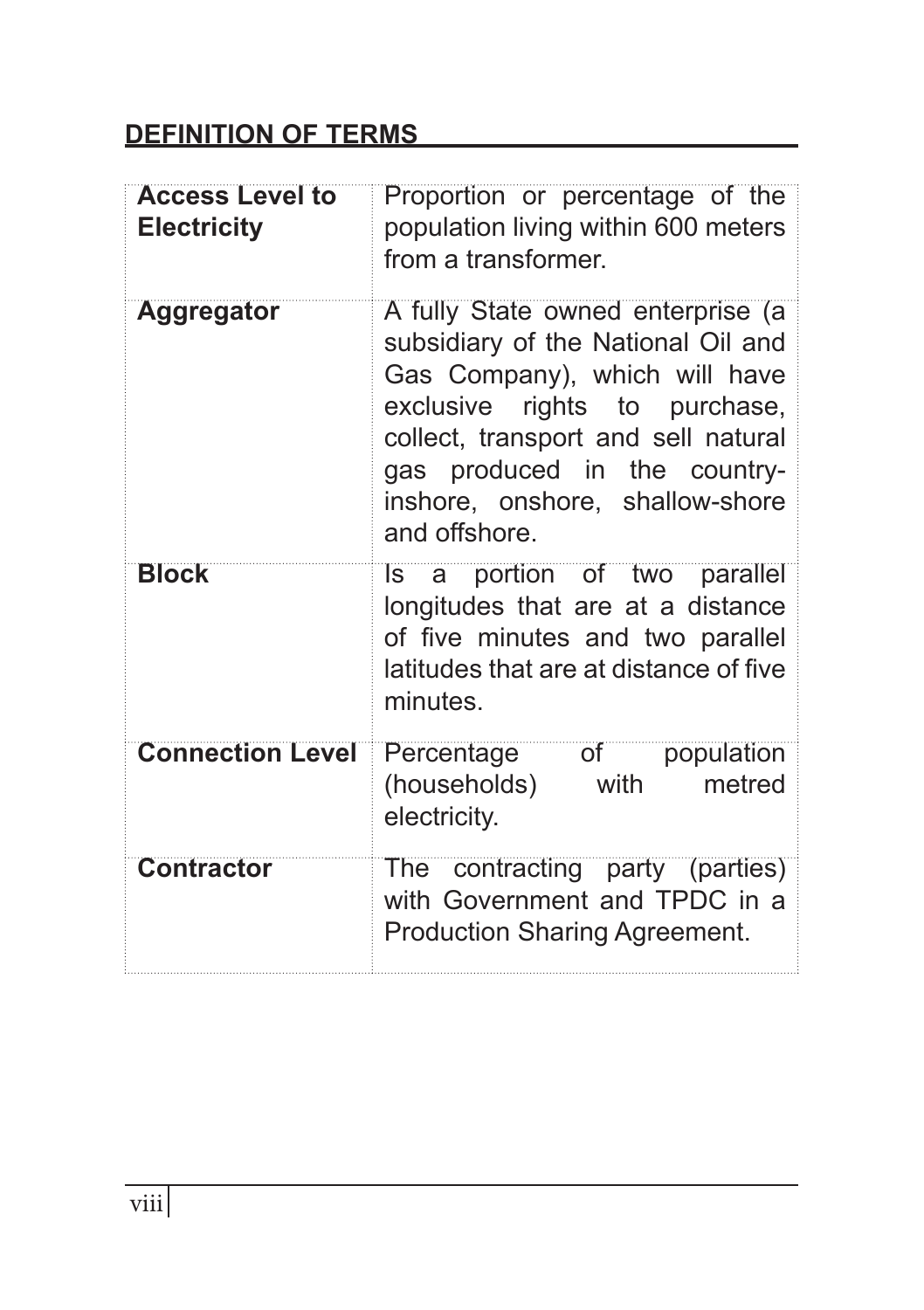| Decommi-                               | and/or<br>Removal<br>disposal                                                                                                                                                                                                                                                                                                                                                                      |  |
|----------------------------------------|----------------------------------------------------------------------------------------------------------------------------------------------------------------------------------------------------------------------------------------------------------------------------------------------------------------------------------------------------------------------------------------------------|--|
| ssioning                               | of<br>structures, facilities<br>and<br>installations<br>including<br>pipeline<br>equipment and other property used<br>in petroleum operations in an area,<br>cleaning up of the area, plugging<br>and securing of wells, restoration<br>of land, safety clearance of an<br>area, in connection with cessation<br>or partial cessation of petroleum<br>operations in an area or part of an<br>area. |  |
| Decommi-                               | Funds set aside by Contractor                                                                                                                                                                                                                                                                                                                                                                      |  |
| ssioning Fund                          | financial<br>security<br>for<br>as<br>decommissioning.                                                                                                                                                                                                                                                                                                                                             |  |
| <b>Distribution</b>                    | A system's network that carries<br>electricity from the transmission<br>system<br>and<br>delivers<br>to<br>it<br>consumers.                                                                                                                                                                                                                                                                        |  |
| <b>Downstream</b><br><b>Activities</b> | Activities related to marketing and<br>distribution of natural gas and liquid<br>petroleum products derived from<br>natural gas and crude oil.                                                                                                                                                                                                                                                     |  |
| <b>Energy</b><br><b>Conservation</b>   | A measure to reduce<br>energy<br>consumption through using less of<br>an energy service.                                                                                                                                                                                                                                                                                                           |  |
| <b>Energy Efficiency</b>               | A measure to use less energy to<br>provide the same service.                                                                                                                                                                                                                                                                                                                                       |  |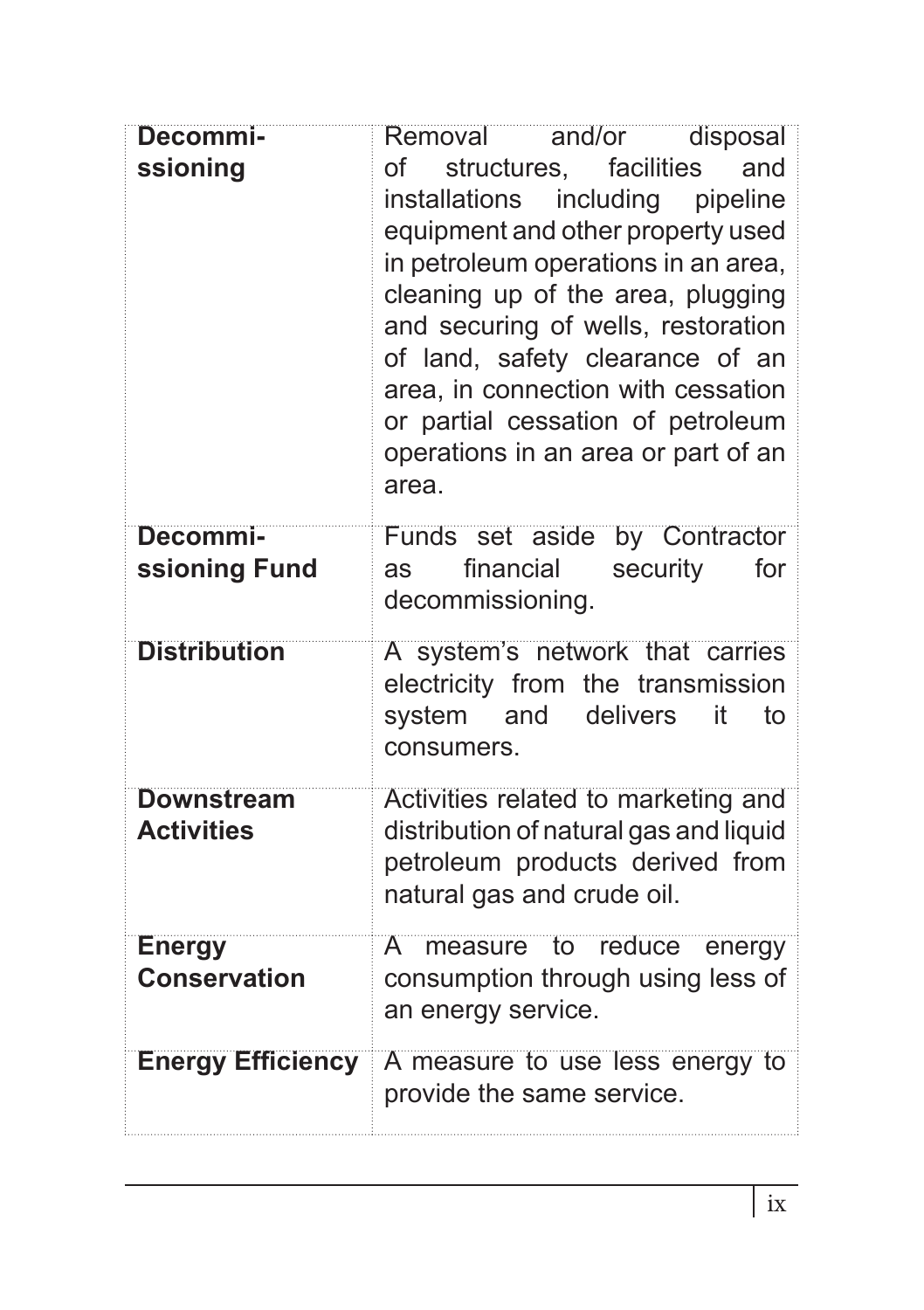| <b>Exploration</b><br><b>Activities</b>                                         | Activities related to searching for<br>petroleum, such as acquisition of<br>license, acquisition of geological<br>and geophysical data, carrying<br>out seismic surveys, drilling of<br>exploration and appraisal wells.                                                                                                                |
|---------------------------------------------------------------------------------|-----------------------------------------------------------------------------------------------------------------------------------------------------------------------------------------------------------------------------------------------------------------------------------------------------------------------------------------|
| <b>Extractive</b><br><b>Industry</b><br><b>Transparency</b><br>Initiative(EITI) | A global standard to promote open<br>accountable management<br>and<br>of natural resources which seeks<br>to strengthen government and<br>company systems, inform public<br>debate, and enhance trust.<br><b>In</b><br>each implementing country it<br>is supported by governments,<br>companies and civil society<br>working together. |
| <b>Field</b>                                                                    | Is an oil and gas producing area<br>which has been given a specific<br>name by regulatory bodies.                                                                                                                                                                                                                                       |
| <b>Field Depletion</b>                                                          | Means decreasing of reservoir<br>pressure and resource during<br>production.                                                                                                                                                                                                                                                            |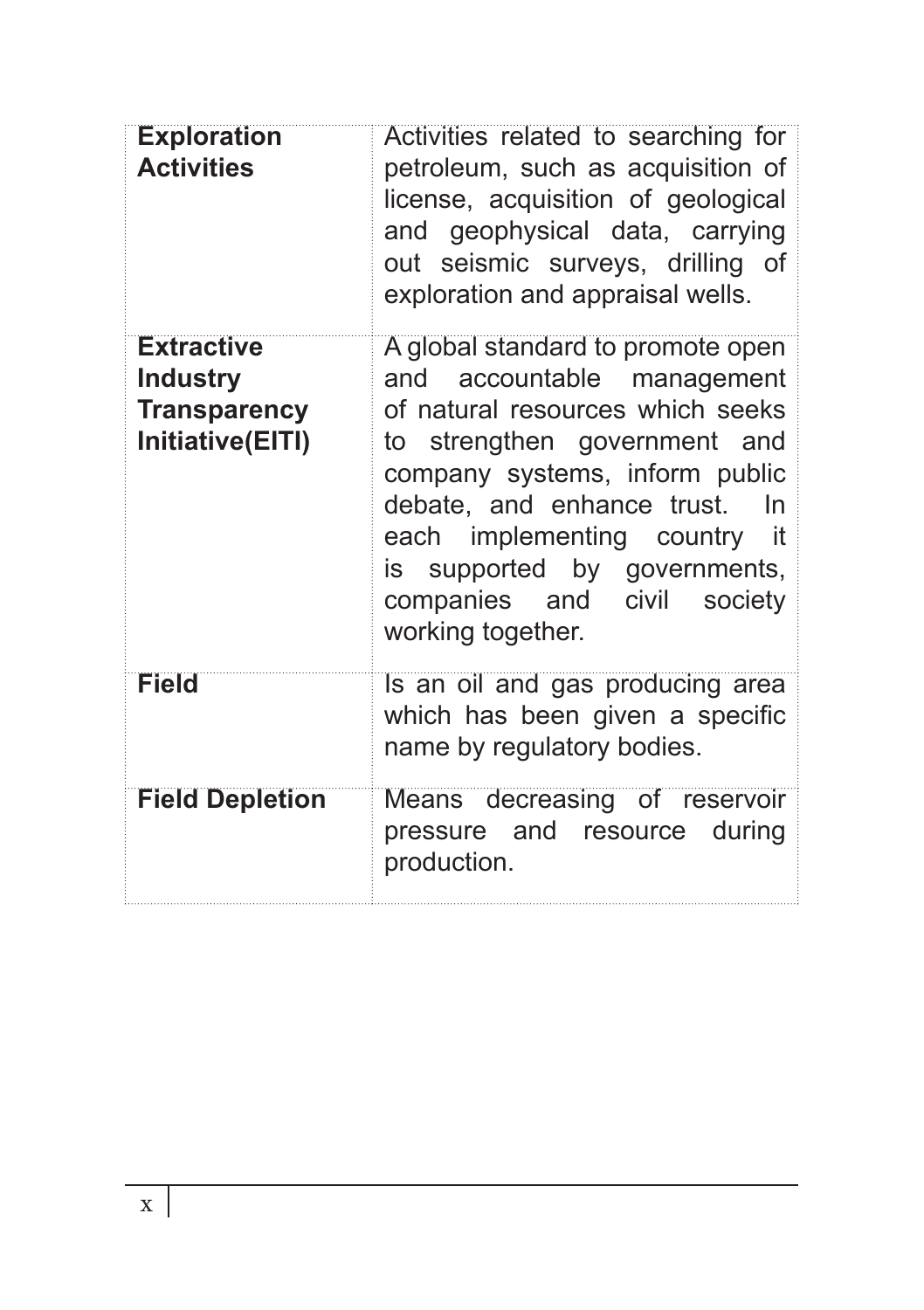| <b>Field</b><br><b>Development</b><br>Plan | A plan containing detailed proposal<br>for the construction, establishment<br>and operation of all facilities and<br>services for and incidental to the<br>recovery, processing, storage,<br>transportation of petroleum from<br>the proposed development area<br>and training and employment of<br>Tanzanians. |
|--------------------------------------------|-----------------------------------------------------------------------------------------------------------------------------------------------------------------------------------------------------------------------------------------------------------------------------------------------------------------|
| <b>Frontier Areas</b>                      | Exploration areas<br>with<br>limited<br>geological and geophysical data.                                                                                                                                                                                                                                        |
| <b>Generation</b>                          | The process of producing electric<br>power from various sources of<br>primary energy.                                                                                                                                                                                                                           |
| <b>Geothermal</b>                          | Energy derived from the heat of<br>the earth.                                                                                                                                                                                                                                                                   |
| <b>Goods</b>                               | Tangible material or items which<br>can be consumed or used<br>- in<br>production of another commodity<br>or service.                                                                                                                                                                                           |
| <b>Hydro</b>                               | A resource for production of electric<br>power through the use of falling or<br>flowing water.                                                                                                                                                                                                                  |
| <b>Hydrocarbon</b>                         | The natural occurrence of carbon-<br>hydrogen (sometimes with oxygen)<br>compounds either in solid, liquid or<br>gaseous state.                                                                                                                                                                                 |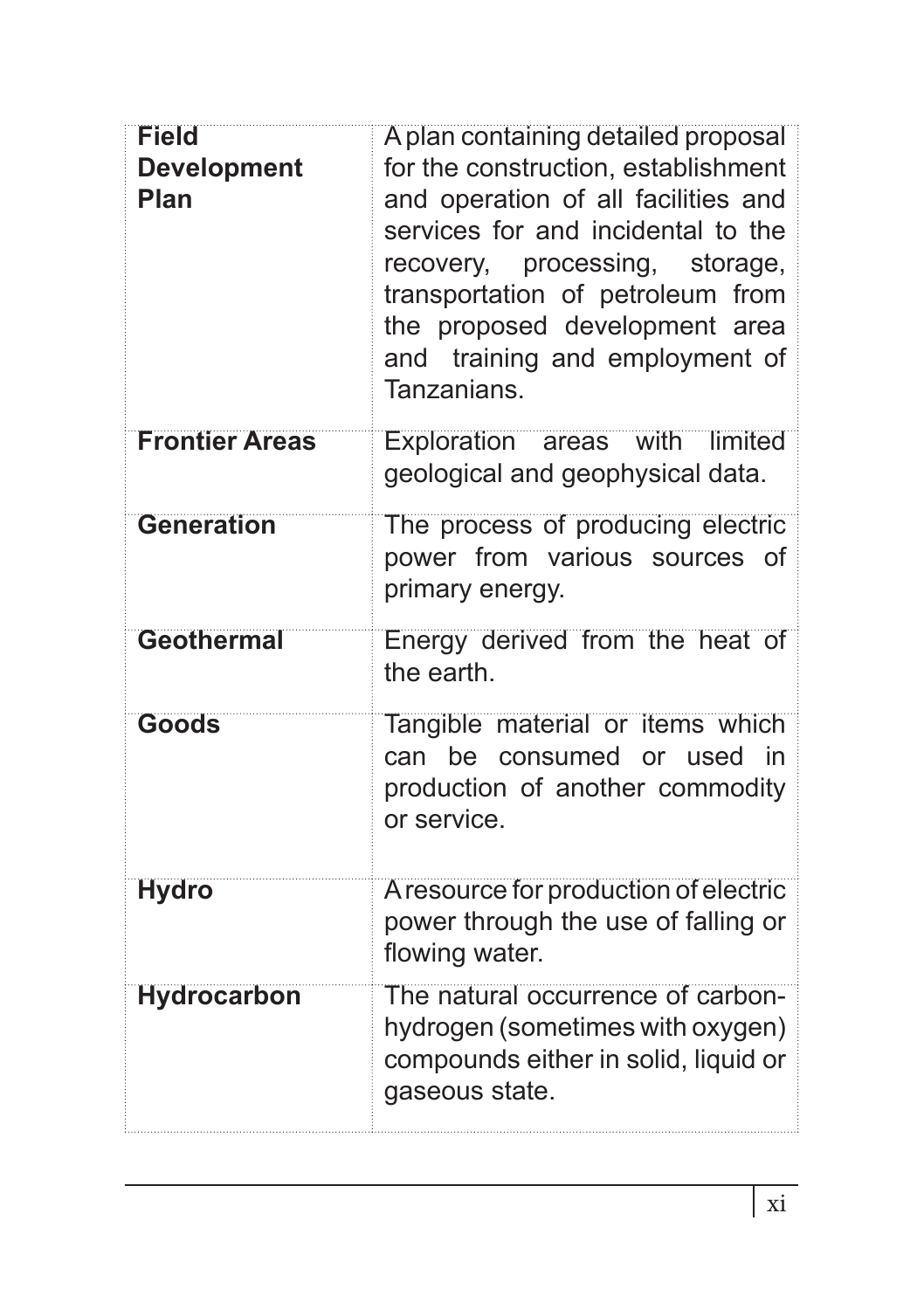| <b>Industrial Park</b>                      | An area of land developed as a site<br>for factories and other industrial<br>business.                                                                                                                                                                                                                |
|---------------------------------------------|-------------------------------------------------------------------------------------------------------------------------------------------------------------------------------------------------------------------------------------------------------------------------------------------------------|
| <b>Inshore</b>                              | Inland water bodies such as lakes.                                                                                                                                                                                                                                                                    |
| <b>Integrated</b><br><b>Energy Planning</b> | A holistic approach that considers<br>both the provision of energy<br>supplies and the role of energy<br>efficiency in reducing demands.                                                                                                                                                              |
| <b>Joint Venture</b>                        | operating agreement<br>ls<br>an<br>between two or more companies<br>with the objective of maximizing<br>and enhancing the value of jointly<br>owned assets. Most oil and gas<br>companies enter into joint ventures<br>as a way to minimize risks and<br>share costs associated with the<br>industry. |
| <b>Licence</b><br>(Exploration)             | An arrangement between National<br>Oil Company and the Government<br>regarding a specific geographical<br>area for the purpose of carrying<br>out operations of exploration for<br>and production of petroleum.                                                                                       |
| Licensee                                    | A holder of the license granted by<br>the authority.                                                                                                                                                                                                                                                  |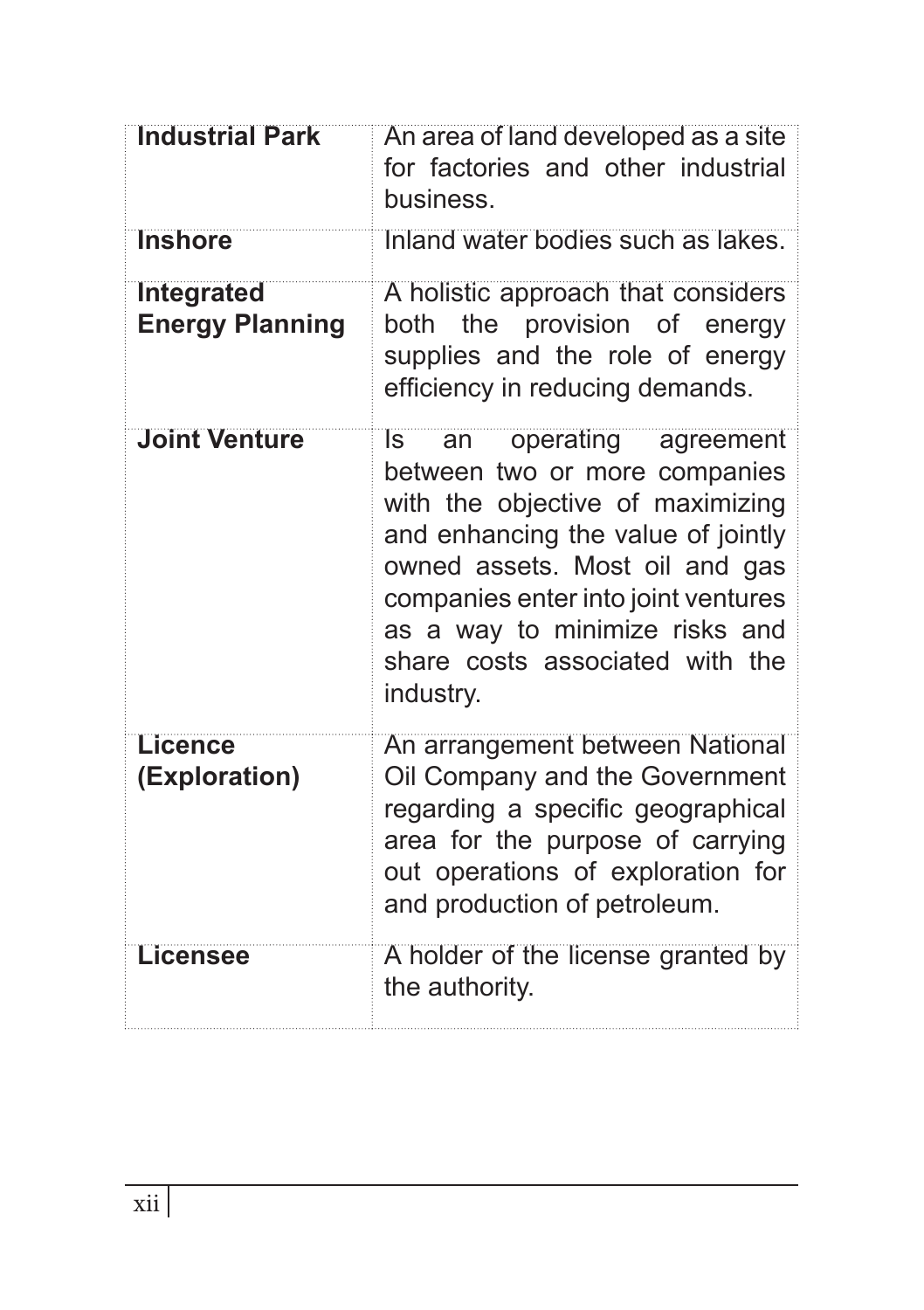| <b>Liquefaction</b>                               | The act or process of turning a gas<br>into a liquid. Liquefaction is usually<br>achieved by compression<br>οf<br>vapours (provided the temperature<br>below<br>the gas is<br>critical<br>of<br>temperature), by refrigeration or<br>by adiabatic expansion.                                                              |
|---------------------------------------------------|---------------------------------------------------------------------------------------------------------------------------------------------------------------------------------------------------------------------------------------------------------------------------------------------------------------------------|
| <b>Liquefied Natural</b><br>Gas (LNG)             | A liquid form of natural gas, which<br>has been cooled to about minus<br>162°C (minus 260°F) at normal<br>pressure. The liquefaction converts<br>the gaseous phase into an easily<br>transportable liquid whose volume<br>is approximately 600 times less<br>than the original volume of natural<br>gas.                  |
| <b>Liquefied</b><br><b>Petroleum Gas</b><br>(LPG) | hydrocarbon<br>Light <sup>"</sup><br>material,<br>gaseous<br>at<br>atmospheric<br>temperature and pressure, held<br>in the liquid state by pressure to<br>facilitate storage, transport and<br>handling. Commercial Liquefied<br>Petroleum Gas consists essentially<br>of either propane, butane or a<br>mixture of both. |
| <b>Local Business</b>                             | Business which is incorporated<br>the applicable laws<br>under<br>Οf<br>Tanzania and is wholly owned<br>by Tanzanians or with at least<br>51 percent of shares owned by<br>Tanzanian Nationals.                                                                                                                           |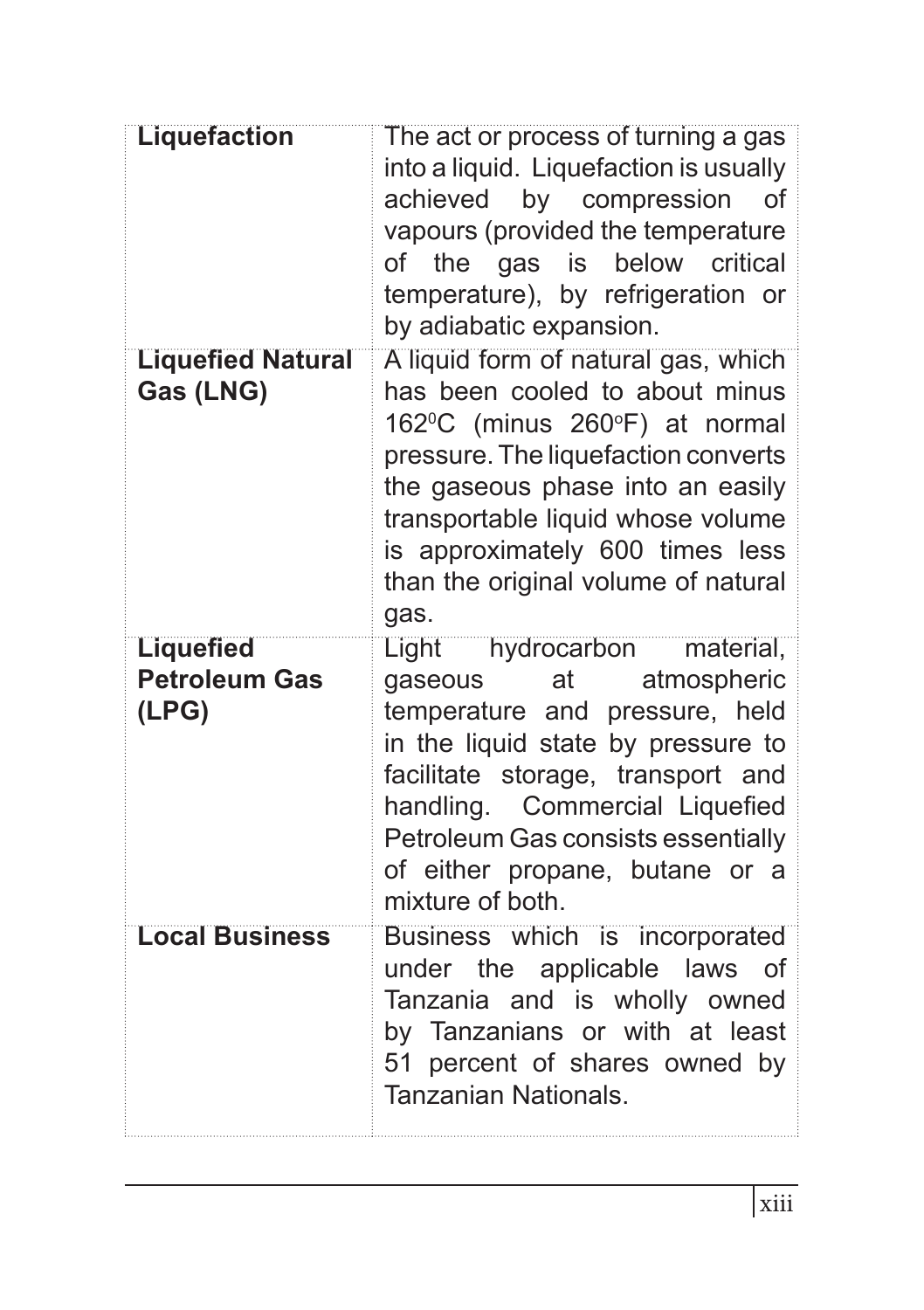| <b>Local Content</b>         | The added value brought to the<br>country in the activities of the<br>oil and gas industry through<br>participation and development<br>of local Tanzanians and local<br>through<br>national<br>businesses<br>labour, technology,<br>goods,<br>services, capital and research<br>capability. OR |
|------------------------------|------------------------------------------------------------------------------------------------------------------------------------------------------------------------------------------------------------------------------------------------------------------------------------------------|
|                              | The quantum of composite value<br>added to, or created in the economy<br>of Tanzania through deliberate<br>utilization of Tanzanian human and<br>material resources and services in<br>the petroleum Operations in order<br>to stimulate the development of<br>capabilities of Tanzanians.     |
| <b>Local Content</b><br>Plan | A set of activities covering a<br>timeframe with<br>the<br>specific<br>intention of creating a competitive<br>local workforce and local supplier<br>base leading to a strong local<br>participation within the oil and gas<br>industry.                                                        |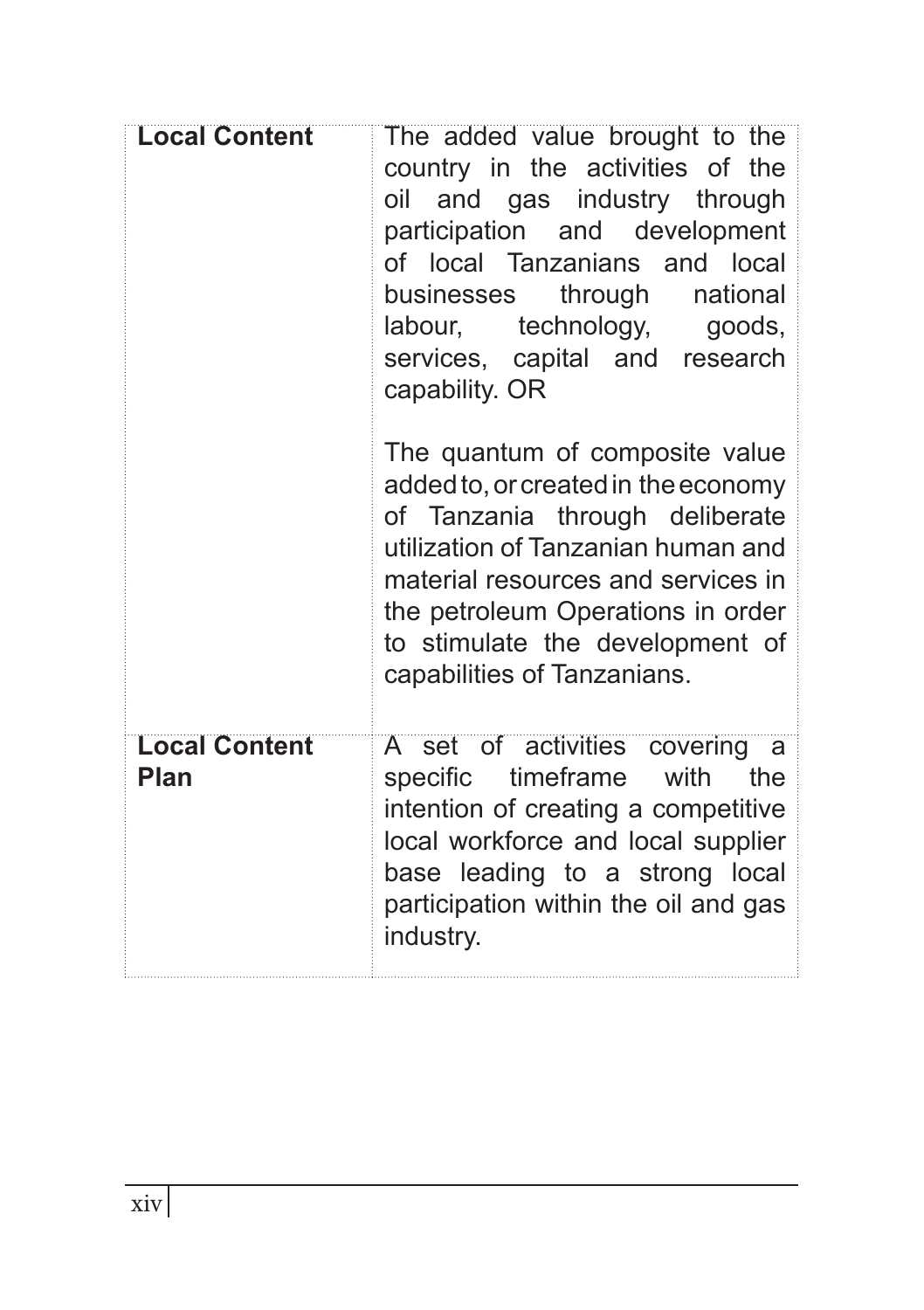| <b>Mid-stream</b><br><b>Activities</b> | Refer<br>the<br>gathering,<br>to<br>compression, transportation and<br>processing functions required<br>between the wellhead and the<br>transmission system. Mid-stream<br>facilities and activities are found at<br>any location where natural gas is<br>produced, transported or sold.                                                                                           |
|----------------------------------------|------------------------------------------------------------------------------------------------------------------------------------------------------------------------------------------------------------------------------------------------------------------------------------------------------------------------------------------------------------------------------------|
| <b>Modern Energy</b>                   | Means energy that is based<br>on petroleum, electricity or any<br>other energy forms that<br>have<br>commercialized market channels,<br>a higher heating or energy content<br>value than traditional energy.                                                                                                                                                                       |
| <b>National Oil</b><br>Company         | An oil and gas company established<br>under the laws of Tanzania in which<br>the Government or its agent owns<br>majority shares.                                                                                                                                                                                                                                                  |
| <b>Natural Gas</b>                     | A fossil fuel naturally occurring<br>as a gaseous mixture of light<br>hydrocarbons in<br>sedimentary<br>rocks. Main<br>constituents<br><b>of</b><br>natural gas are methane, ethane,<br>propane, butane and pentane<br>with<br>other non-hydrocarbons<br>including<br>compounds<br>carbon<br>dioxide, hydrogen, sulphide,<br>nitrogen and rare gases found in<br>small quantities. |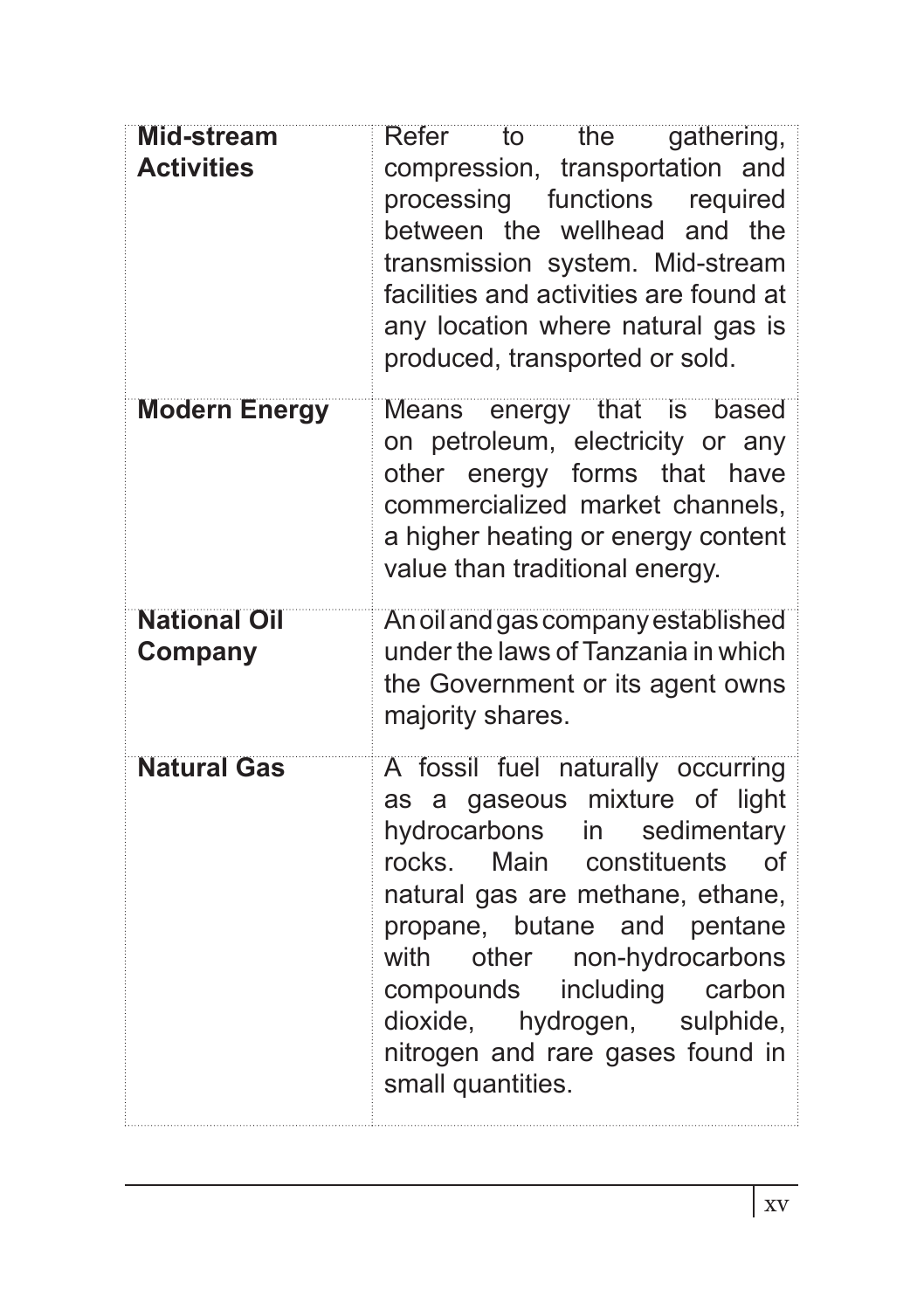| <b>Natural Gas</b><br><b>Infrastructure</b> | Facilities used for processing,<br>regasification,<br>liquefaction,<br>transportation,<br>storage<br>and<br>distribution of natural gas.                                                                                                                                                                                                                                                                                                 |
|---------------------------------------------|------------------------------------------------------------------------------------------------------------------------------------------------------------------------------------------------------------------------------------------------------------------------------------------------------------------------------------------------------------------------------------------------------------------------------------------|
| <b>Natural Gas</b><br>Liquids               | Liquid hydrocarbons found<br>-in<br>association with natural gas. The<br>components of natural gas that are<br>liquid at surface in field facilities or<br>in gas-processing plants include<br>propane $(C_3H_8)$ , butane $(C_4H_{10})$ ,<br>pentane $(C_5H_{12})$ and<br>hexane<br>$(C_{6}H_{14}).$                                                                                                                                    |
| <b>National Energy</b><br><b>Balance</b>    | Is an accounting framework for<br>the compilation and reconciliation<br>of data on all energy entering,<br>used<br>within<br>the<br>exiting<br>and<br>national territory of a given country<br>during a reference period. The<br>energy balance expresses<br>all<br>forms of energy in a common<br>accounting unit, and shows the<br>relationship between the inputs to<br>and the outputs from the energy<br>transformation industries. |
| <b>Offshore</b>                             | The area extending from the lowest<br>limit of low spring tides or baseline<br>to the edge of the continental shelf<br>and normally located in water<br>depth equal to or greater than 200<br>metres.                                                                                                                                                                                                                                    |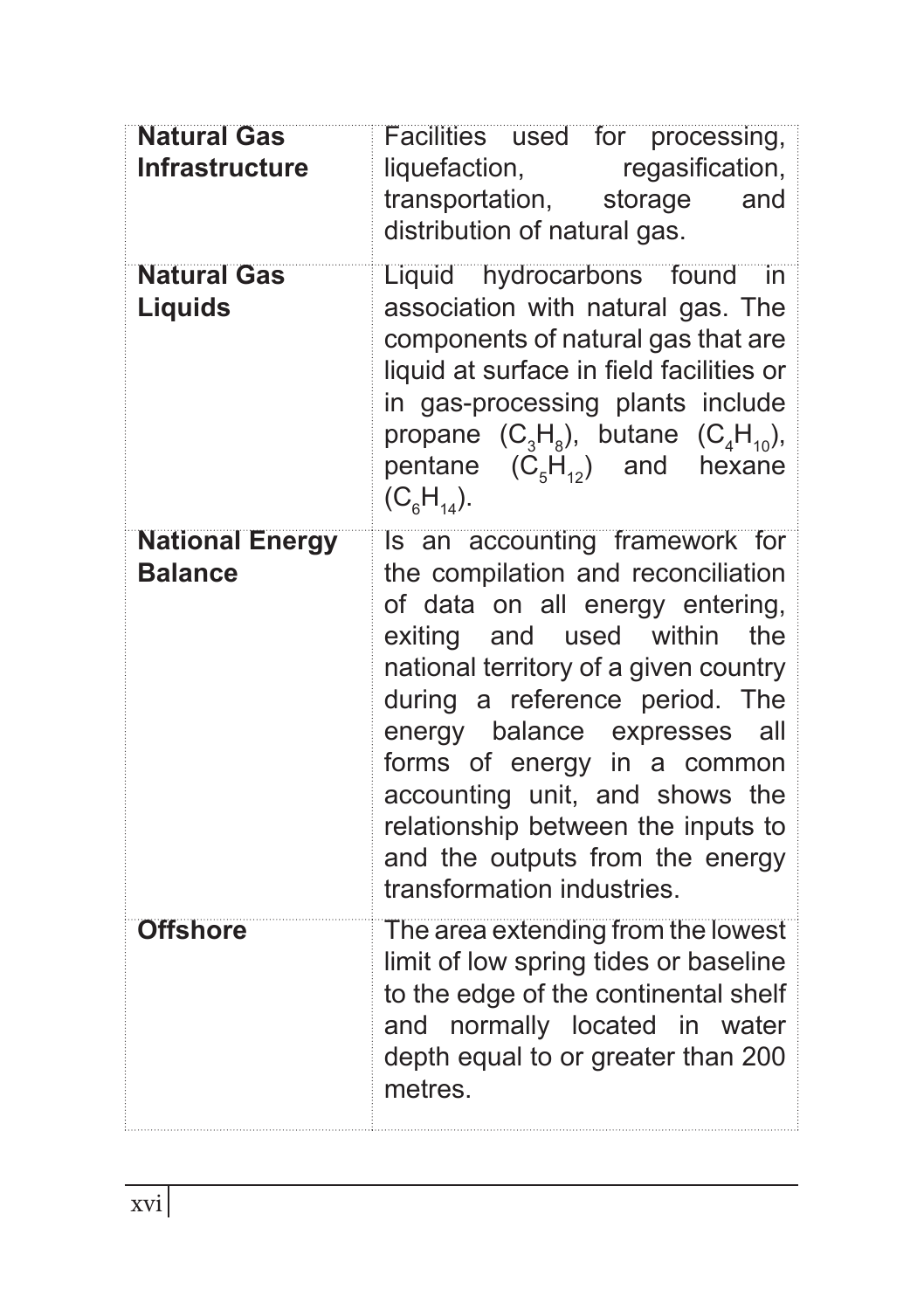| Oil                                 | <b>Naturally</b><br>occurring<br>liquid<br>hydrocarbons (crude oil) and the<br>refined products obtained therein.                                                                                                                                                                                                                                                                                                                                                                                                                                                                                                                                       |
|-------------------------------------|---------------------------------------------------------------------------------------------------------------------------------------------------------------------------------------------------------------------------------------------------------------------------------------------------------------------------------------------------------------------------------------------------------------------------------------------------------------------------------------------------------------------------------------------------------------------------------------------------------------------------------------------------------|
| <b>Onshore</b>                      | An area away from the shore<br>located on land or water depth less<br>than 200 metres.                                                                                                                                                                                                                                                                                                                                                                                                                                                                                                                                                                  |
| <b>Operator</b>                     | A person designated as operator<br>under a Joint Operating Agreement.                                                                                                                                                                                                                                                                                                                                                                                                                                                                                                                                                                                   |
| <b>Petroleum</b>                    | mixture<br>occurring<br><b>Naturally</b><br>$\overline{\text{of}}$<br>hydrocarbons, whether<br>in<br>a<br>gaseous, liquids, or solid state; or<br>any naturally occurring mixture of<br>one or more hydrocarbons whether<br>in a gaseous, liquid, or solid state<br>and any other substance.                                                                                                                                                                                                                                                                                                                                                            |
| <b>Petroleum</b><br><b>Products</b> | Means organic compounds, pure<br>or blended, which are derived from<br>refining or processing of petroleum<br>crude oils, biofuels or synthetic<br>includes:<br>fuels<br>and<br>asphalts,<br>petroleum coke<br>bitumens,<br>and<br>other residual products; bunkers<br>heavy residual fuel oils<br>for<br>or<br>combustion engines or industrial<br>heat processes, such as burners<br>for boilers or heating furnaces;<br>commercial<br>gases,<br>methane,<br>ethane, propane, butane and other<br>similar petroleum gases, biogas or<br>mixtures of these gases, whether<br>in gaseous or liquefied state; gasoil<br>or automotive diesel, biodiesel, |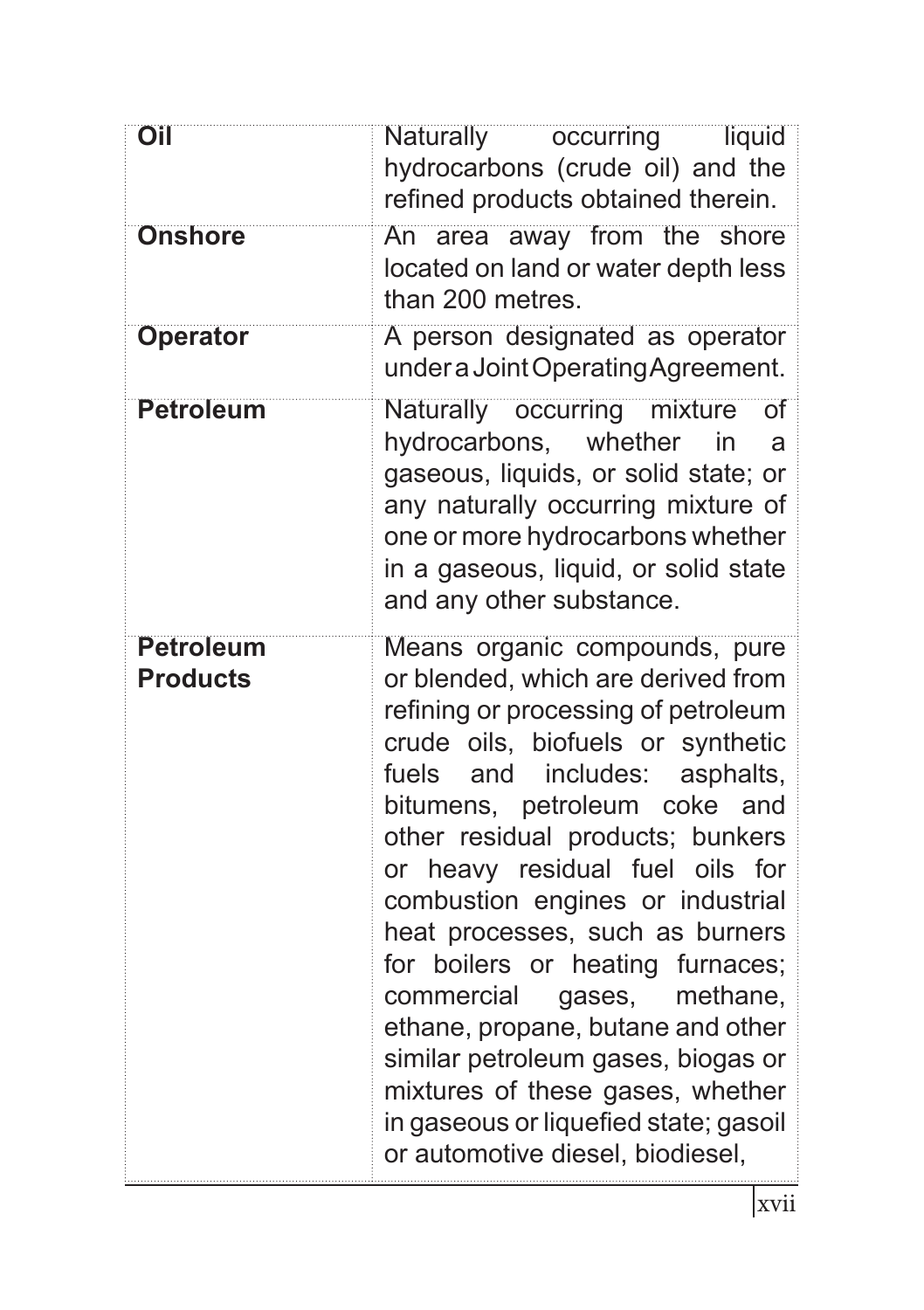|                                         | industrial<br>diesels<br>marine<br>or<br>synthetic diesel; gasolines petrol<br>or napths or bioethanal products;<br>kerosenes or other similar oils<br>for illumination or<br>combustion<br>applications; lubricating oils, base<br>oils or refined and blended finished<br>oils; turbo fuels for jet propulsion<br>engines; and other products or<br>by-products of petroleum crude<br>processing having a flashing point<br>lower than 120 degrees Celsius, as<br>determined in a Pensky-Martens<br>closed test apparatus. |
|-----------------------------------------|------------------------------------------------------------------------------------------------------------------------------------------------------------------------------------------------------------------------------------------------------------------------------------------------------------------------------------------------------------------------------------------------------------------------------------------------------------------------------------------------------------------------------|
| <b>Polluter Pay</b><br><b>Principle</b> | An environmental policy which<br>requires the costs of pollution be<br>borne by those who cause it.                                                                                                                                                                                                                                                                                                                                                                                                                          |
| <b>Power Pool</b>                       | association<br>$\overline{of}$<br>two<br>An<br>or<br>interconnected<br>electric<br>more<br>systems<br>having an agreement<br>coordinate operations<br>to<br>and<br>planning for improved reliability<br>and efficiencies.                                                                                                                                                                                                                                                                                                    |
| <b>Production</b><br><b>Sharing</b>     | A<br>contractual<br>agreement<br>Government,<br><b>TPDC</b><br>between                                                                                                                                                                                                                                                                                                                                                                                                                                                       |
| <b>Agreement</b>                        | and oil company ('contractor')<br>undertaking exploration,<br>for<br>development and production and<br>share the profit oil/gas.                                                                                                                                                                                                                                                                                                                                                                                             |
| <b>Regasification</b>                   | A process by which Liquefied<br>Natural Gas is<br>converted<br>to<br>gaseous state.                                                                                                                                                                                                                                                                                                                                                                                                                                          |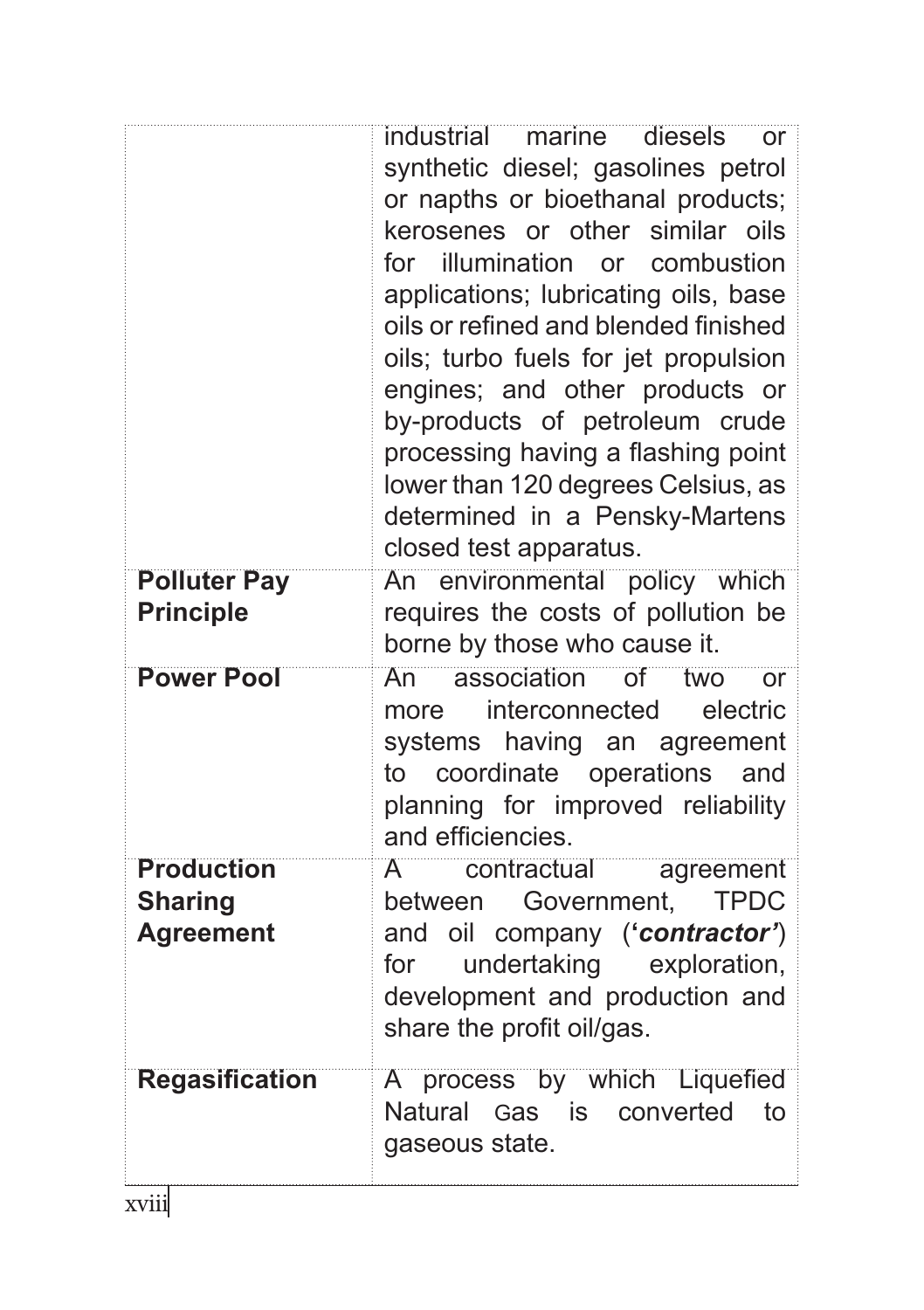| <b>Renewable</b><br><b>Energy</b>     | Energy that comes from resources<br>which are naturally replenished<br>on a human timescale such as<br>sunlight, wind, water, tides, waves<br>and geothermal heat.                                                                                                                                                                                                                                                                                                                  |
|---------------------------------------|-------------------------------------------------------------------------------------------------------------------------------------------------------------------------------------------------------------------------------------------------------------------------------------------------------------------------------------------------------------------------------------------------------------------------------------------------------------------------------------|
| <b>Reserve</b>                        | Quantities of energy resource<br>anticipated to be commercially<br>recoverable by application<br>of<br>development projects to known<br>accumulations from a given date<br>forward under defined conditions.<br>Reserves are categorized<br>in<br>the level<br>accordance with<br>οf<br>certainty associated with<br>the<br>estimates<br>and may be<br>sub-<br>classified<br>based<br>on<br>project<br>maturity and/or<br>characterized<br>by development and production<br>status. |
| <b>Shallow Shore</b>                  | An area along the in/onshore with<br>water depth less than 200 metres.                                                                                                                                                                                                                                                                                                                                                                                                              |
| <b>Small Power</b><br><b>Producer</b> | A private or state enterprise that<br>generates power with capacity<br>of up to 10 MW renewable<br>energy resources such as wind,<br>biomass, solar and hydro, or from<br>conventional sources such as<br>natural gas, coal, oil, etc.                                                                                                                                                                                                                                              |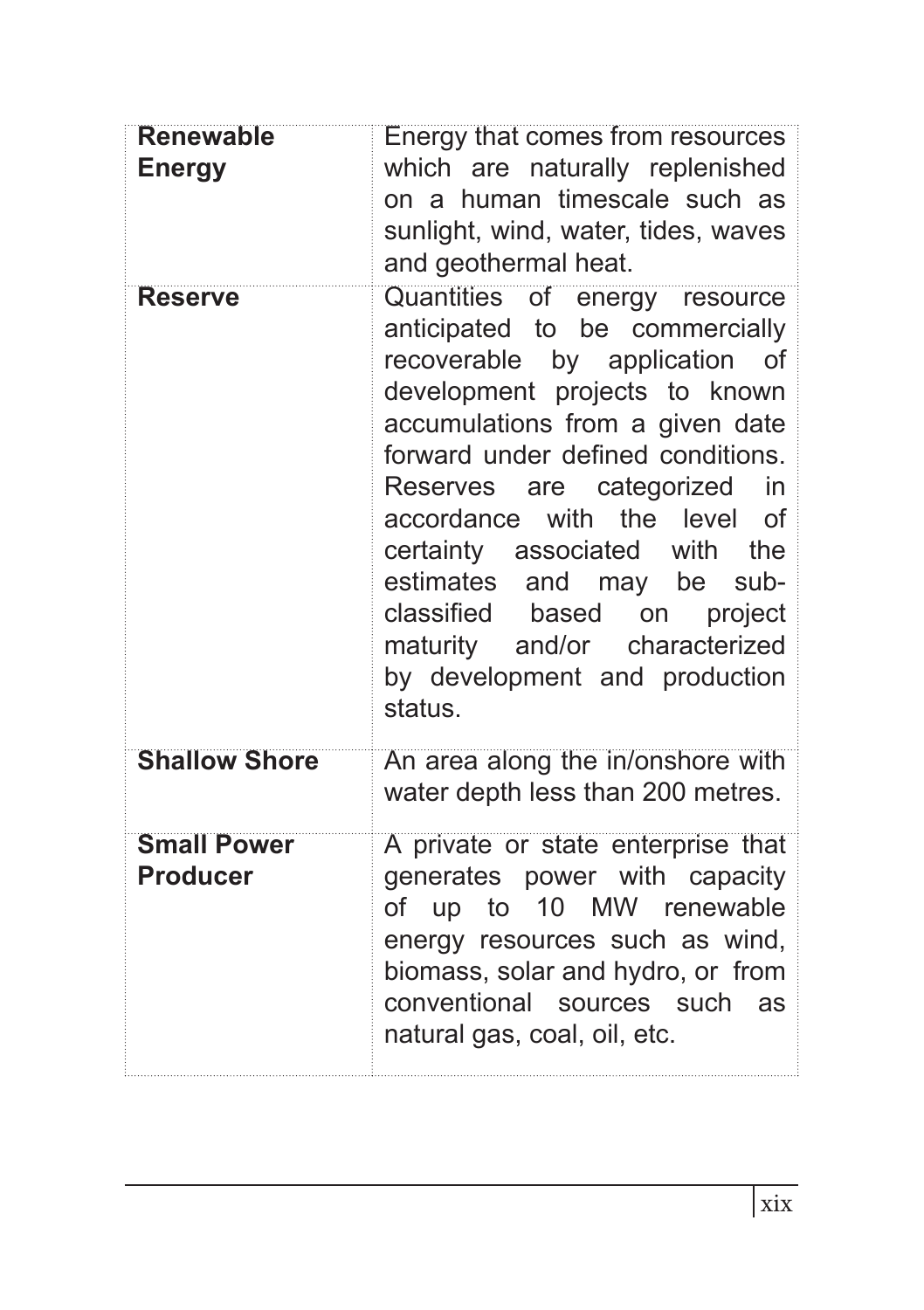| <b>Speculative</b><br><b>Survey</b>  | Arrangement by the host country<br>with an oil company or service<br>company to acquire data in frontier<br>areas where the latter bears the<br>costs and risks hoping to sell the<br>acquired data to third party(ies) and<br>use the revenue accrued to recover<br>the costs of data acquisition and<br>share the profit with the owner of<br>the data (host country). |
|--------------------------------------|--------------------------------------------------------------------------------------------------------------------------------------------------------------------------------------------------------------------------------------------------------------------------------------------------------------------------------------------------------------------------|
| <b>Tail-end</b><br><b>Production</b> | <b>The</b><br>measures and<br>changes<br>undertaken in<br>production<br>the<br>facilities and production plans<br>in order to prolong production<br>operations before the field reaches<br>economic<br>limit<br>its<br>under<br>the<br>prevalent production plan.                                                                                                        |
| <b>Technology</b><br><b>Transfer</b> | A process of sharing skills,<br>knowledge, technologies<br>and<br>methods between the host country<br>multinational<br>companies<br>and<br>operating in the oil and gas<br>industry.                                                                                                                                                                                     |
| <b>Transmission</b>                  | The bulk transfer of electrical<br>energy from generating power<br>plants to electrical substations<br>located near demand centres.                                                                                                                                                                                                                                      |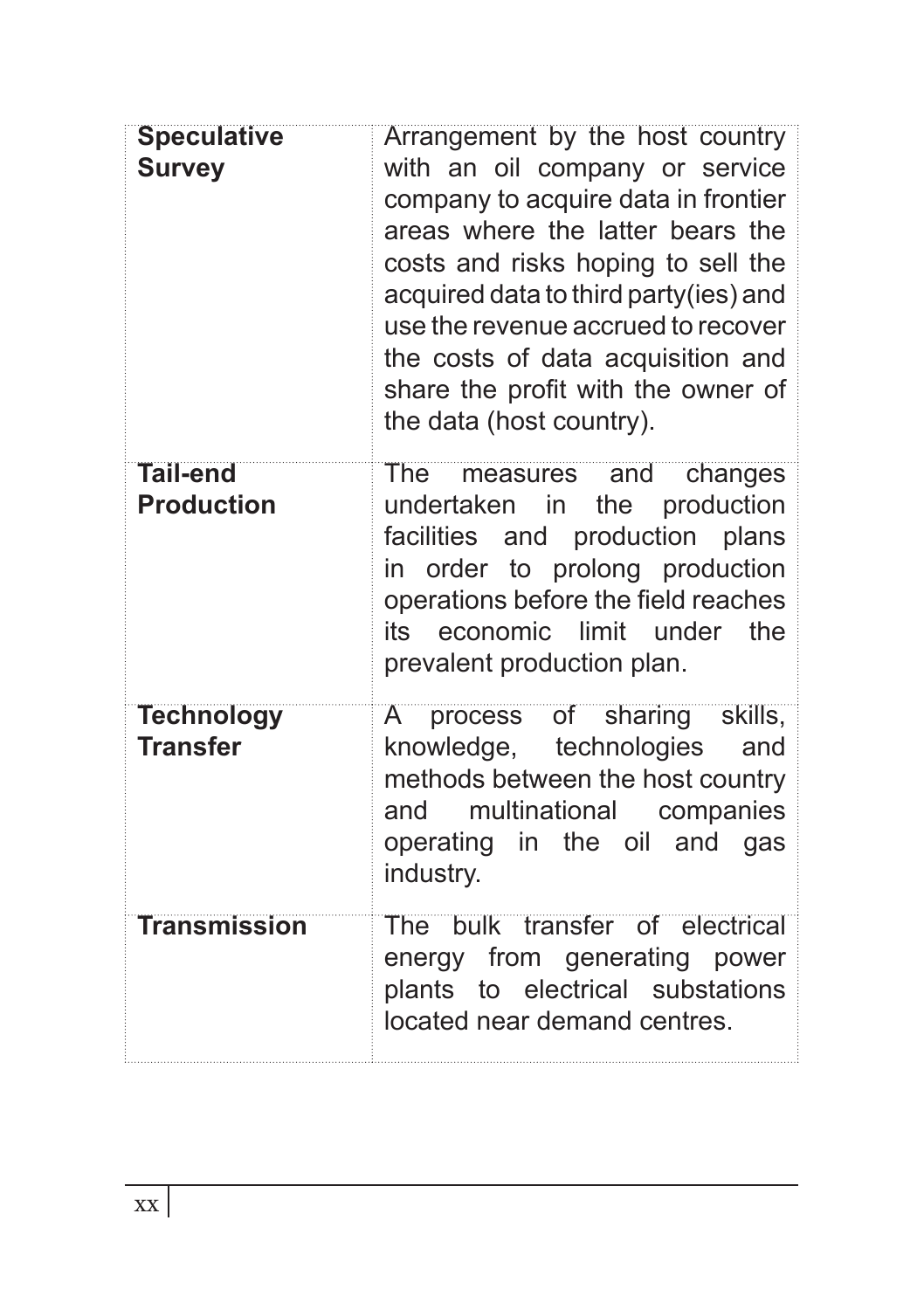| <b>Upstream</b><br><b>Activities</b> | Activities related to exploration,<br>development,<br>appraisal,<br>production and decommissioning<br>stages of oil and gas.                                                                                                                   |
|--------------------------------------|------------------------------------------------------------------------------------------------------------------------------------------------------------------------------------------------------------------------------------------------|
| <b>Value Chain</b>                   | All activities involved in ensuring<br>that the oil and gas products are<br>produced and ready for use by<br>final consumers. These activities<br>include exploration, production,<br>processing, transportation, storage<br>and distribution. |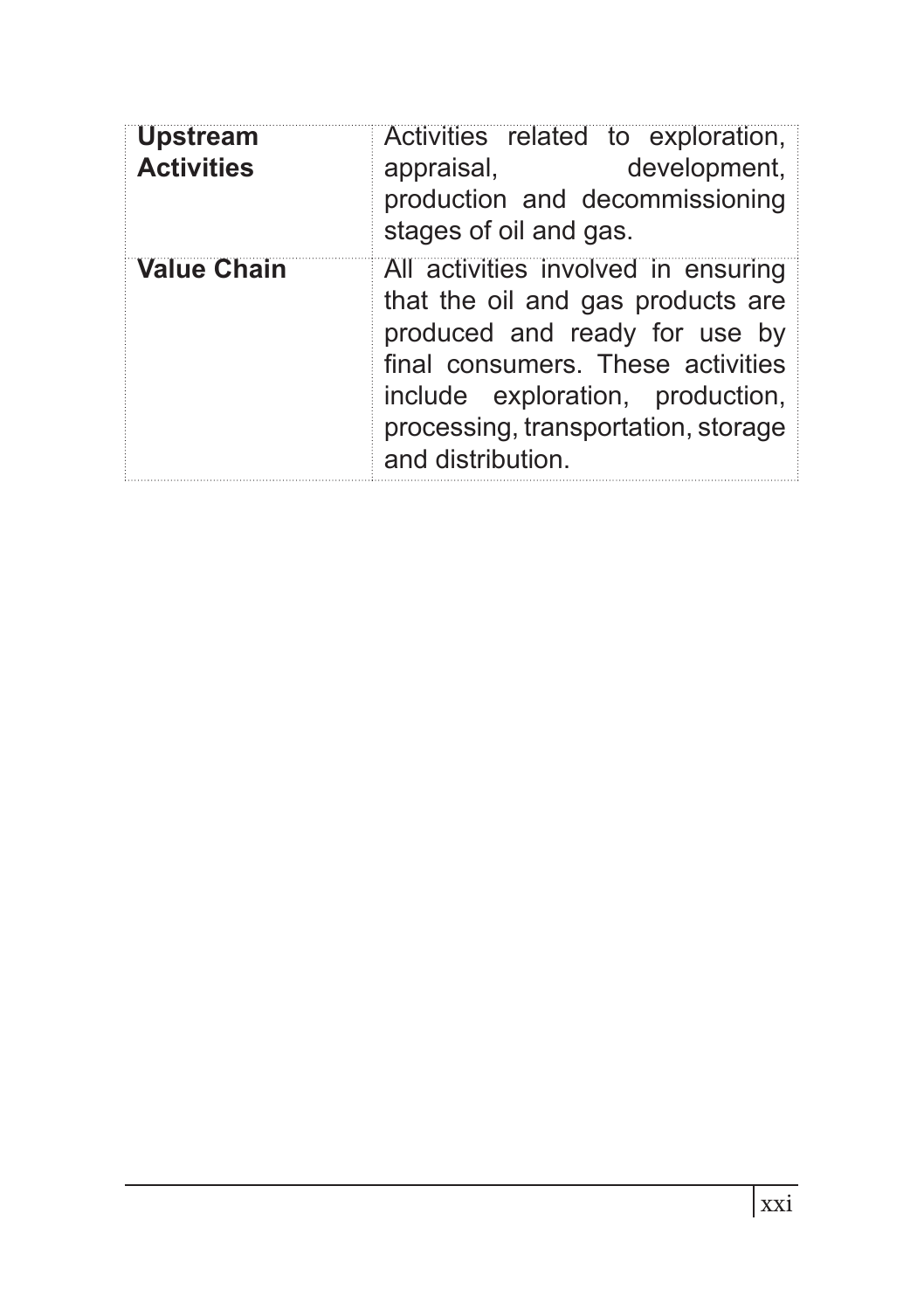# **FOREWORD**

Energy Sector plays an important role in the socioeconomic development of any country. To ensure effective management of the sector, the Government of Tanzania launched the first National Energy Policy in 1992. To cope with increasing activities in the Energy Sector and accommodate public sector reform objectives, a new National Energy Policy was launched in 2003. Despite several interventions in the past decade, the Energy Sector has been facing some challenges embedded in policy, legal, regulatory and institutional frameworks.

To address the challenges and achieve the desired policy objectives, the Government has decided to formulate the National Energy Policy, 2015 (NEP, 2015) that will further enhance provision of adequate, reliable and affordable modern energy services to Tanzanians in a sustainable manner. The new policy also provides comprehensive legal, regulatory and institutional frameworks for petroleum, electricity, renewable energies, energy efficiency as well as local content issues.

The Ministry of Energy and Minerals (MEM) is responsible for provision of overall leadership, oversight guidance and policy directions in the implementation of this Policy. MEM shall continue to facilitate improvement of investment environment to promote and support private sector participation in the Energy Sector for accelerated socio economic transformation of our country.

This policy document is a result of extensive stakeholders' consultations. Let me use this opportunity to extend my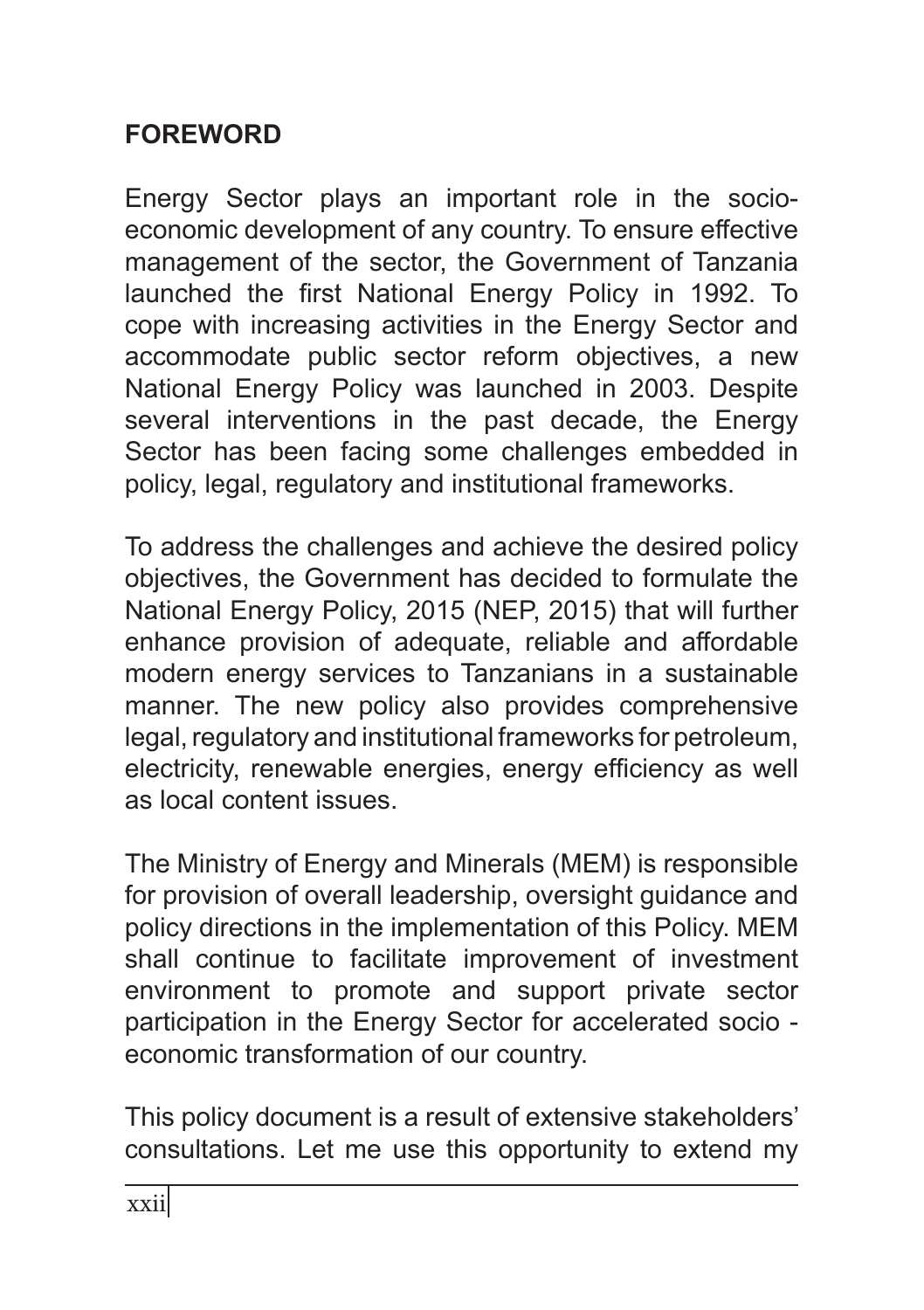sincere appreciation to all stakeholders who participated in the preparation of the document whose implementation strategy has also been prepared. Successful implementation of NEP, 2015 will lead into improved socio – economic transformation of our country and its people. I therefore, call upon all players in the Energy Sector in both public and private sectors to work together to ensure realization of policy objectives.

Alfrongo

Prof. Sospeter M. Muhongo (MP.) **MINISTER FOR ENERGY AND MINERALS**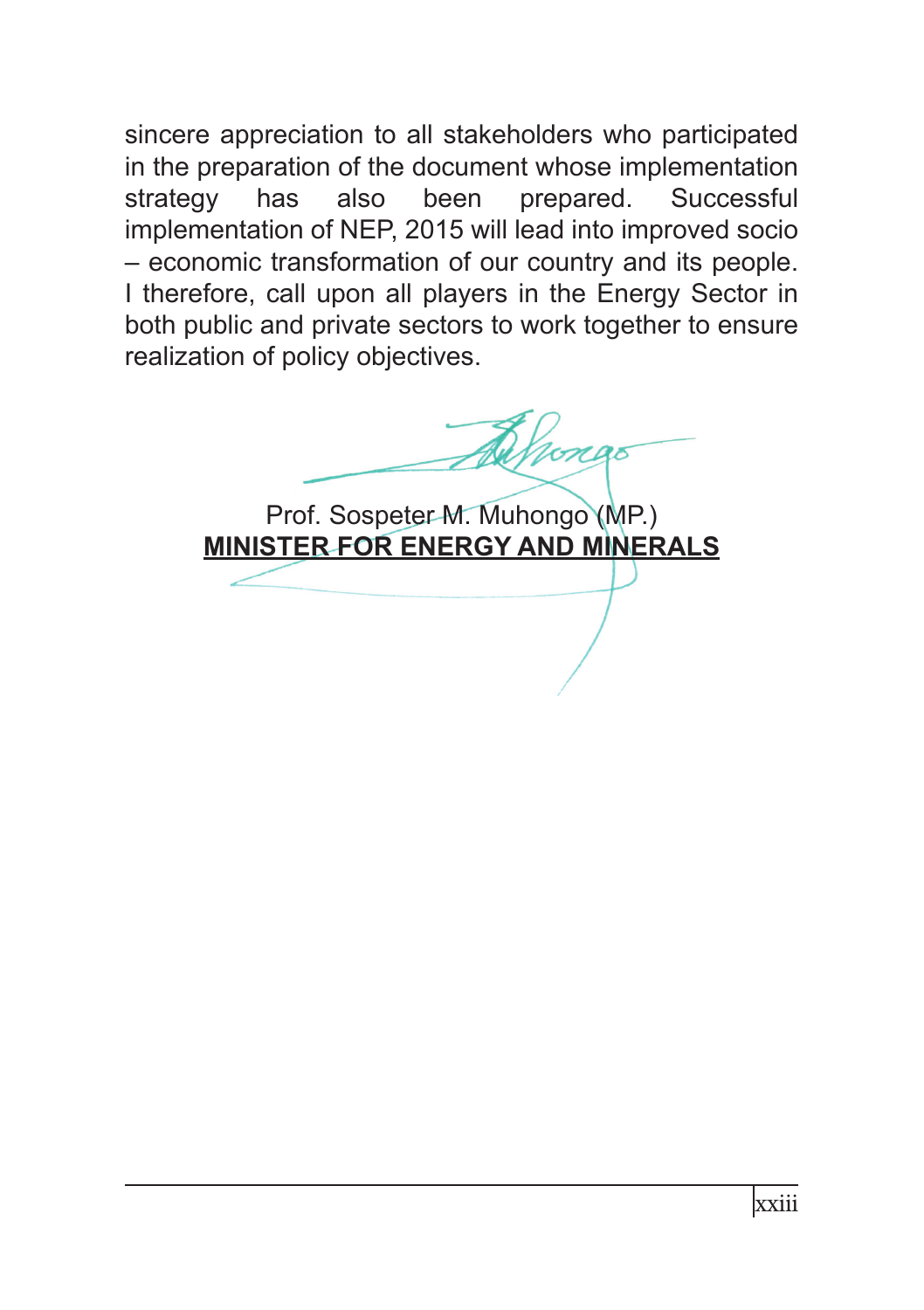# **1 INTRODUCTION**

# **1.1 Background**

Energy sector plays a critical role in the socio-economic development of any country. Availability, affordability, reliability and access to modern energy services are considered to be the key ingredients towards achieving desired socio-economic development in Tanzania. In 1992, the first National Energy Policy (NEP) was formulated as a result of socio-economic reforms which took place in 1990s. Thereafter, the National Energy Policy was reformulated in year 2000, but launched in 2003 with the main objectives of reforming the energy market and attracting private sector participation in the Energy Sector.

To a large extent, the implementation of NEP, 2003 has resulted into achievement of the following:- establishment of Energy and Water Utilities Regulatory Authority (EWURA); operationalisation of Rural Energy Agency (REA) and Rural Energy Fund (REF); formulation of SPPA; increased number of players in the petroleum industry; reliable supply of petroleum products; operationalisation of the Bulk Procurement System (BPS) for petroleum importation; formulation of MPPA; formulation of Electricity Act 2008, PSMP 2009 – 2033; increased power generation installed capacity from 891 MW in 2003 to 1,483 MW in 2014; increase in annual electricity consumption per capita from below 80 kWh in 2003 to 105 kWh in 2014; increased electricity connection levels from below 10 percent in 2003 to 30 percent in 2015; formulation of the Electricity Supply Industry Reform Strategy and Roadmap 2014 – 2025; increased natural gas discovery from 8 TCF in 2003 to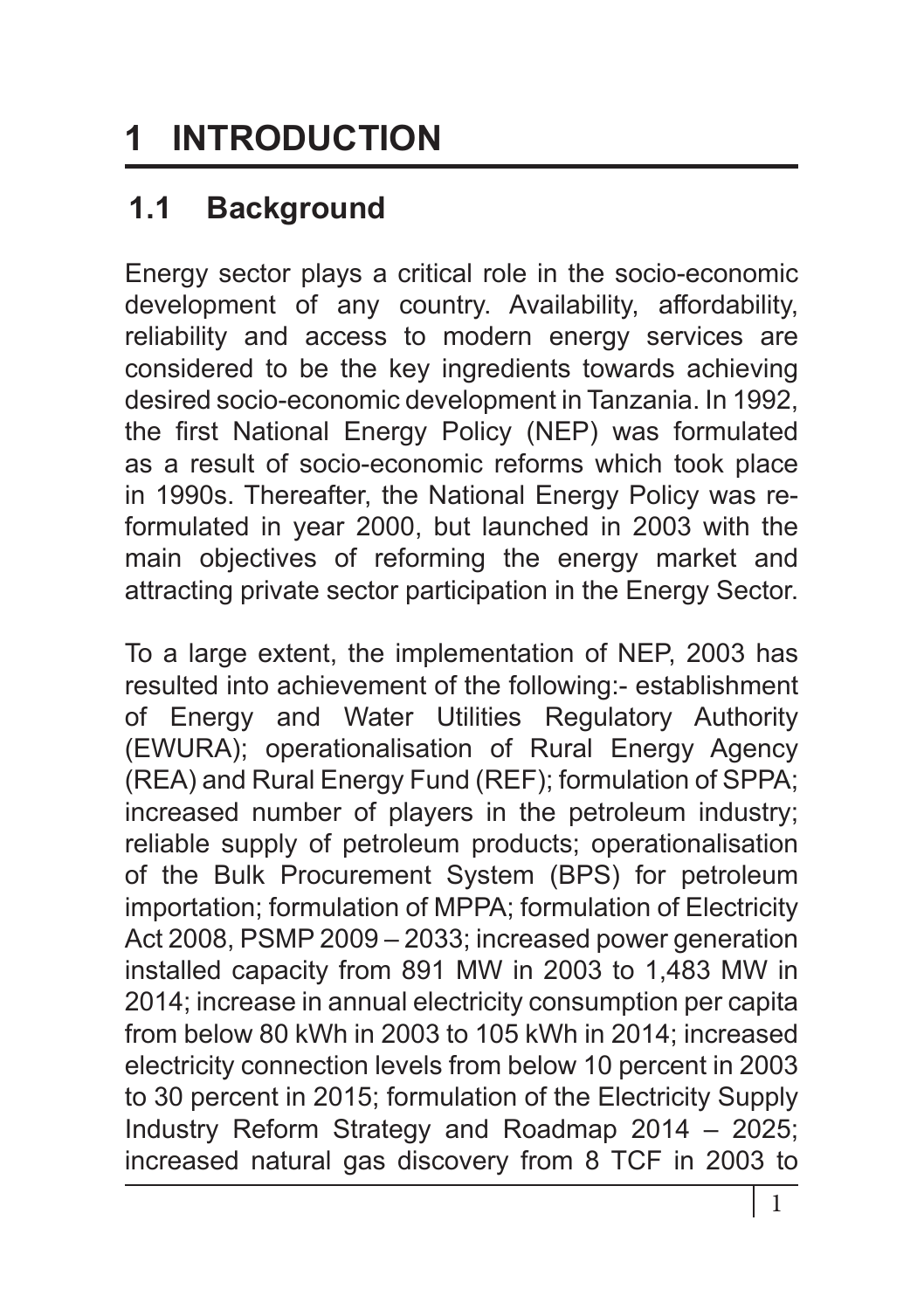55.08 TCF in March 2015 as well as completion of Natural Gas transportation pipeline from Mtwara to Dar es salaam and the associated facilities.

Despite the achievements, the Energy Sector faces a number of bottlenecks including: low private sector participation in large scale power generation; over-reliance on few generation sources; unreliable and expensive energy supply; overdependence on Government subsidies; low access to modern energy services; inadequate human resource with requisite skills and knowledge; low participation of Government and Tanzanians in the petroleum value and supply chain; inadequate financial resources to develop the sector; and inadequate research and development. NEP, 2015 has been formulated, among other things to unlock the bottlenecks in the Energy Sector, improve performance and promote efficient use of energy **resources** 

The new policy aims at improving business environment to attract more private investments and local participation in the Energy Sector. Taking into consideration global initiative of providing sustainable energy for all, the Policy, apart from promoting energy conservation and efficiency. It also focuses on increasing access to modern energy services and increasing the share of renewable energies in electricity generation mix to enhance availability, reliability and security of supply.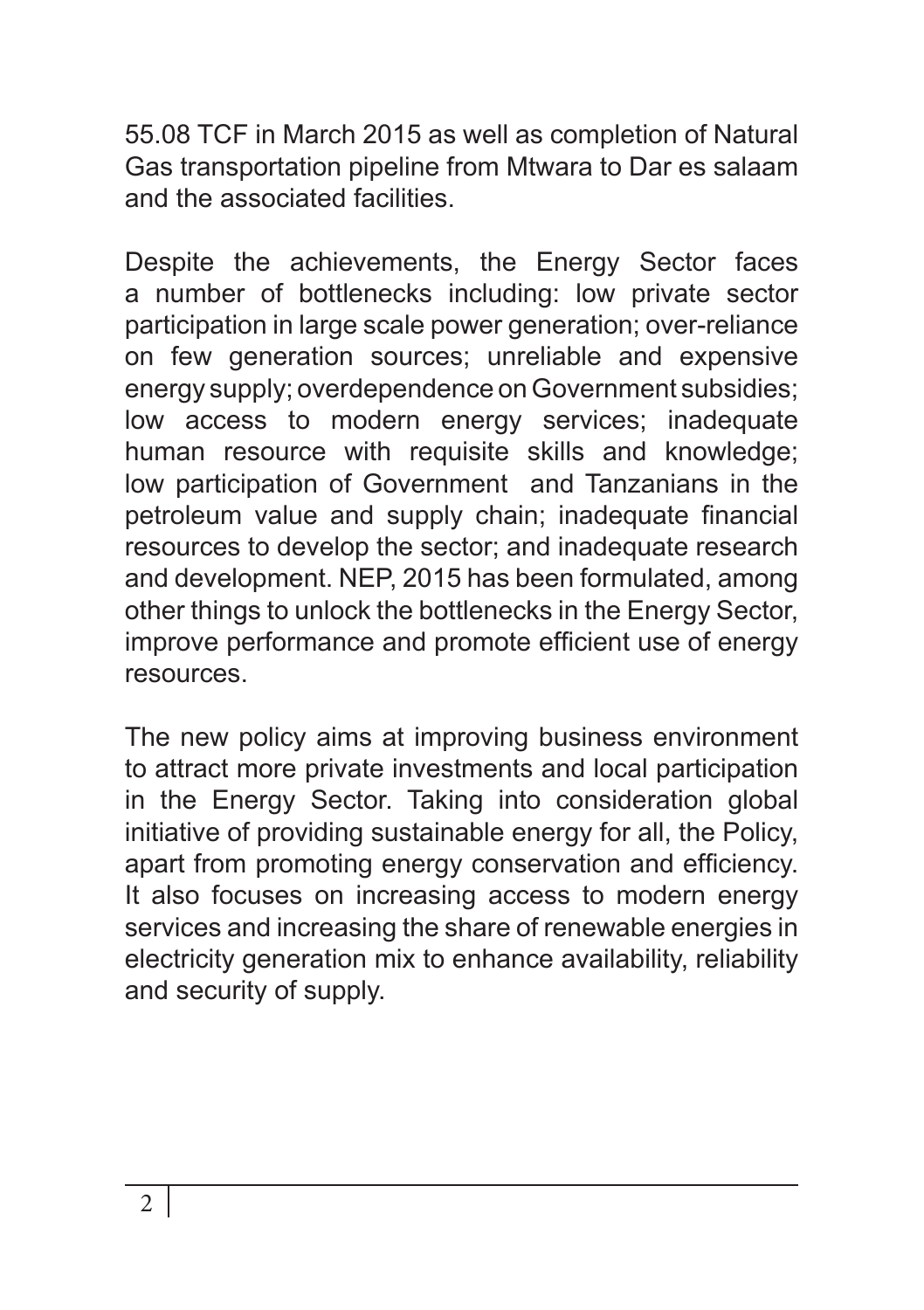# **1.2 Energy Situation in Tanzania**

Tanzania has abundant energy resources which include natural gas, coal, uranium, hydro, biomass, solar, wind, geothermal, tidal and waves. In 2010, the energy consumption composed of residential (72.5 percent); industry (14.4 percent); transport (5.8 percent); agriculture (4.2 percent) and others (3.1 percent). Coal reserve is estimated at 1.9 billion tonnes of which 25 percent is proven. Only 12 percent of the hydro potential of about 4.7 GW has been utilized. The average solar insolation is about 200 Wp/m² and several sites with wind speed ranging from 5 to 9 m/s have been observed. Tanzania has confirmed uranium deposits of about 200 million pounds.

The national energy balance indicates dominance of biomass use in the form of charcoal and firewood and its contribution to the total national energy consumption is about 85 percent. Petroleum products contribute about 9.3 percent of the total energy consumed while electricity accounts for 4.5 percent and 1.2 percent from coal and renewable energies.

Charcoal consumption mainly in urban areas has nearly doubled over the past ten years due to urbanisation, high prices or scarcity of other alternatives particularly kerosene, electricity and LPG. It is projected that demand for charcoal, without supply and demand side interventions will double by 2030, from approximately 2.3 million tonnes of charcoal in 2012. The Government has been promoting substitution of charcoal and firewood by providing tax relief to stimulate the use of LPG in the country. Over the past ten years, LPG supply for household cooking has increased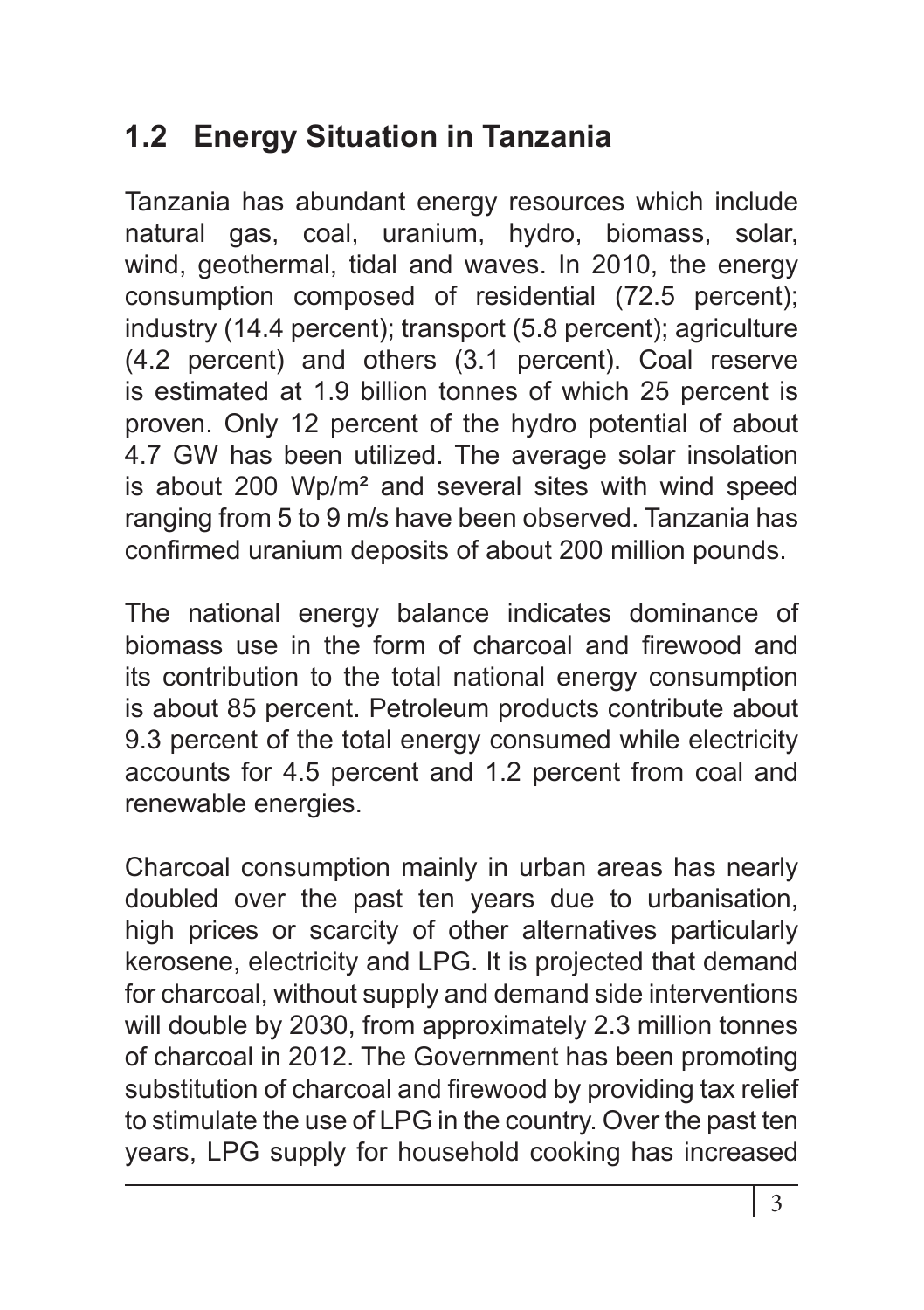significantly. The total volume of LPG imported in financial year 2010/11 was 24,470 MT compared to 69,148 MT in financial year 2014/15. The trend shows that the LPG market is growing rapidly especially in urban centres.

# **1.2.1 Electricity Industry**

As of 2014, installed capacity stood at 1,483 MW composed of hydro 562 MW (38 percent), natural gas 501 MW (32 percent) and Liquid fuel 420 MW (30 percent). Tanzania also imports power from Uganda (10 MW), Zambia (5 MW) and Kenya (1 MW). Demand for electricity has been growing at  $10 - 15$  percent per annum. As result, the recorded peak demand in December 2014 was 934.62 MW. In 2014, the annual electricity consumption per capita was 105 kWh which is below acceptable global average per capita consumption of 500 kWh.

# **1.2.2 Petroleum Industry**

Upstream activities consist of exploration, development and production of petroleum as well as decommissioning of the facilities. The country's sedimentary basins cover an area of approximately 534,000 square kilometres. Over 130,375.248 km of 2D seismic data onshore and offshore and 37,486.044 square kilometres of 3D seismic data have been acquired onshore and offshore. As of March, 2015 a total of 87 wells had been drilled, out of which 40 had gas discovery which translates to a well density of one (1) well per 6,209 square kilometres, indicating that the country's sedimentary basins are still underexplored.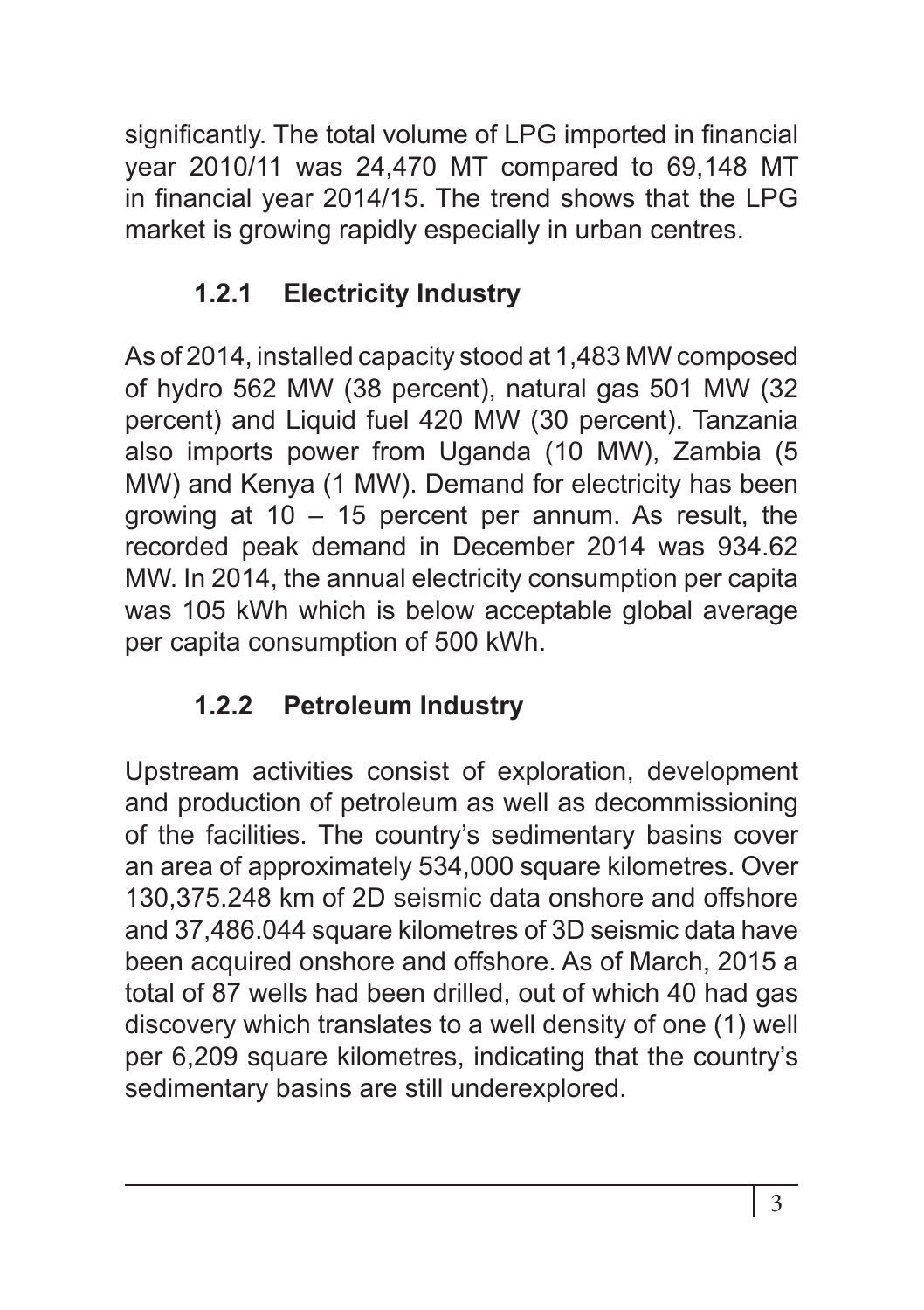Natural gas is being produced from Songo Songo and Mnazi Bay gas fields which are located onshore in Lindi and Mtwara regions respectively. Other discoveries located onshore and offshore are at various stages of development to establish economic viability. From 2010 to 2015, exploration efforts in the deep offshore basins resulted in discoveries of large quantities of natural gas. The discoveries have increased the total estimated gas initially in place (GIIP) in Tanzania basins from 8 TCF in 2005 to 55.08 TCF which is equivalent to 9.91 billion barrels of oil by March 2015. The Government shall also promote extraction of unconventional natural gas including coal bed methane and shale gas in an environmental friendly manner. Despite explorations efforts, no oil had been discovered in the country so far.

Mid and Downstream activities include refining, processing, storage, oil and gas distribution and sales of refined petroleum products. The existing major petroleum infrastructure are: The Tanzania International Petroleum Reserve (TIPER) with storage capacity of 300,000 cubic meters; the Tanzania - Zambia Pipeline (TAZAMA) which transports semi refined crude oil to Zambia; natural gas pipeline from Mtwara and Lindi to Dar es Salaam with a design capacity of 784 mmscfd; Songo Songo (Lindi) to Dar es Salaam pipeline with capacity of 105 mmscfd. Processing plants are Madimba (Mtwara) with capacity of 210 mmscfd and Songo Songo (Lindi) with capacity of 140 mmscfd. The Government is determined to implement cross country oil and gas pipeline projects to serve the domestic market as well as landlocked countries.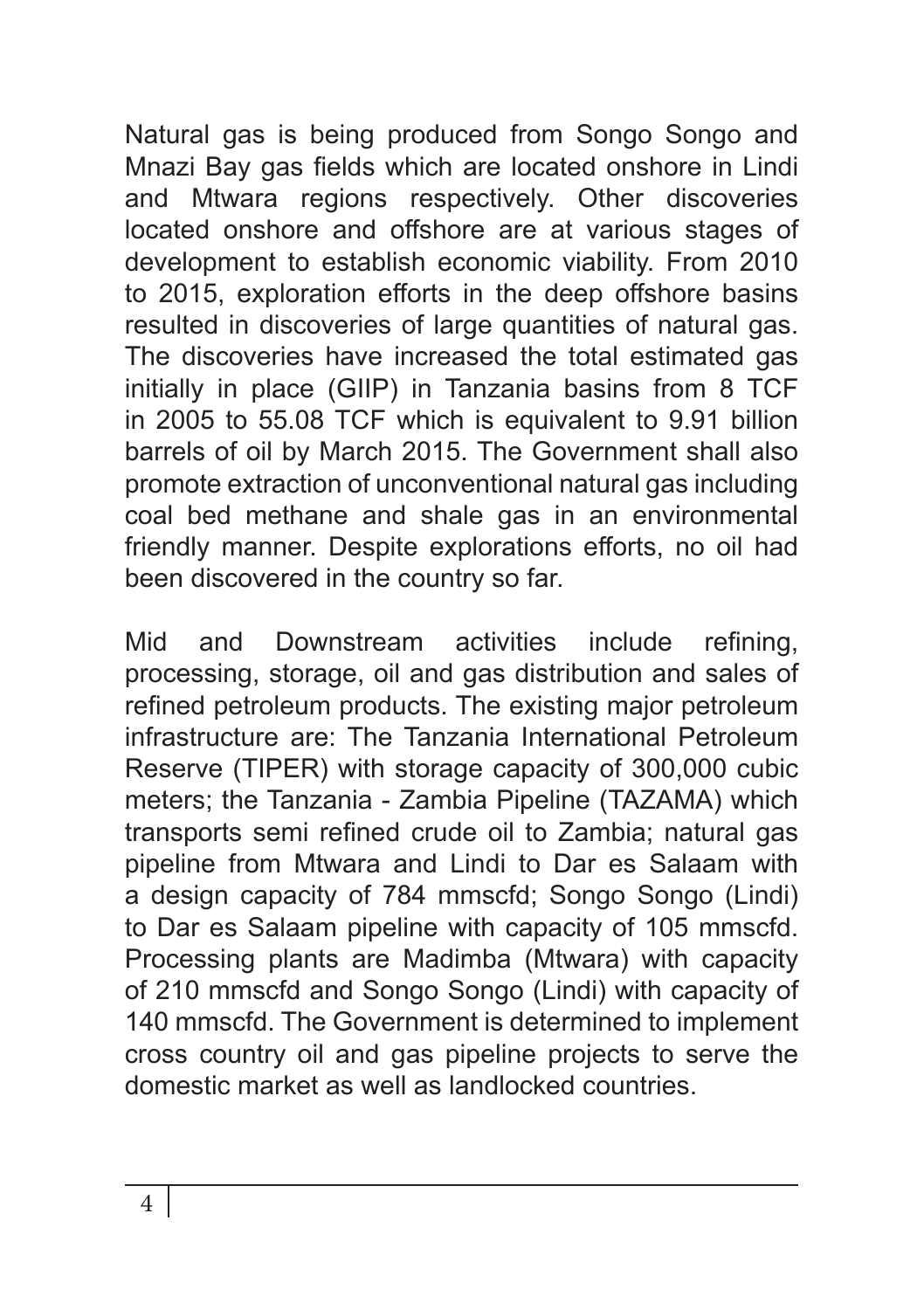In 2000, the Government liberalized petroleum downstream operations. Since then, up to 2012 oil marketing companies both local and international were independently importing petroleum products. In 2012, the Government introduced Bulk Procurement System (BPS) to improve coordination and efficiency in the petroleum importation process. The demand for petroleum products has been growing at an average rate of 15 percent per annum. In 2014, the total consumption was about 2.9 billion litres. Since December, 2004 natural gas has been used for power generation, fuelling motor vehicles, cooking in households and institutions.

The Government shall also promote extraction of unconventional natural gas including coal bed methane and shale gas in an environmental friendly manner.

# **1.2.3 Local Content in the Petroleum Industry**

Increase in exploration activities and discovery of natural gas both on-shore and off shore has attracted public attention on the potential benefits that are likely to accrue from oil and gas related activities. To maximise such benefits, the Government recognizes the importance of Tanzanians' participation in the entire oil and gas value chain. This policy is formulated to provide a framework for Tanzanians participation in the oil and gas industry. The key focus areas of the Policy include promoting capacity building and technology acquisition; Tanzanians and Tanzanian owned entities participation; procurement and usage of locally produced goods and available services as well as fabrication and manufacturing of machinery products within Tanzania.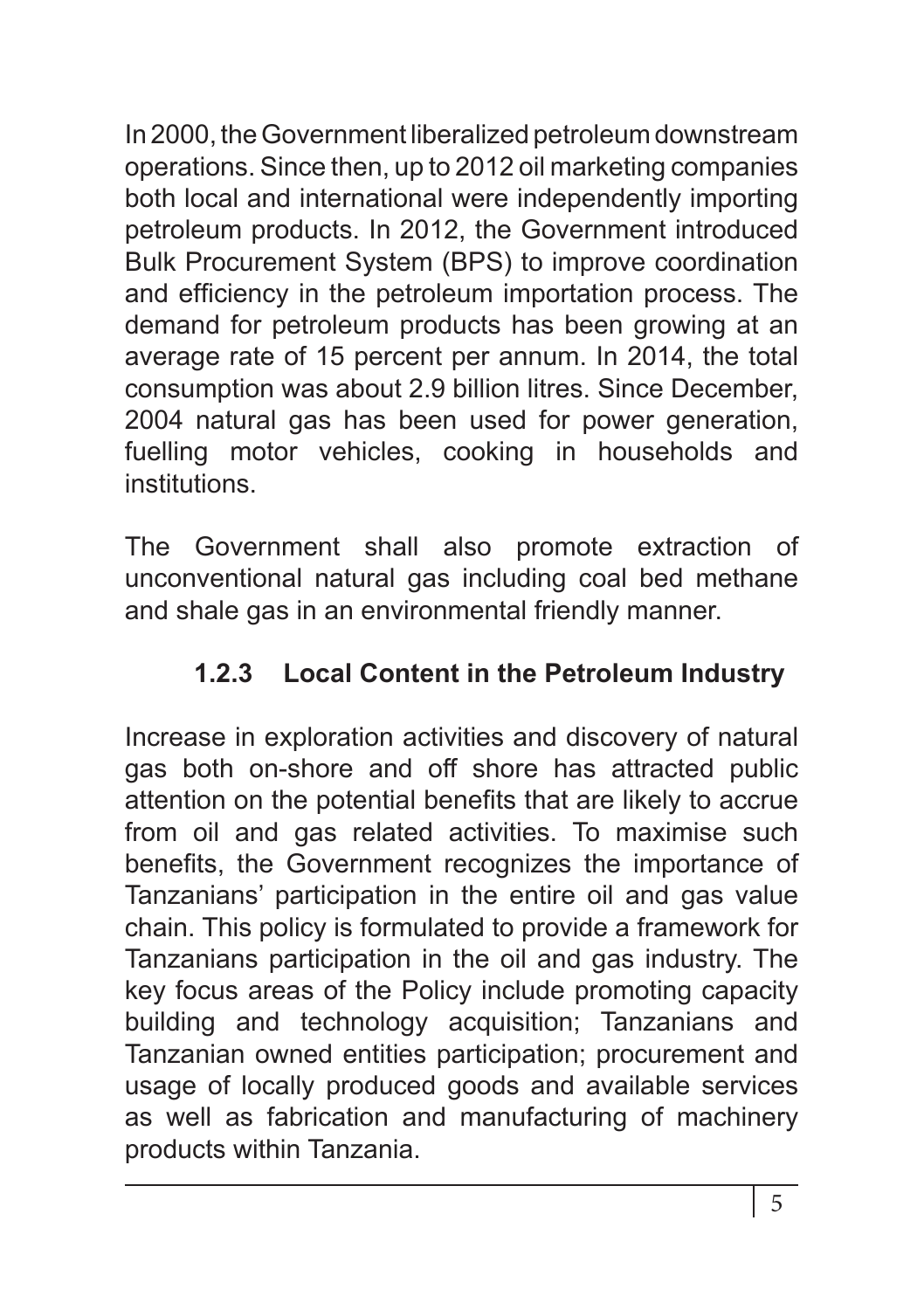# *Human Resource Capacity and Availability*

Tanzania has an inadequate number of local experts in the petroleum industry and hence companies operating in the industry in Tanzania are compelled to employ foreign experts. As of April 2015, out of 18 companies engaged in exploration activities, Tanzanians had shares in only one company acquired through Dar es Salaam Stoke Exchange (DSE). The ongoing discoveries of natural gas necessitate the country to develop more local experts who will be engaged in the petroleum industry. In this regard, the Policy aims at developing adequate local workforce with the requisite knowledge and skills through Government, Oil and Gas Companies and local private entities.

# *Technology Availability and Application*

Oil and Gas Companies' exploration activities allow transfer of technology and knowledge based on the agreements or contracts signed with the Government. However, Tanzania has not fully utilized this opportunity largely due to inadequate human resource with requisite capacity. This policy aims at putting in place regulatory frameworks that will ensure transfer of technology in the oil and gas industry.

# *Financing Options*

Local financing institutions have limited knowledge on the petroleum industry, which is a deterrent factor for local businesses to access commercial loans thus hindering acquisition of technology and expansion of local businesses for provision of goods and services. Consequently, there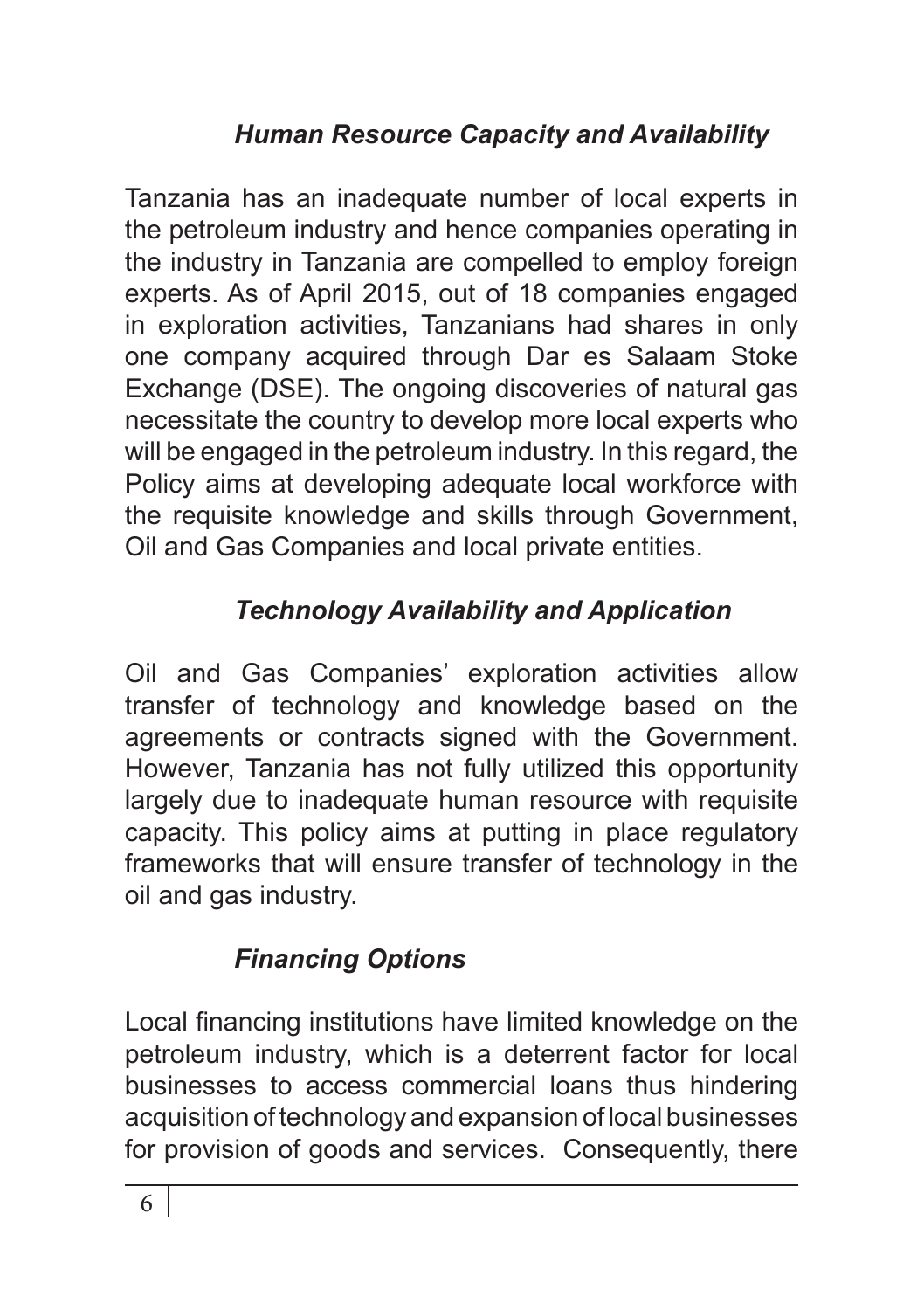is mismatch between demand by Oil and Gas Companies and the level of goods and services provision by local businesses. Financing institutions will be encouraged to acquire the industry knowledge and hence provide loans to local businesses. Oil companies will also be encouraged, where applicable to insure their assets locally.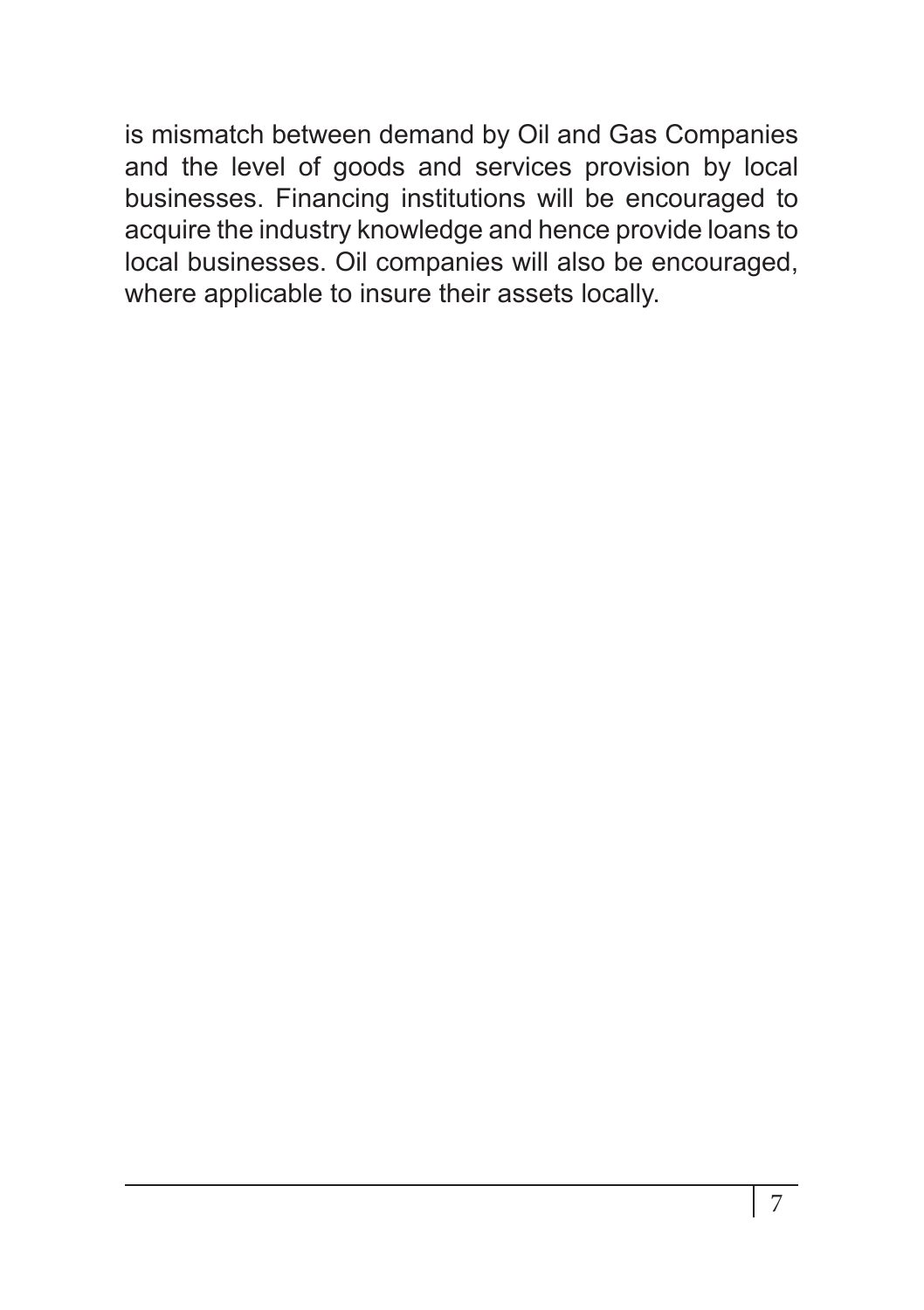# **2 JUSTIFICATION FOR THE POLICY**

Energy Sector is growing fast and several interventions of policy nature need to be brought on board in order to meet our policy objectives. The existing challenges in the Energy Sector define policy gaps and therefore are regarded as key drivers towards formulation of the NEP 2015. The key drivers include:

- a) Creating a conducive environment for private capital investment in the Energy Sector;
- b) Expediting access to modern energy services through development and expansion of energy infrastructure;
- c) Developing energy resources to adequately meet domestic energy demand and facilitation of energy trading;
- d) Promoting energy alternatives including renewable energies to enhance diversification of energy mix;
- e) Enhancing energy efficiency and conservation in all sectors;
- f) Optimizing benefits to the Government and the people of Tanzania through strategic participation, interventions and equitable benefit sharing;
- g) Ensuring prudent management of petroleum resources and accrued revenue for the lasting benefits to the society;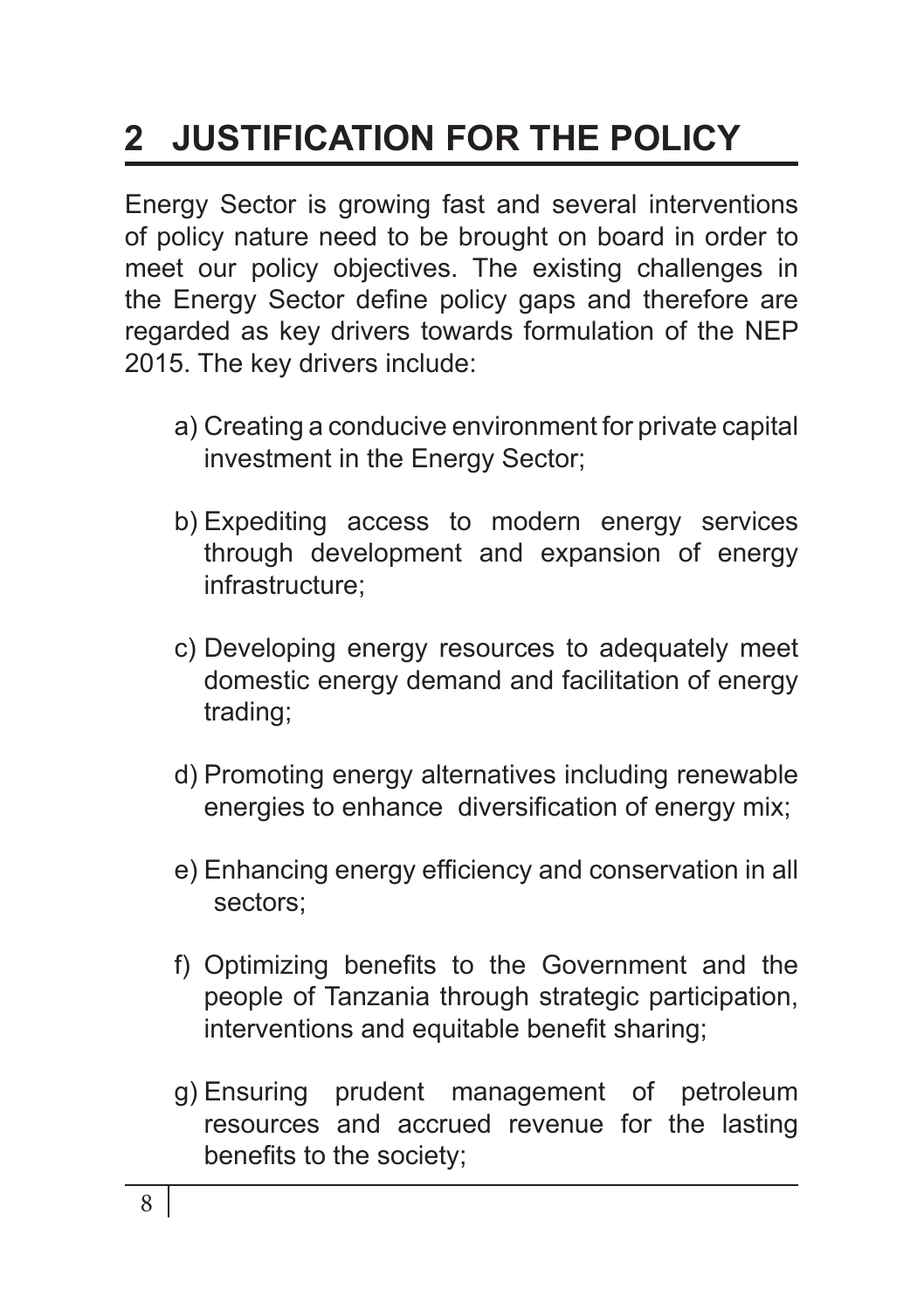- h) Promoting usage of locally produced goods and services in the petroleum industry;
- i) Strengthening institutional, legal and regulatory frameworks and developing human resource to ensure development of a sustainable Energy Sector; and
- j) Promoting compliance with environmental, health and safety standards in the Energy Sector.

Implementation of NEP, 2015 will ensure improved performance and governance of the energy sector through strategic mobilization and utilization of resources including human resource for socio-economic growth.

# **2.1 Vision and mission**

## **2.1.1 Vision**

A vibrant Energy Sector that contributes significantly to economic growth and improved quality of life of Tanzanians.

## **2.1.2 Mission**

To provide reliable, affordable, safe, efficient and environment friendly modern energy services to all while ensuring effective participation of Tanzanians in the sector.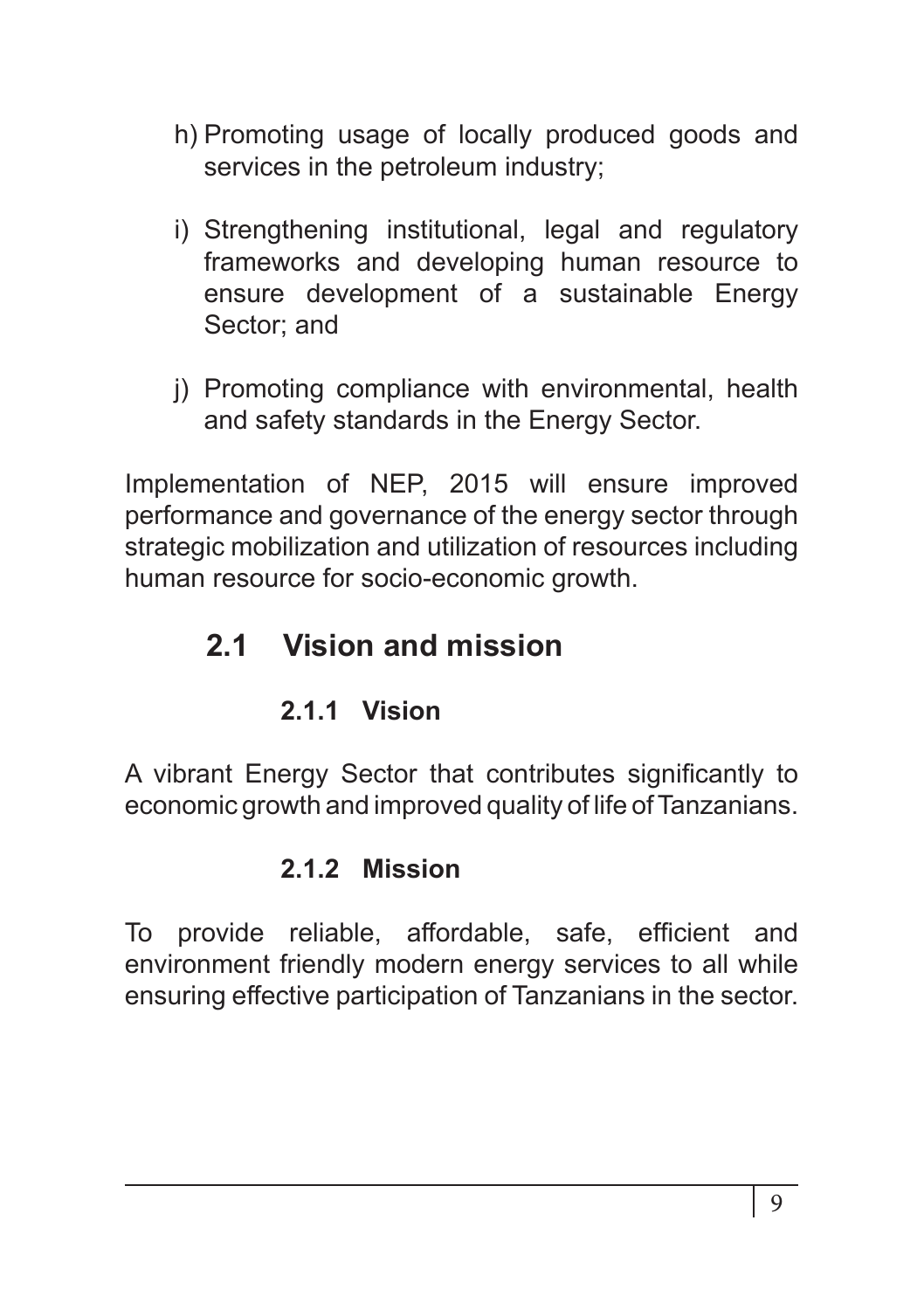# **2.2 Objectives of the National Energy Policy**

#### **2.2.1 Main Objective**

To provide guidance for sustainable development and utilization of energy resources to ensure optimal benefits to Tanzanians and contribute towards transformation of the national economy.

# **2.3 Scope of the Policy**

The Policy document covers the following areas or subsectors:

- (i) Electricity generation, transmission, distribution, interconnection, power trading and rural electrification;
- (ii) Petroleum and gas upstream, midstream and downstream activities;
- (iii) Renewable energy, energy conservation and energy efficiency including Feed-in-tariff; and
- (iv)Cross-cutting issues including subsidies, institutional, legal, regulatory as well as monitoring and evaluation frameworks.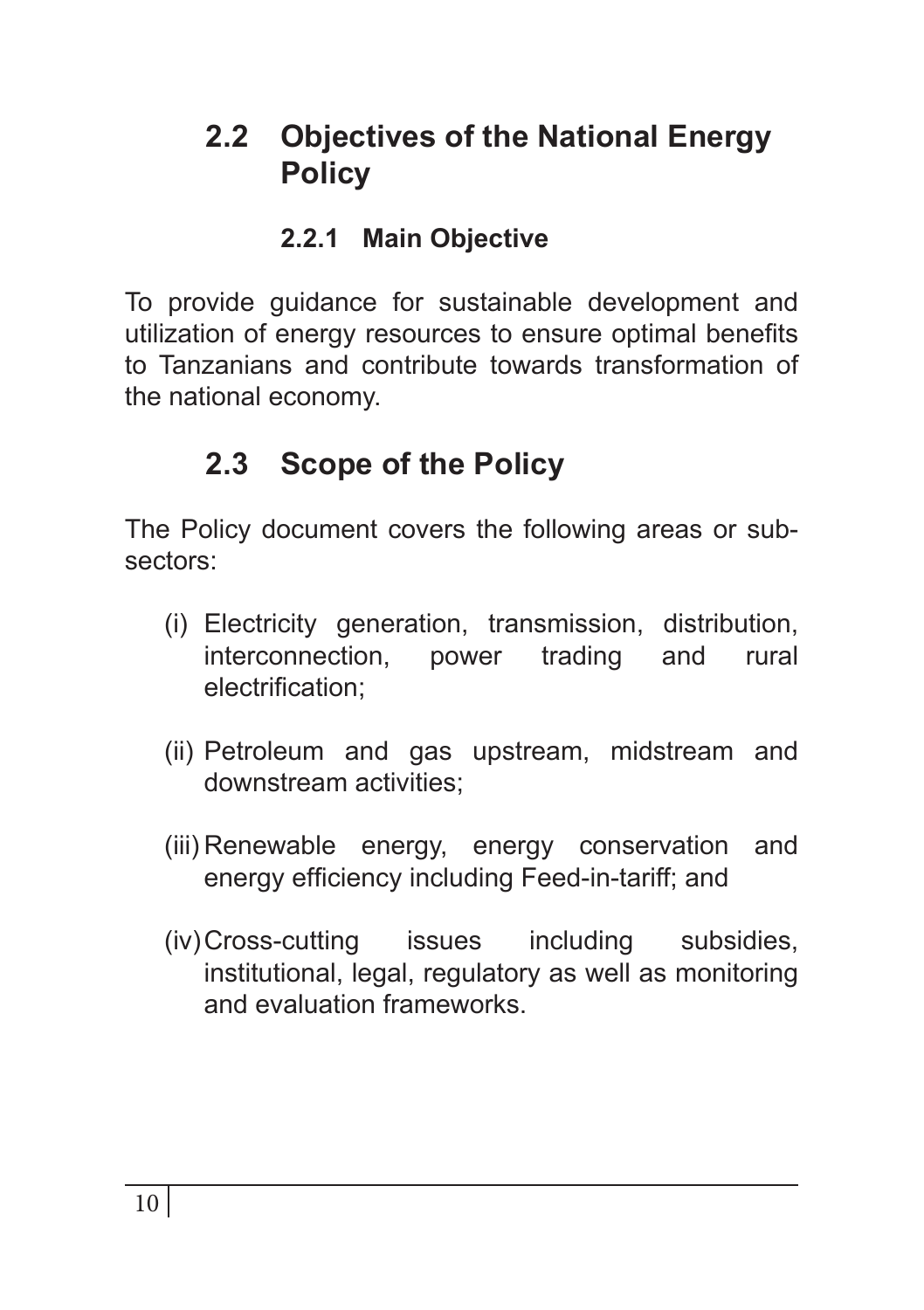# **3 POLICY ISSUES AND STATEMENTS**

# **3.1 Electricity Sub-sector**

This section focuses on power generation, transmission and distribution. Specific objectives are as follows:

- (i) Improving security of supply through effective use of energy resources and cross-border trading;
- (ii) Enhancing power reliability and coverage of transmission and distribution networks;
- (iii) Enhancing utilisation of renewable energy resources so as to increase its contribution in electricity generation mix;
- (iv) Accelerating rural electrification to foster socioeconomic transformations; and
- (v) Increasing private sector participation in electricity supply industry.

#### **3.1.1 Power Generation**

#### **Issue:** *Sufficient power for domestic market and participation in cross-border trading*

Historically, hydro systems contributed about 80 percent of electricity supplies in the country. The commercialisation of natural gas in 2004 coupled with a shift from hydro to gas fired plants significantly changed the generation mix. In the order of priority, the Power System Master Plan (PSMP)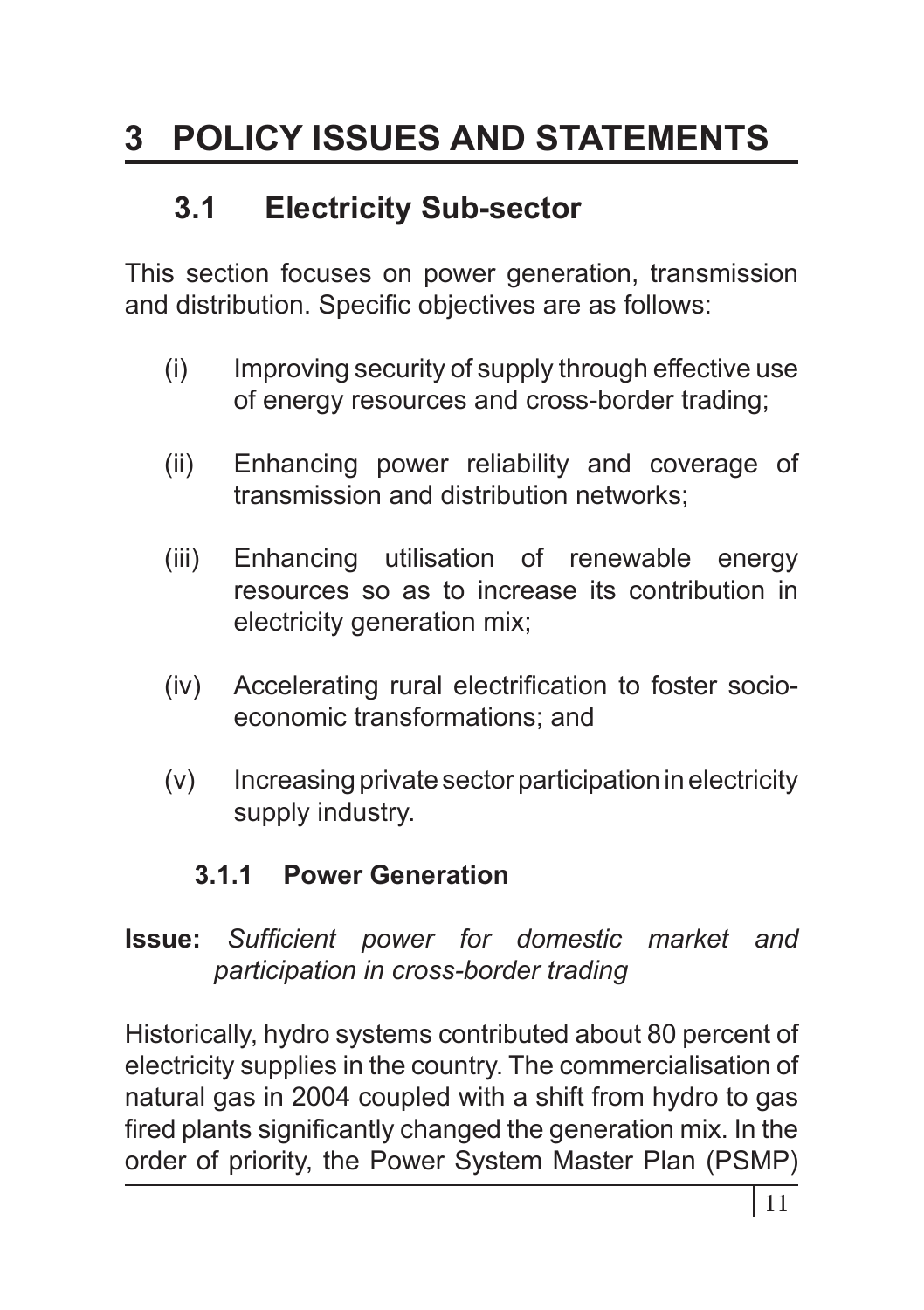2012 Update indicates the desired generation mix: natural gas, coal, hydro, renewable energies, and nuclear energy. Tanzania also expects to participate in cross border power trading to complement domestic generation of electricity.

*Oil and Gas:* A number of gas fired power generation projects are being developed and upon completion, about 1,500 MW will be added by 2019, although gas utilization for power generation is not the most efficient and economical use of natural gas. Imported liquid fuel is also used for power generation.

*Coal:* It is one of the major indigenous energy resources in Tanzania but exploitation of this resource for electricity generation has not yet been fully accomplished. Some industries are using coal for thermal applications, particularly cement factories and agro-processing industries. Coal has not been optimally harnessed due to financial constraints; limited local expertise in coal exploration; inadequate coal reserve data; poor access routes to coal mining sites; and global environmental concerns.

*Uranium:* Availability of uranium in Ruvuma and Dodoma regions provides an opportunity for nuclear power generation, considering the fact that electricity demand is increasing. Development of nuclear power plants is limited by high investment cost; concerns over proliferation of atomic weapons; high operation and maintenance costs; absence of requisite indigenous capacity; waste management; and decommissioning of nuclear plants. The Policy envisages developing nuclear power in line with International standards as well as legal and regulatory frameworks.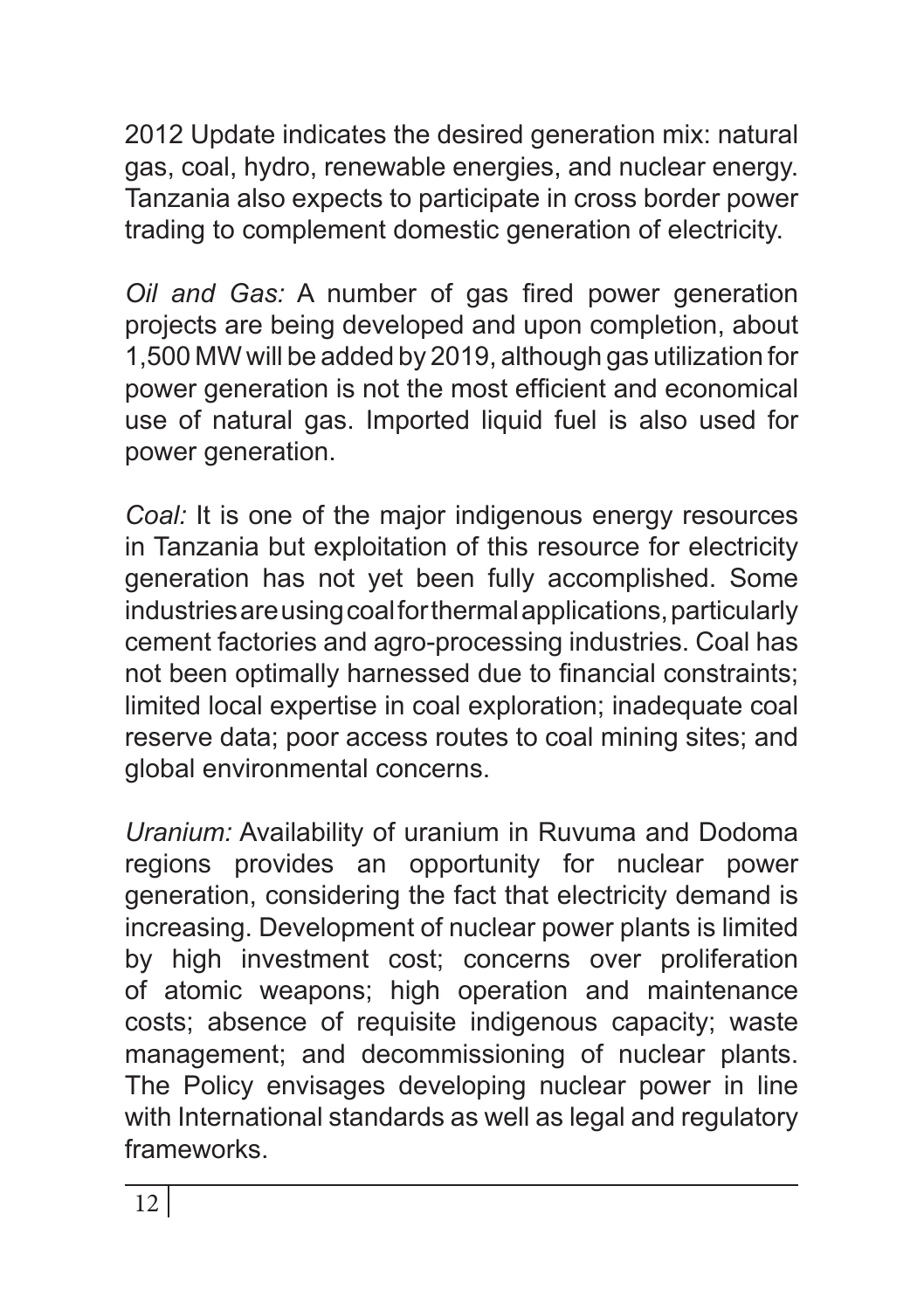*Hydro:* Despite huge potentials of 4.7GW, only 12 percent of this resource has been utilised. Challenges in developing hydro systems include vulnerability to hydrology and climate change; capital intensive; relocation and resettlement of affected persons; long lead time; inadequate hydrological data; and conflicting and competing land and water uses between various sub-sectors of the economy.

*Non-hydro Renewable Energies:* These include solar, wind, biomass, geothermal. Significant exploitation has been made on solar and biomass whose technologies are already commercialised.

*Regional Power Pools:* Based on energy resources potential Tanzania stands to meet its domestic electricity demand through regional power pools. The benefits of regional interconnections include security of supply and system stability.

Major challenges facing electricity sub-sector include improving quality, reliability and security of supply inadequate private sector participation; mobilizing adequate financial resources to develop the sub-sector; and reducing technical and non-technical losses.

**Objective:** *To improve security of supply to meet the demand.*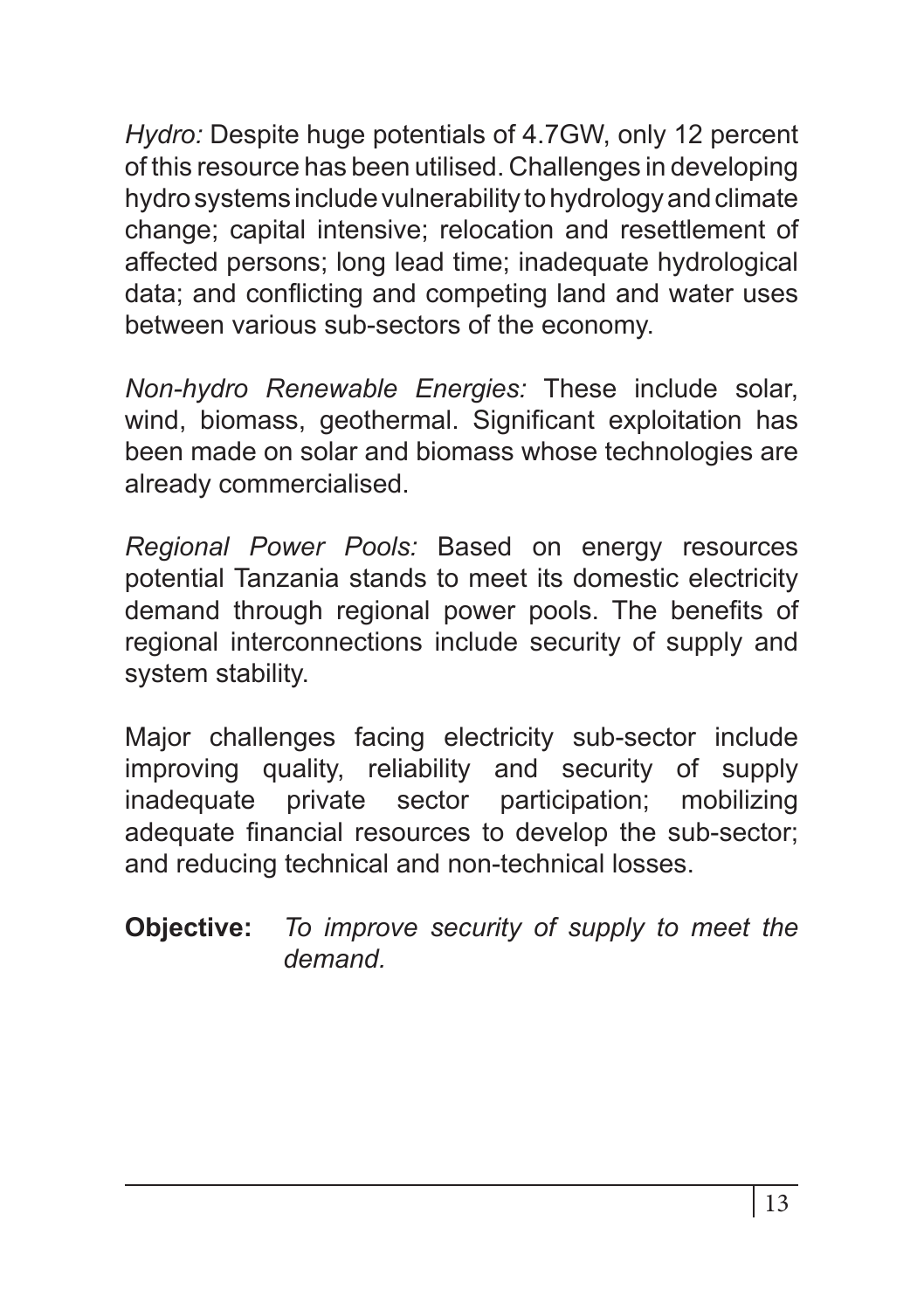# **Policy Statements:**

The Government shall:

- (i) Ensure cost reflective tariff to attract private investments;
- (ii) Ensure effective use of energy resources;
- (iii) Facilitate cross-border power trading; and
- (iv) Create enabling environment for nuclear electricity generation

# *3.1.2* **Power Transmission and Distribution**

**Issue:** *Reliability and coverage of transmission and distribution networks.*

Existing transmission system comprises grid substations interconnected by transmission lines, utilizing system voltages of 220 kV; 132 kV; and 66 kV. The existing transmission system capacity is severely constrained particularly during peak hours due to aged infrastructure, high power technical losses, lack of proper rehabilitation and maintenance and system overload. Challenges for enhancing transmission networks include vandalism of transmission network; land and way-leaves acquisition.

The distribution systems include 33kV, 11kV and 0.4kV lines. Achievement of national electricity connection level and access targets requires expansion of power distribution networks. Challenges facing distribution networks include dilapidated networks, vandalism, outages as well as technical and non-technical losses.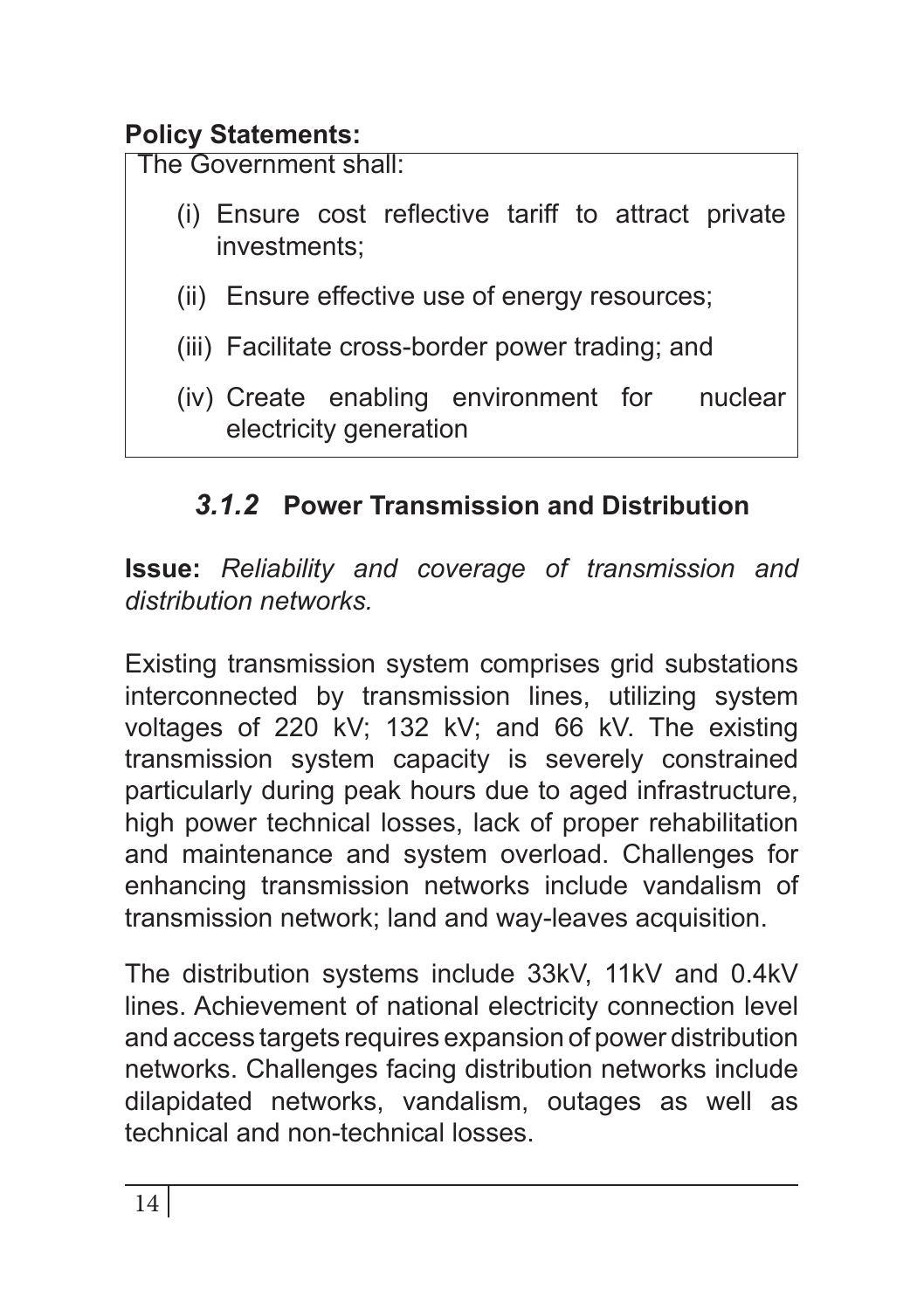**Objective:** *To enhance power reliability and coverage of transmission and distribution networks*

## **Policy Statements:**

The Government shall:

- (i) Ensure timely investment in construction, rehabilitation and expansion of the transmission and distribution infrastructure;
- (ii) Support interconnection with neighbouring countries;
- (iii) Ensure establishment of appropriate legal and regulatory framework for an Independent System Operator and Independent Market Operator;
- (iv) Ensure reduction of power losses in transmission and distribution networks; and
- (v) Establish a framework to allow open access to distribution networks.

# **3.1.3 Rural Energy Services**

# **Issue:** *Rural energy transformation*

About 70 percent of the Tanzanian population lives in rural areas and use traditional fuels mainly woodfuel for cooking in households and institutions and for processing in agro-industries. Other sources of energy in rural areas include grid and off-grid electricity, dry cells, kerosene, biogas, solar cookers and LPG. Major barriers toward increasing access to modern energy services in rural areas include: remoteness, scattered population and hence high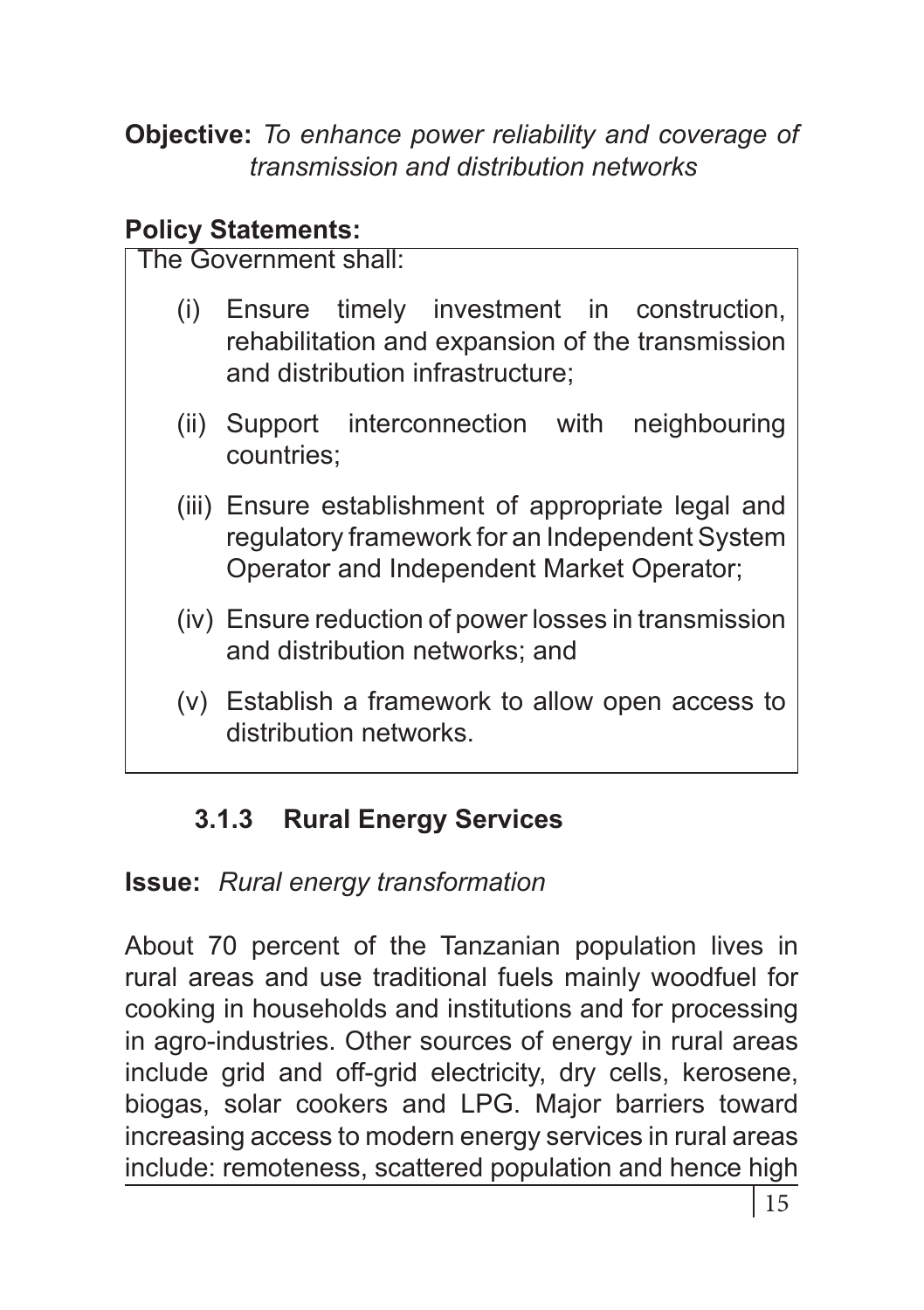distribution costs, as well as relatively high connection charges.

**Objective:** *To accelerate rural electrification to foster socio-economic transformation.*

#### **Policy Statements:**

The Government shall:

- (i) Facilitate private sector participation including community groups and financial institutions in provision of modern energy services;
- (ii) Facilitate local capacity building for manufacture, installation, maintenance and operation of rural energy systems; and
- (iii) Strengthen institutional capacity for effective coordination, administration, implementation and monitoring of rural energy projects.

# **3.1.4 Renewable Energy Resources**

**Issue:** *Scaling-up utilisation of renewable energy resources.*

Tanzania has a huge resource base of renewable energy resources which include wind, solar, biomass, smallscale hydro, geothermal, tidal, waves, and ocean thermal conversion. Renewable energy technologies currently in use in the country include solar thermal, solar photovoltaic (PV), wind and biomass (solid, liquid, gaseous).

*Solar:* Tanzania's geographical location gives a unique opportunity for good solar insolation. Solar utilisation is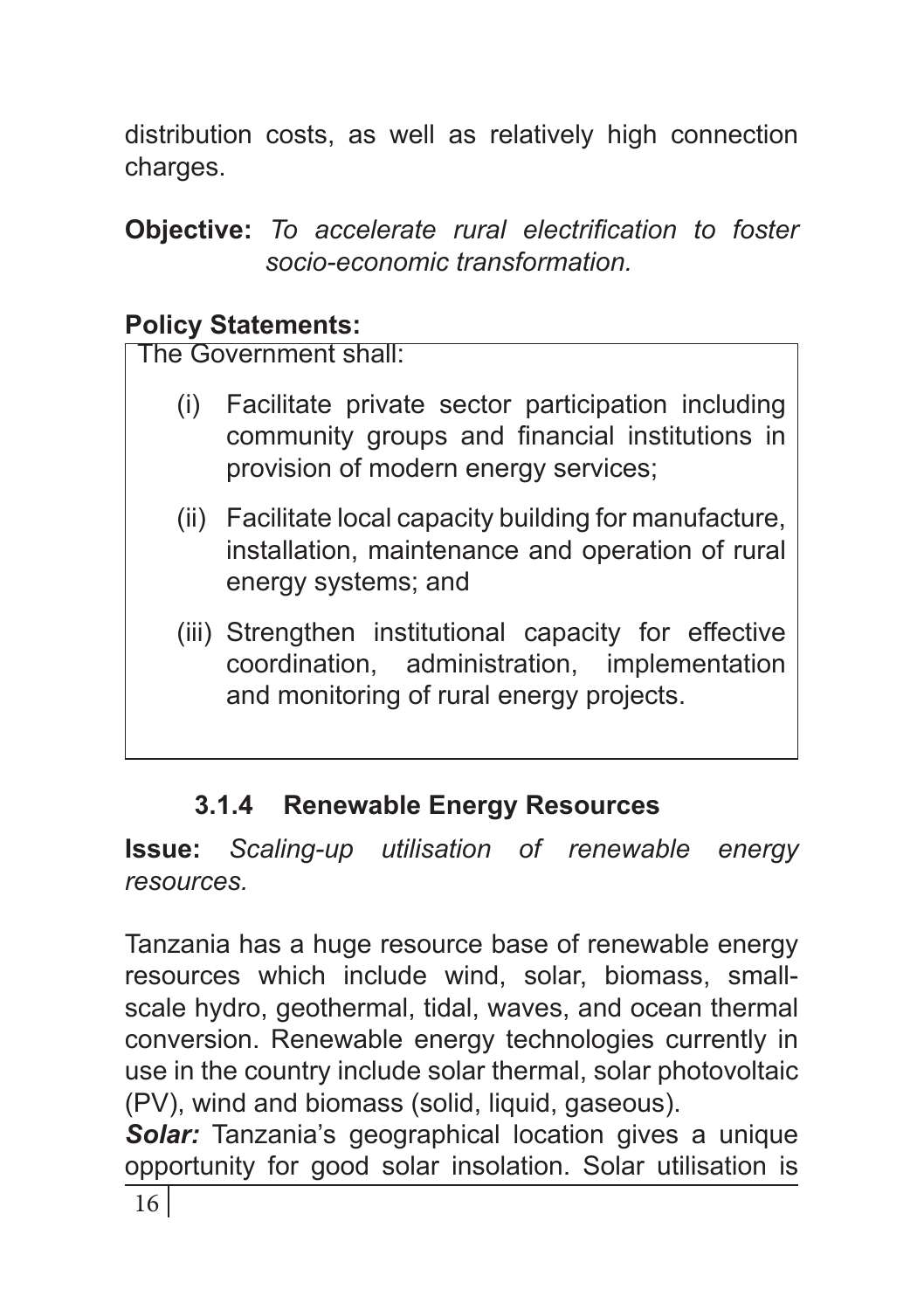constrained by high initial cost; poor after sales service; insufficient awareness on the potential and economic benefits offered by solar technologies, and appropriate credit and financing mechanisms.

*Biomass:* Tanzania has considerable sources of biomass including agricultural and forest bio-residues which in combination with the woodlands, meet the majority of household energy needs. Biomass exists in three forms: liquid, gaseous and solid. Challenges associated with biomass include: low conversion and end-use efficiency deforestation; indoor emissions; inadequate legal and institutional framework to support sustainable production, distribution, supply and use of wood fuel.

Liquid biofuels development brings many challenges related to socio-economic and environmental sustainability such as land acquisition and food security. The policy shall therefore strengthen institutional capacity, legal and regulatory framework.

*Wind:* Tanzania has some proven wind regime sites for commercial electricity generation. However, inadequate wind regime data; high investment costs; integration and compatibility to the grid system and distance from grid and load centers remained to be main challenges for investment in wind power generation.

*Small Scale – Hydro:* Tanzania has considerable potential of small hydro (capacity of less than 10MW). The proven sites have not been fully exploited due to lack of funds to develop the sites and restrictions on water rights.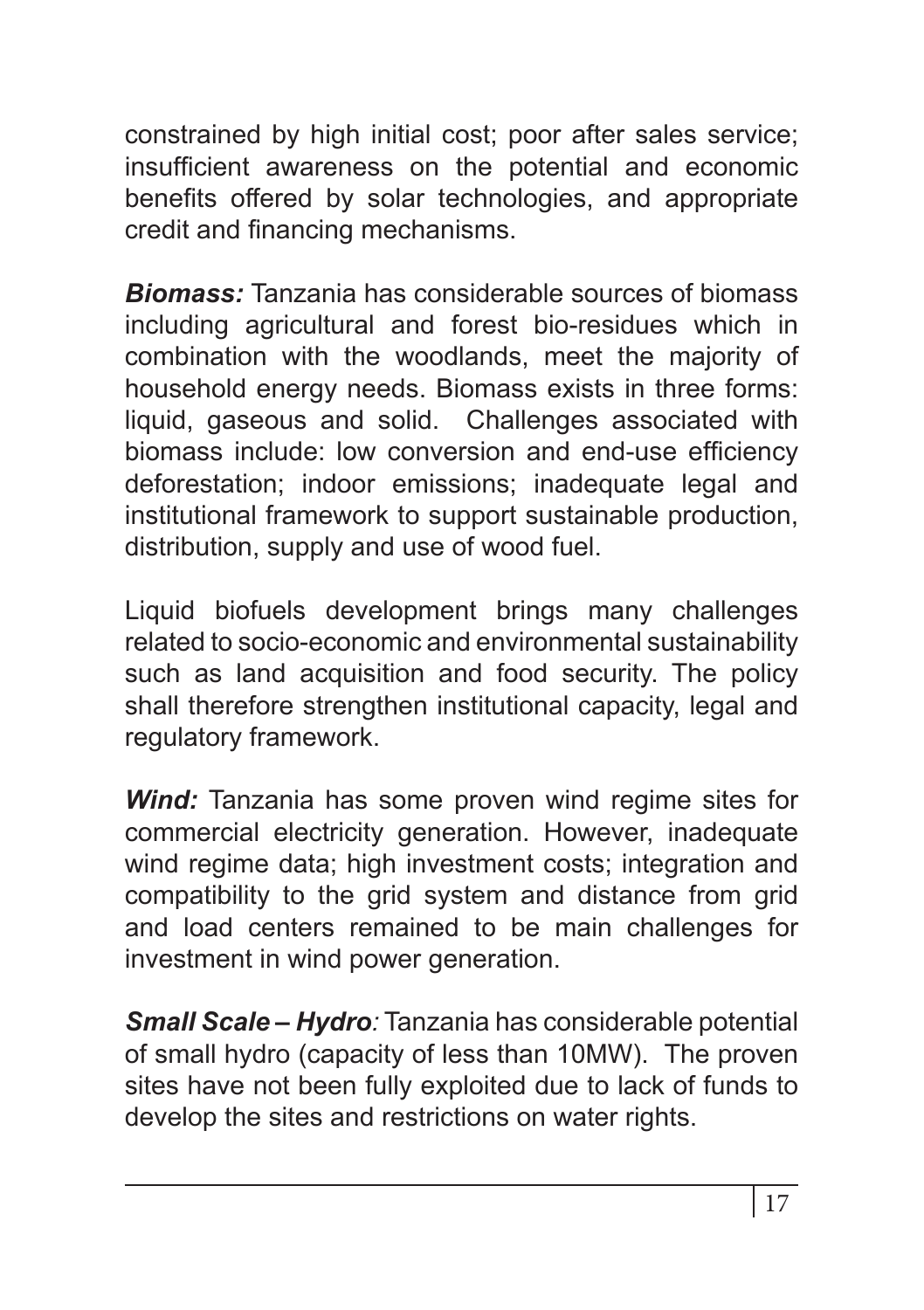*Geothermal:* Tanzania has a potential of generating power using geothermal resource. Development of geothermal resource is constrained by high investment costs; high exploration risks; inadequate data, human and capital resource required to undertake necessary studies; remote location of geothermal fields and undeveloped infrastructures.

In order to promote electricity generation, and utilization of undeveloped renewable energy resources, an appropriate tariff mechanism will be established to enable producers to generate and sell electricity to distributors at a predetermined fixed tariff for a specific period of time. This will be attained by: adopting technology-based tariff; providing investment security and market stability to investors; reducing transaction and administrative costs; and maximizing returns to investors by operating their plants efficiently.

**Objective:** *To enhance utilisation of renewable energy resources so as to increase its contribution in diversifying resources for electricity generation.*

#### **Policy Statements:**

- (i) Promote renewable energy sources and sustainable use of biomass for power generation;
- (ii) Facilitate integration of renewable energy technologies in buildings and industrial designs;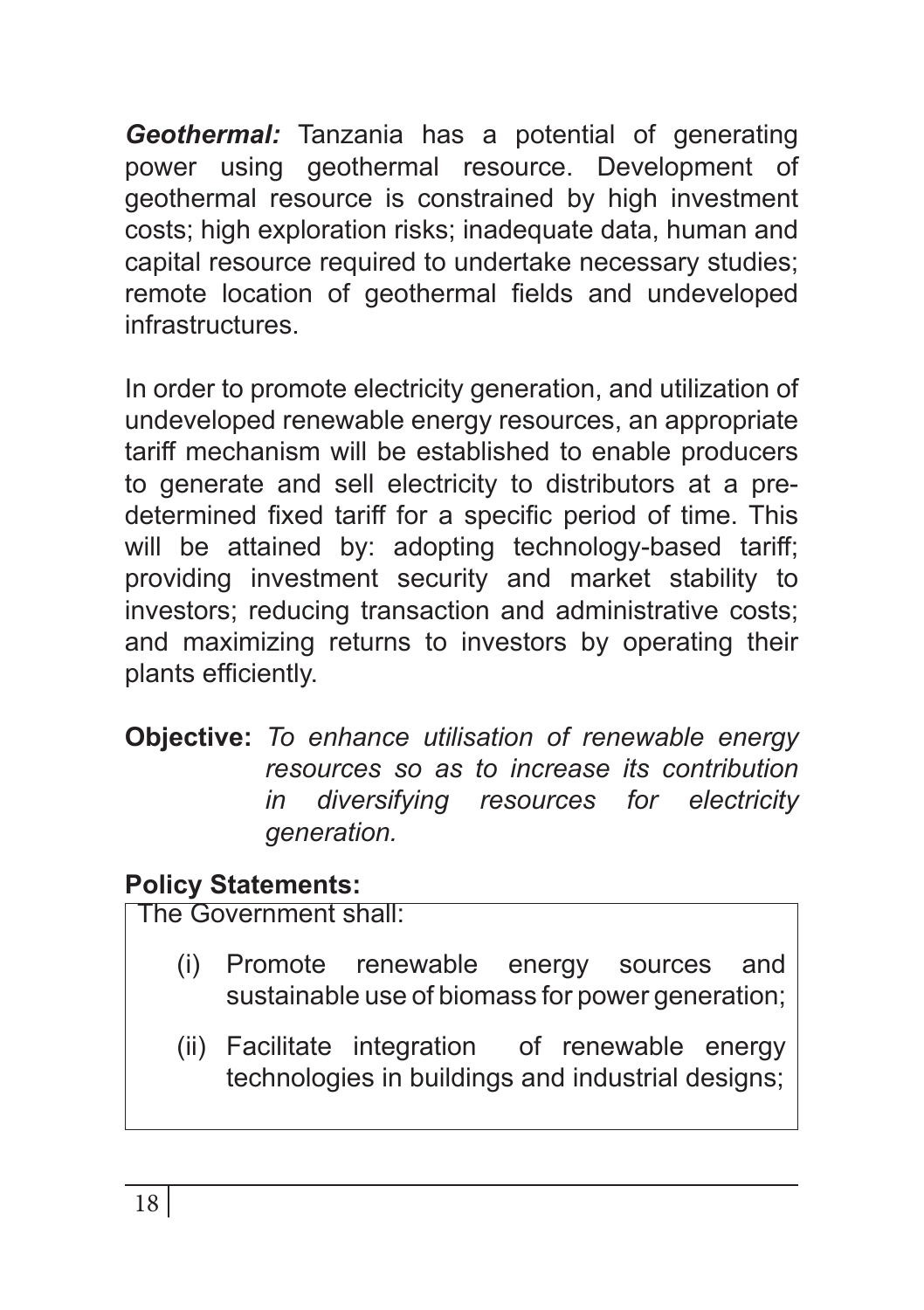- (iii) Establish Feed-in-Tariffs for renewable energy technologies;
- (iv) Establish frameworks for renewable energy integration into the national and isolated grids; and
- (v) Promote sustainable biofuel production and usage.

# **3.1.5 Energy Efficiency and Conservation**

**Issue:** *Efficient use of energy.*

Energy efficiency and conservation refers to measures aimed at reducing energy consumption without sacrificing productivity, level of service or increasing costs. These measures have the potential of scaling down capital investment needed to provide additional supply of energy.

*Energy Efficiency in Industries:* Industrial sector is among the major consumers of energy, particularly electricity, petroleum and biomass. In most industries, energy is used inefficiently due to old and sub-standard equipment as well as outdated technologies. Due to significant energy losses in the industrial sector, there is a necessity to promote energy efficiency and conservation as well as integrate energy audits in the energy management system.

*Energy Efficiency in Residential and Commercial Sectors:* Energy used for cooling, heating and lighting is directly related to: the building orientation, design and materials; appliances; the occupants' needs and behaviours; and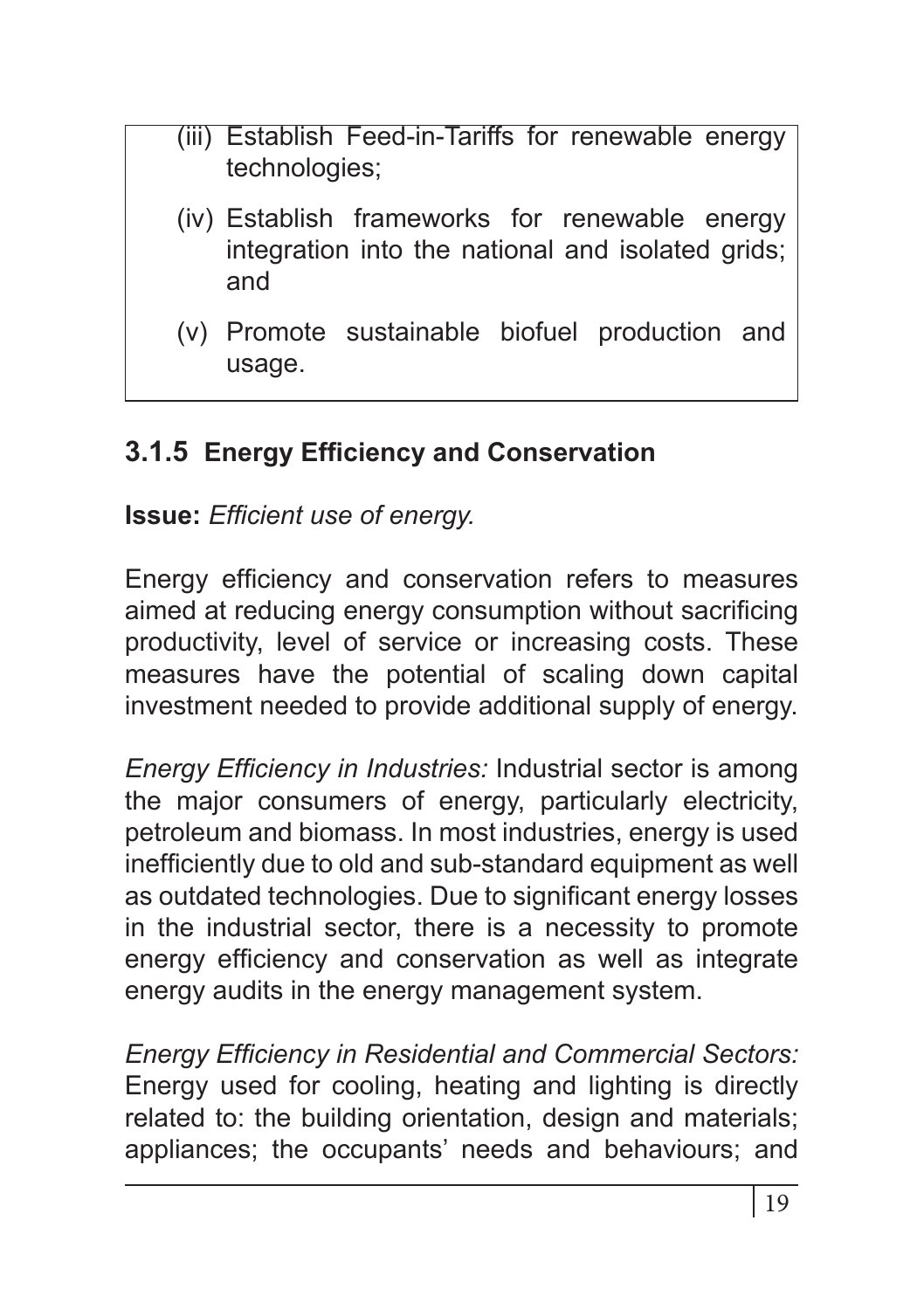the surrounding micro-climate. However, most buildings in the country are characterized by low thermal efficiencies and wasteful heating and cooling systems. As a result, buildings are reliant on artificial means for indoor comfort accompanied by increasing energy use, particularly electricity consumption. To address this, energy efficiency measures need to be mainstreamed into housing policies; building codes and practices; establishing energy performance standards; creating awareness and capacity building.

*Energy Efficiency in Agro-based and Small Scale Industries:* Many small-scale and agro-based industries including baking, brick burning, tobacco curing, tea drying, fish smoking industries use significant amount of firewood. Application of thermal efficient end-use technologies would minimize consumption of the firewood and therefore contributing towards reducing the rate of deforestation and energy cost to end-user.

*Energy Efficiency in Transport Sector*: The transport sector consumes a large share of imported petroleum products. The existing challenge in the sector is on ensuring efficient use of petroleum products. This is determined by driving behaviours, standard of vehicles and age, the quality of transport systems and the mode of transport. Poor transport infrastructure causes traffic congestions which result in high fuel consumption and air pollution. It is also important to explore possibilities for fuel switch to other forms of energy such as electricity, ethanol and compressed natural gas.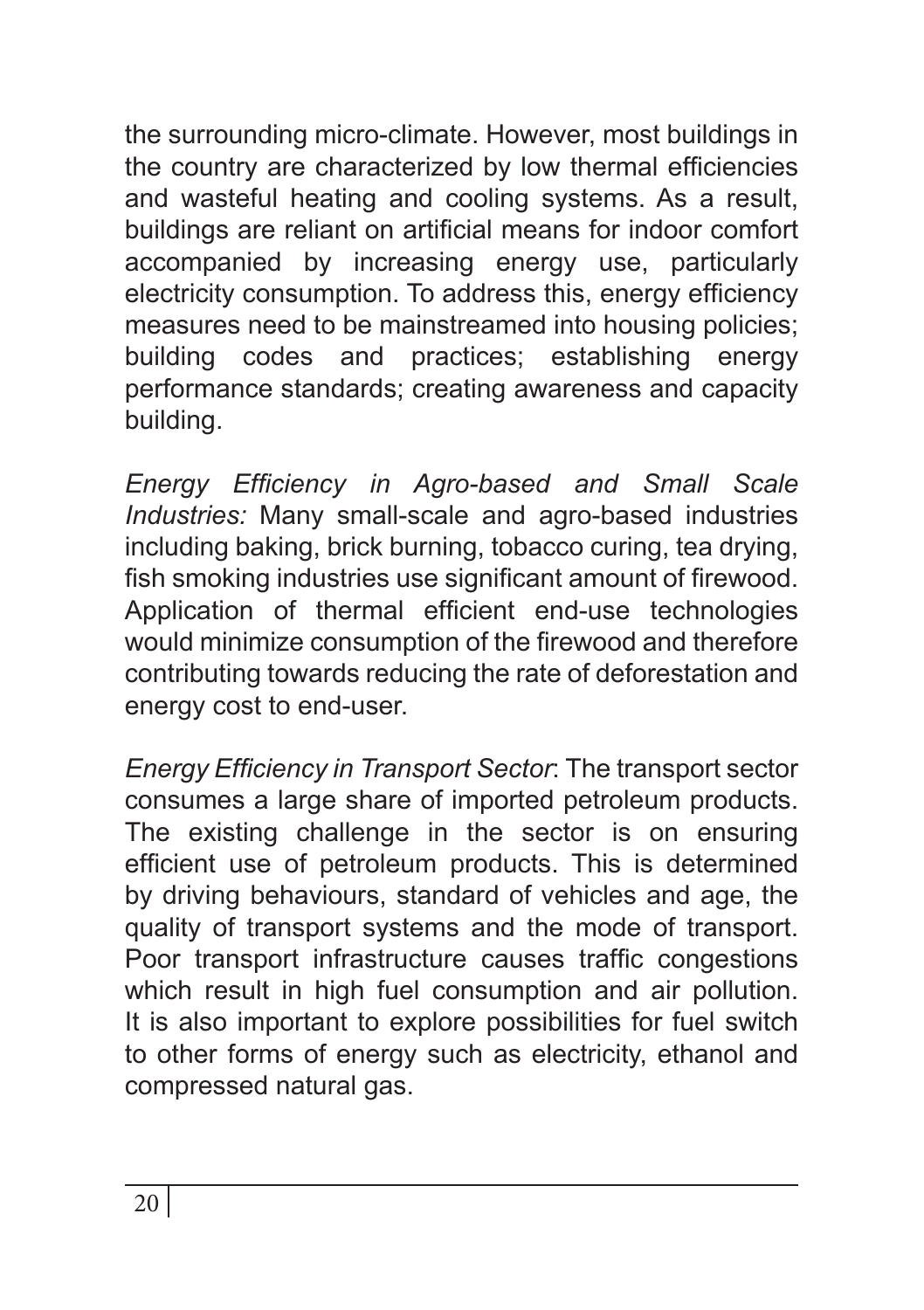**Objective:** *To promote energy efficiency and conservation in all sectors of the economy.*

#### **Policy Statements**

The Government shall:

- (i) Facilitate establishment of standards and code of practice for energy management;
- (ii) Ensure energy uses are benchmarked to industry prudent practices;
- (iii) Facilitate efficient biomass conversion and enduse technologies; and
- (iv) Ensure integration of energy efficiency aspects in housing policies and building codes.

# **3.1.6 Alternative Fuel to Biomass**

#### **Issue:** *Utilization of alternatives to woodfuel for cooking*

Increasing demand for solid biomass based fuels for cooking coupled with traditional wood to energy conversion technologies, cooking methods and the use of inefficient stoves have contributed to environmental degradation. The use of woodfuel in rural and urban areas has also contributed to health problems associated with smoke. It is therefore necessary to explore possibilities for fuel switch to other forms of energy such as compressed natural gas, liquefied petroleum gas (LPG) and electricity.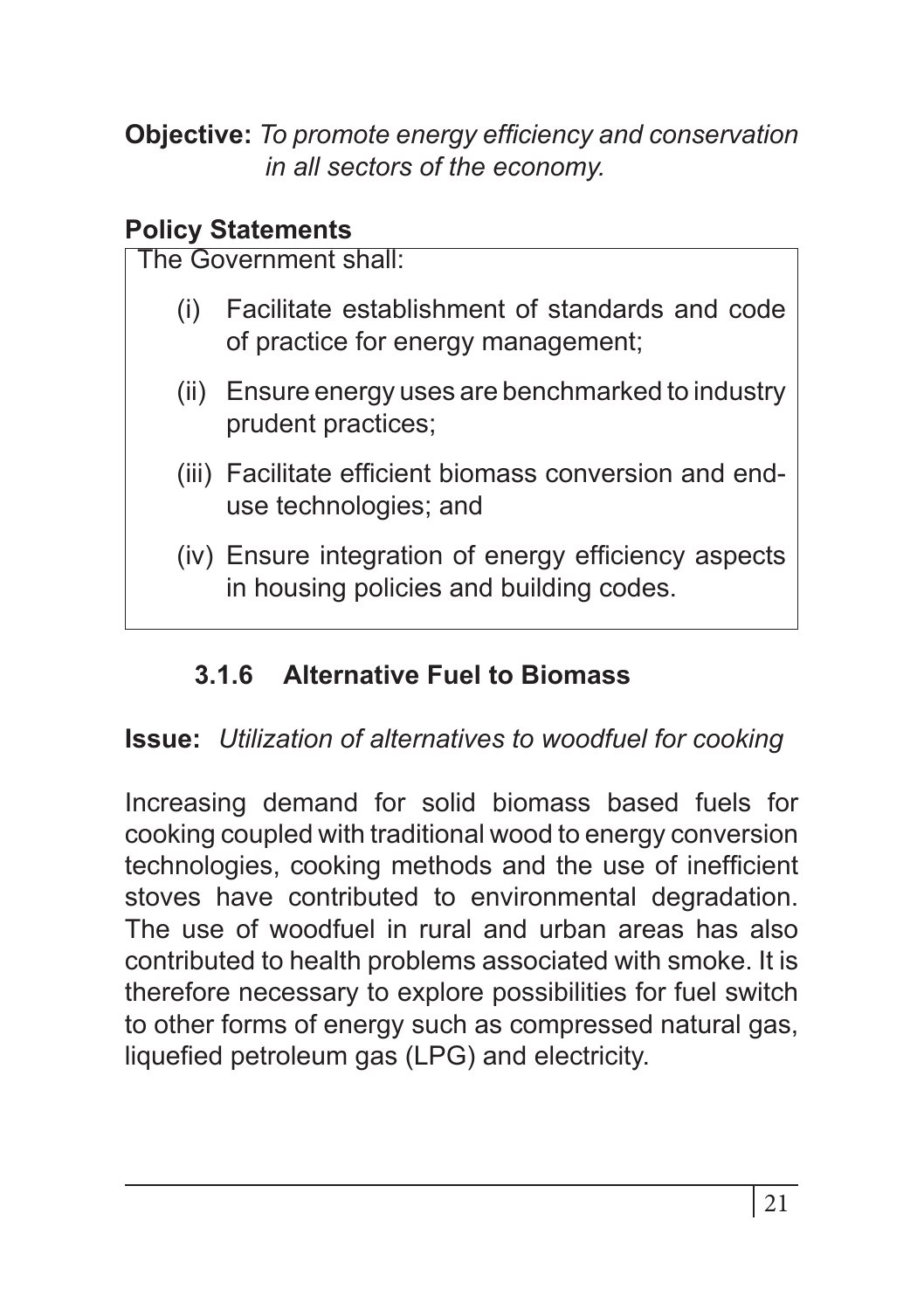**Objective:** *To improve quality of life through use of modern fuels.*

#### **Policy Statements:**

The Government shall:

- (i) Enhance fuel switch from woodfuel to modern energy; and
- (ii) Facilitate adoption of appropriate cooking appliances to promote alternatives to woodfuel.

# **3.2 Petroleum and Gas Sub-sector**

Petroleum resource found in Tanzania belongs to the people of the United Republic of Tanzania, and must be managed and utilized in a manner that benefits the entire Tanzanian society. This section provides a framework for guiding petroleum upstream, mid and downstream activities. Specific objectives are as follows:

- (i) Optimizing and effectively managing petroleum resource base;
- (ii) Developing and maintaining an efficient petroleum data and information system;
- (iii) Ensuring timely announcement and optimal development of petroleum commercial discoveries;
- (iv) Maximizing revenue to the Government while ensuring investors recover prudently incurred costs and appropriate share of profit;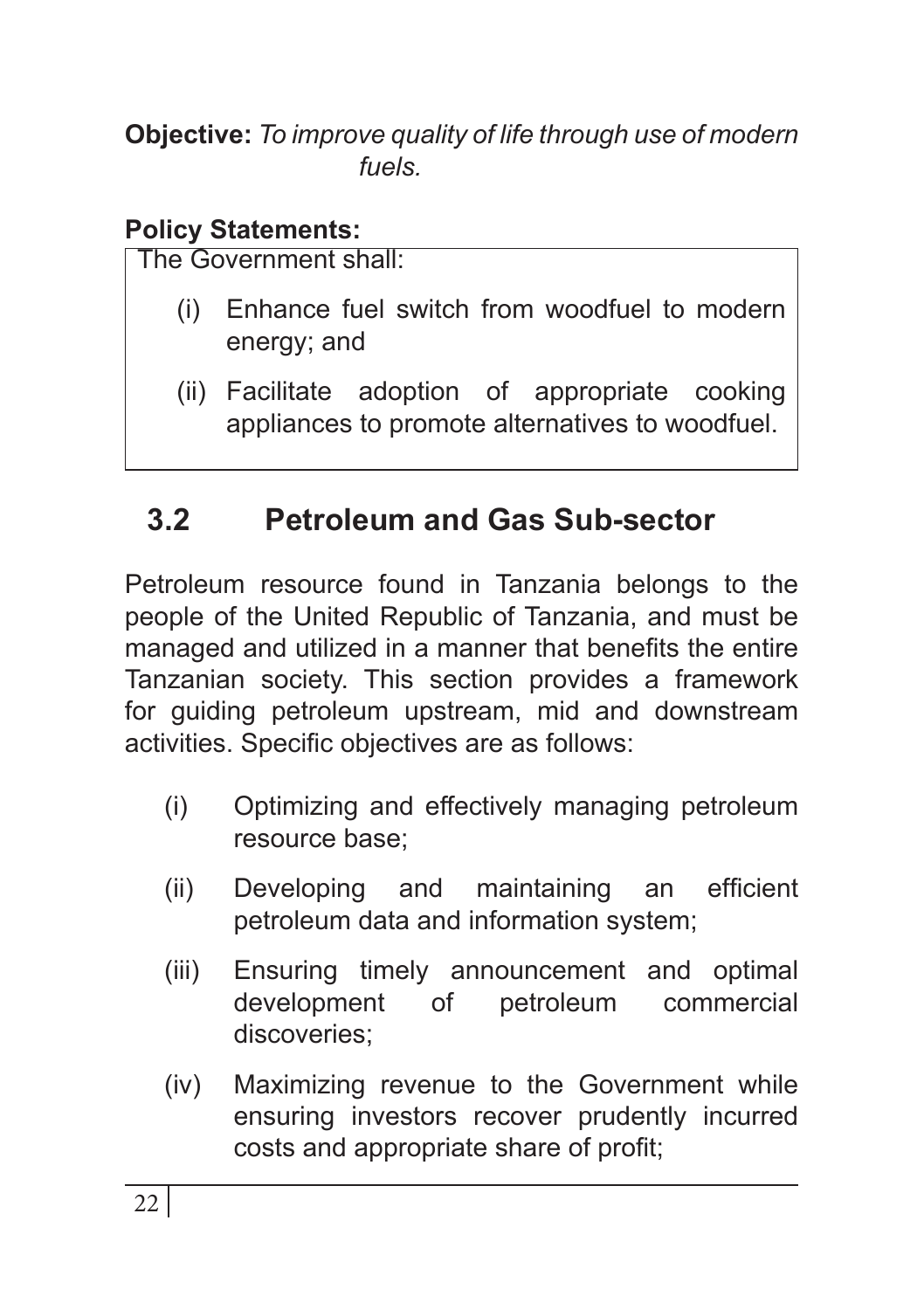- (v) Enhancing availability of reliable and affordable supply of petroleum to the domestic market and its use in a sustainable manner;
- (vi) Developing petroleum infrastructure for refining, processing, liquefaction, transportation, storage and distribution;
- (vii) Developing a competitive and efficient domestic and export market for oil and natural gas;
- (viii) Promoting linkages with other sectors of the economy and rational use of the petroleum resource; and
- (ix) Optimizing benefits accrued from Tanzania's participation in regional and international energy projects.

# **3.2.1 Upstream Activities**

The upstream petroleum operations include promotion, exploration, development and production. The operational aspects pertaining to this segment include: prelicensing, licensing and exploration; information and data management*;* delineation and discovery assessment, development, production and decommissioning.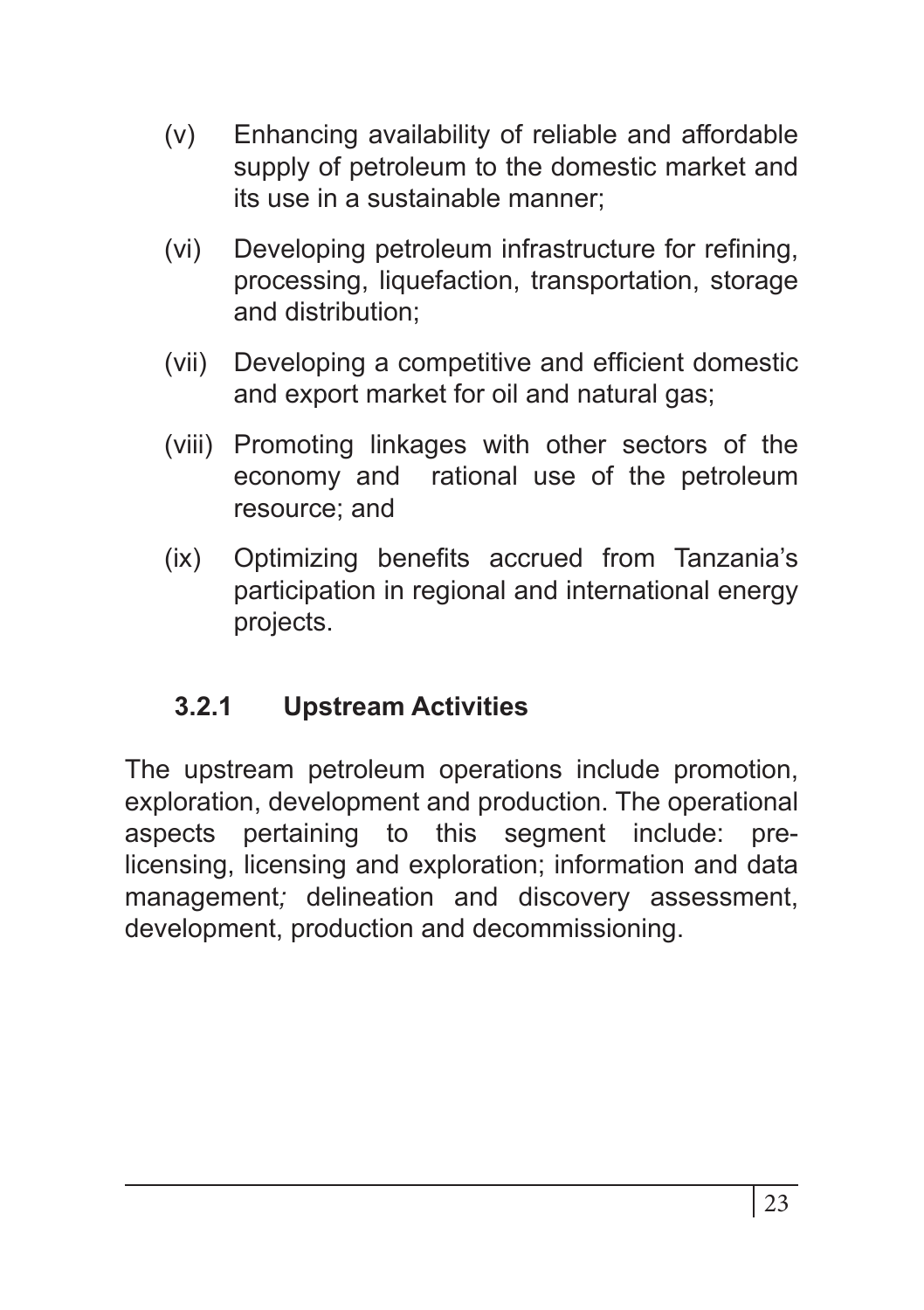## **3.2.1.1 Pre – licensing, licensing and exploration**

#### **Issue:** *Establishing and managing the country's petroleum resource base.*

Pre-licensing activities are conducted by data acquisition companies in collaboration with TPDC. However, in the existing policies and legislation, pre-licensing activities are not fully covered. For the purpose of regulation and administration the pre-licensing phase encompasses: ensuring adequate legislative and contractual frameworks; clarifying jurisdictional and trans-boundary borders; assessing petroleum resource potential; and licensing through bidding rounds.

Proper licensing of petroleum activities will enable the Government to meet its obligations in: exercising its legitimate jurisdiction rights over the resource; managing the resource-base prudently; regulating the speed, location and sequence of petroleum activities; managing expectations and mitigating negative impacts from planned petroleum activities and eventually managing petroleum revenue for sustainable socio- economic development. The Policy therefore, requires establishment of petroleum resource base and a licensing strategy for undertaking petroleum operations. To enhance transparency and competition in petroleum operations, pre-licensing and licensing activities have to be legislated.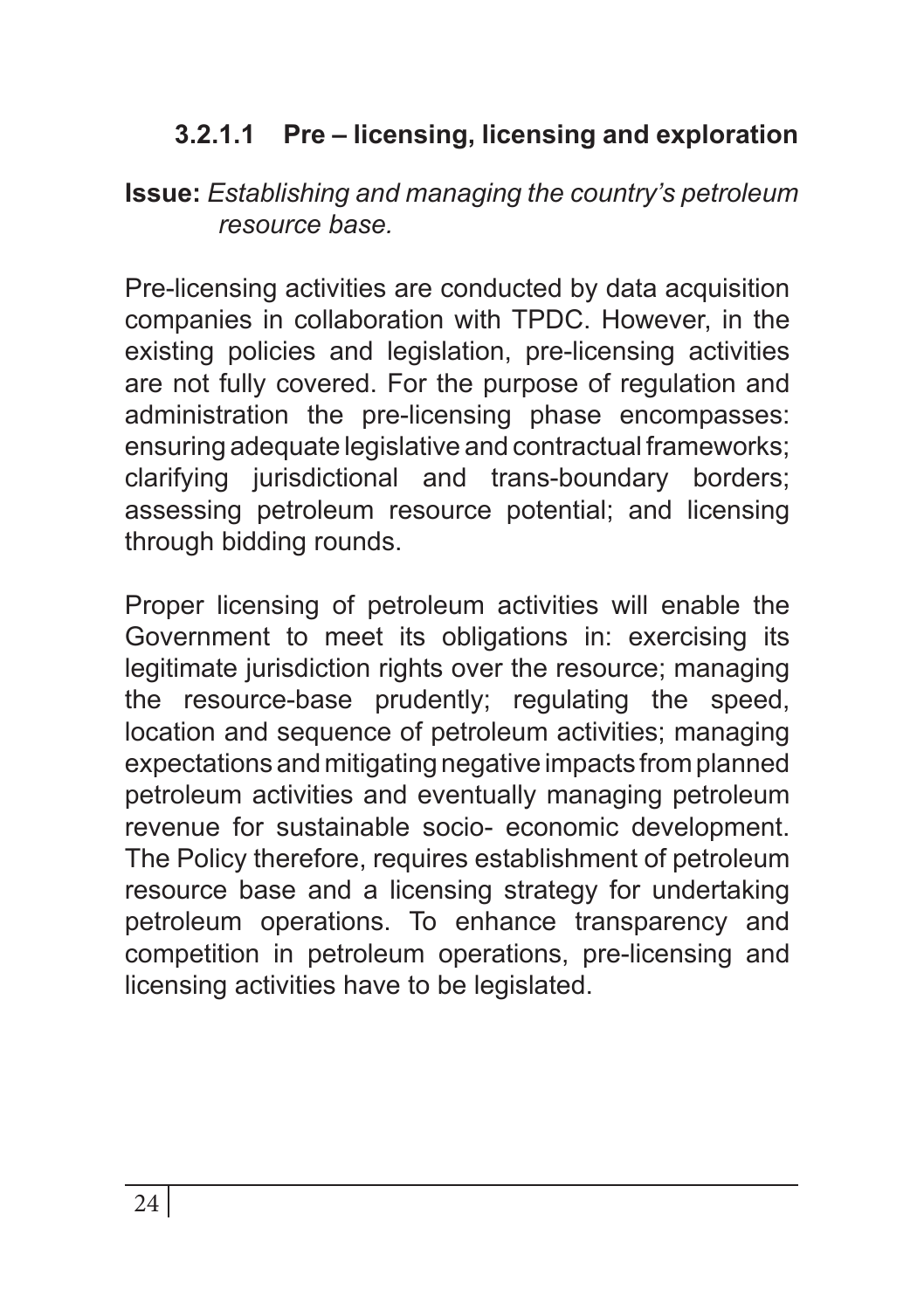**Objective:** *To optimize and effectively manage petroleum resource base.* 

#### **Policy Statements**

The Government shall:

- (i) Ensure availability of preliminary information of petroleum resource potential in open acreages;
- (ii) Ensure the pace of resource exploration and exploitation is carefully planned in line with the capacity to manage the petroleum resources;
- (iii) Facilitate cooperation in exploitation of local and trans-boundary petroleum resources; and
- (iv) Ensure use of best available technologies in conducting petroleum activities.

# *3.2.1.2* **Information and Data Management**

#### **Issue:** *Ownership of petroleum related data and information*.

The petroleum data and information are valuable assets for the country in determining the potentiality and commerciality of the Tanzania sedimentary basins. The Government recognizes the importance of data and information dissemination as key elements for the short and long-term successful mapping, planning and administration of the petroleum resource.

The Government is determined to establish a clear guidance with regard to the management and ownership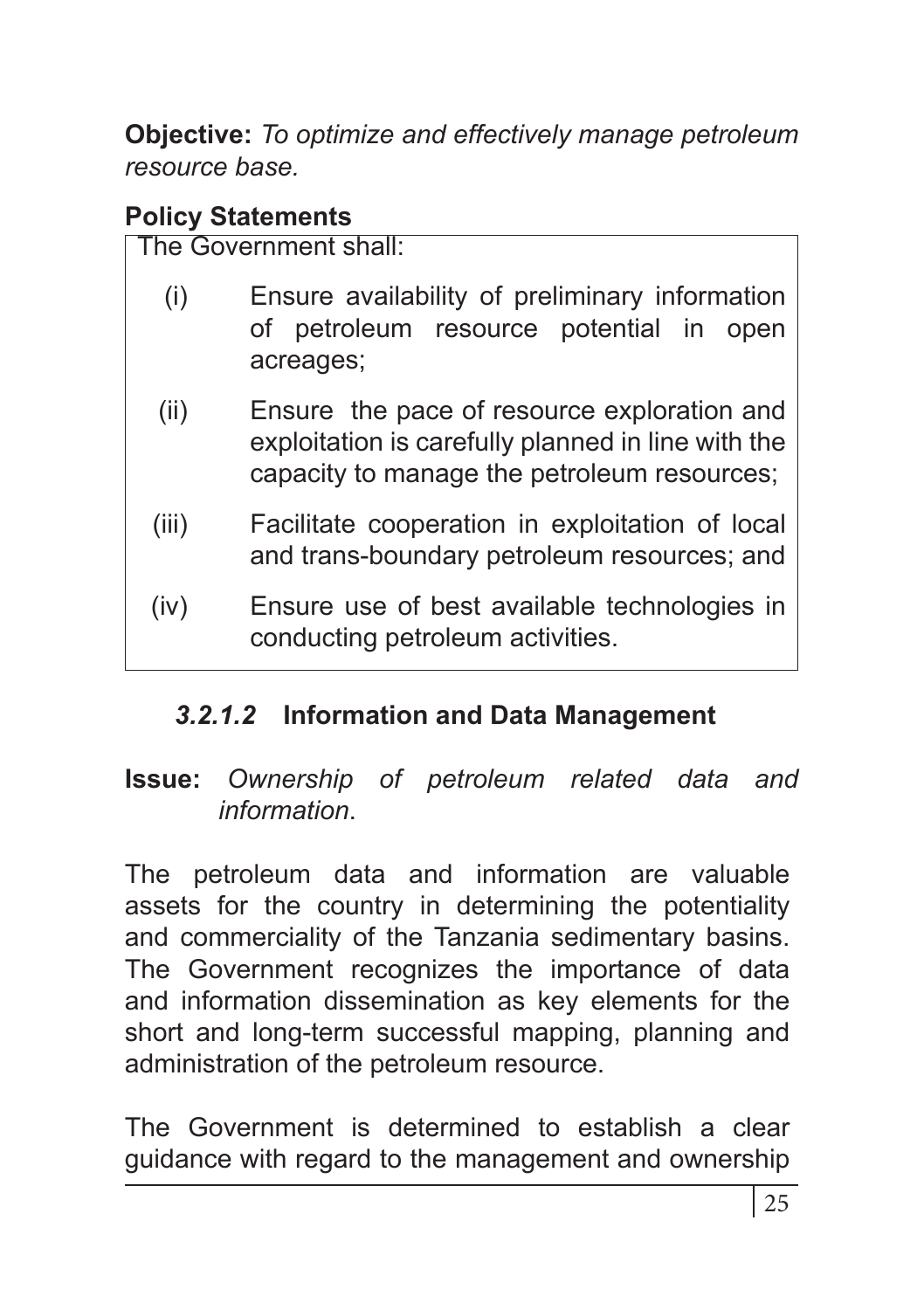of all data and information collected from petroleum operations in the country.

#### **Objective:** *To develop and maintain an efficient data and information system.*

## **Policy Statements**

The Government shall:

- (i) Ensure exploration and production data are diligently declassified as deemed fit for the public interest; and
- (ii) Ensure speculative survey data acquisition in frontier areas are conducted either by Petroleum Upstream Regulator or in partnership with a data acquisition company.

#### **3.2.1.3 Delineation, Discovery, Appraisal, Development, Production and Decommissioning**

#### **Issue:** *Discovery and extraction of petroleum resources.*

Exploration companies are registered in the stock exchange markets and therefore require prompt reporting of any resource discoveries or change in operations as it has financial implications. The Government needs to make informed decision with regards to discoveries, which will further enable delineation of the discoveries. assessment of commercial viability, development of fields, infrastructure and decommissioning of installations. Therefore, there is need to provide clear policy guidance to control hydrocarbon development.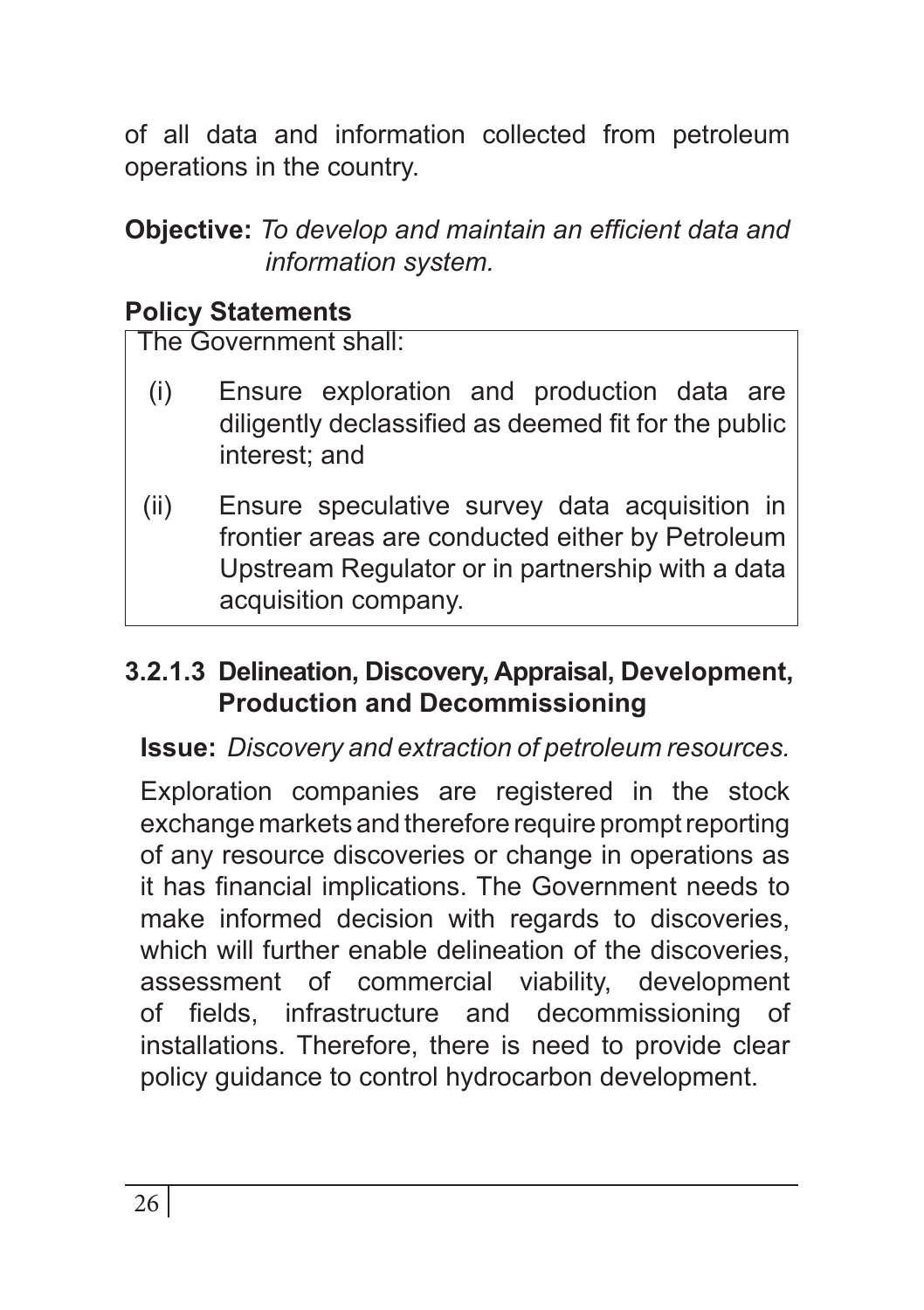**Objective:** *To ensure timely announcement and optimal*  development of petroleum *discoveries.*

#### **Policy Statements**

The Government shall:

- (i) Ensure announcement of discoveries are made by the Government upon timely receipt of accurate information from the licensee;
- (ii) Require adoption of best solutions for field development by establishing optimal plans for field depletion and effective decommissioning are in place;
- (iii) Ensure prudent management of the field during production phase including adoption of appropriate technologies and practices for enhanced petroleum resource recovery; and
- (iv) Ensure fields which straddle several licenses are developed in a coordinated manner that maximizes their respective economic value.

#### *3.2.1.4* **Midstream and Downstream Petroleum Activities**

#### **Issue:** *Petroleum Infrastructure Development.*

Midstream and downstream activities involve transportation, distribution and marketing of petroleum products. In terms of capital investment, these activities are less risky compared to upstream activities, but are of great significance in the socio-economic development.

Petroleum is an important resource for power generation, manufacturing industries, transportation, commercial and households for thermal applications. With the increasing utilization of petroleum resource, it is important that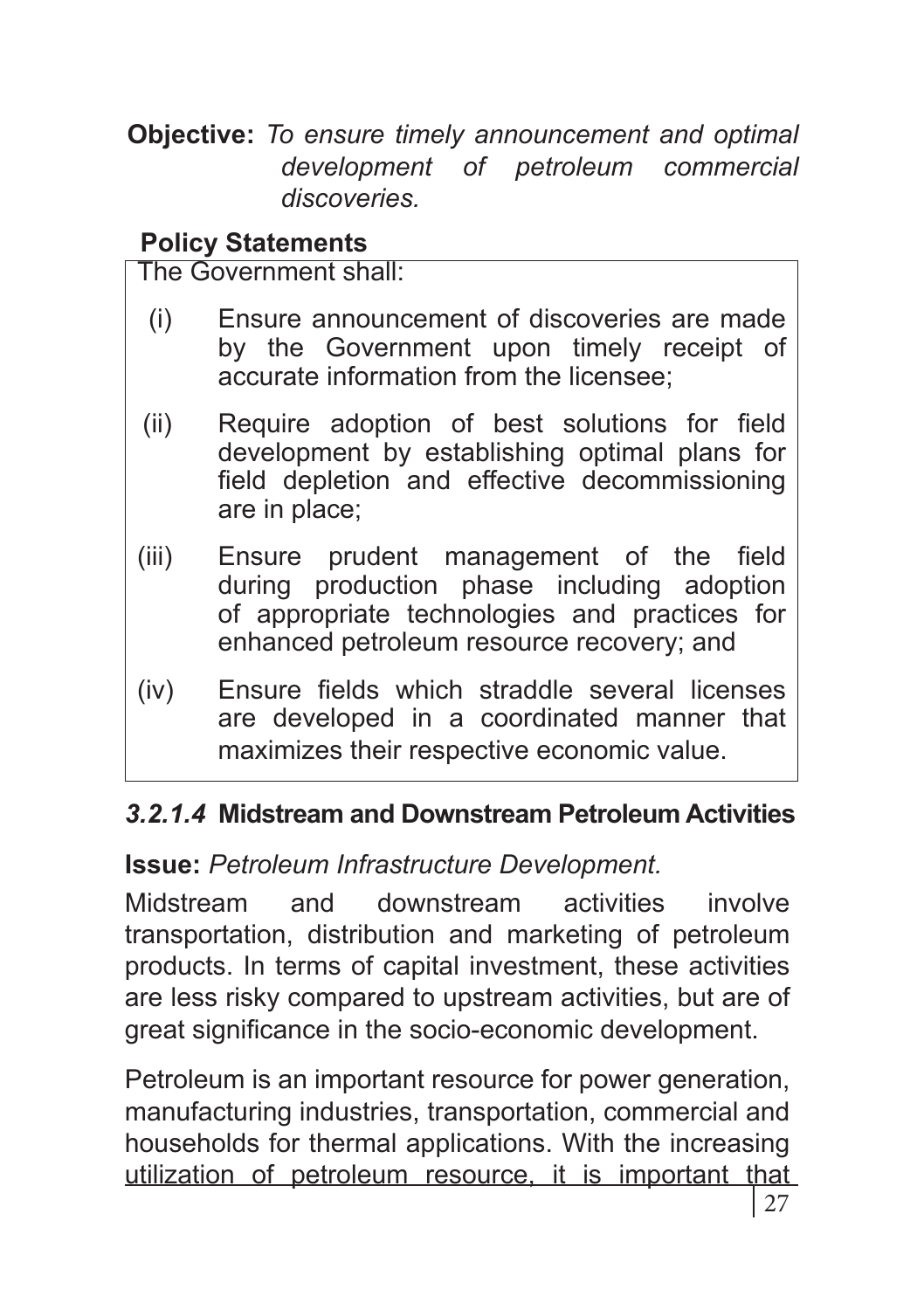necessary infrastructure such as pipelines, processing plants and storage facilities are developed to ensure sustainability of supply.

**Objective:** *To ensure sustainability of petroleum supply through infrastructure development.* 

#### **Policy Statements**

The Government shall:

- (i) Ensure optimal development of mid and downstream infrastructure with third party access;
- (ii) Enhance State and public participation in developing petroleum infrastructure;
- (iii) Ensure safety and security of petroleum infrastructure; and
- (iv) Ensure importation of petroleum products in the country is effectively and efficiently coordinated.

# **3.2.1.5 Petroleum for the Domestic and Export Market**

**Issue:** *Security of Supply of Petroleum.*

28 The Government promotes domestic use of petroleum resource to accelerate socio-economic transformation. In case of natural gas, production of Liquefied Petroleum Gas (LPG), Liquefied Natural Gas (LNG), Gas to Liquid (GTL) and Natural Gas Liquids (NGL) will be promoted for the domestic market. Natural gas will also be used as a raw material for production of fertilizer, methanol and ethanol. Furthermore, the Government will facilitate establishment of industrial parks for natural gas industries. In order to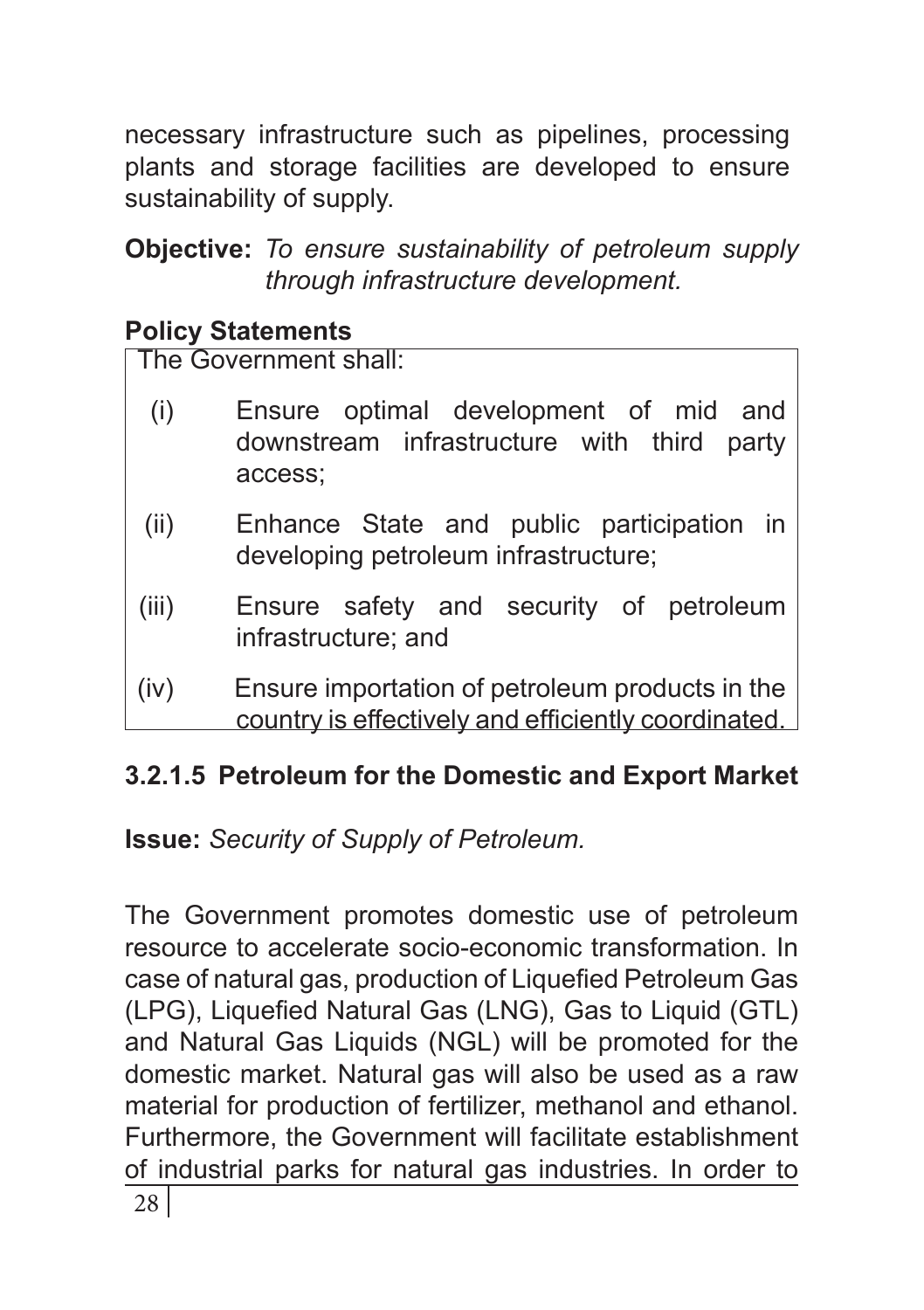ensure efficiency and reliable supply of natural gas, the Policy envisages establishing an Aggregator.

The main incentive for oil and gas companies is to develop petroleum reserves for export. However, Tanzania aims to have a reasonable share of the resource for domestic applications. The Government will coordinate utilization of natural gas based on a Natural Gas Utilization Master Plan.

**Objective:** To develop a competitive and efficient domestic and export market for oil and natural gas.

#### **Policy Statements:**

The Government shall:

- (i) Ensure a balance between domestic and export of petroleum supplies;
- (ii) Ensure efficient utilization and value addition to the country's petroleum resource;
- (iii) Facilitate establishment and growth of industrial parks utilizing natural gas; and
- (iv) Ensure that all LNG and other processing facilities are located onshore through common facilities.

# **3.2.1.6 Linkages with Other Strategic Sectors**

**Issue:** *Mainstreaming petroleum resource utilization into other strategic socio-economic sectors.*

Petroleum can be used to stimulate development and growth of other sectors of the economy such as agriculture, education, electricity health, mining, commerce,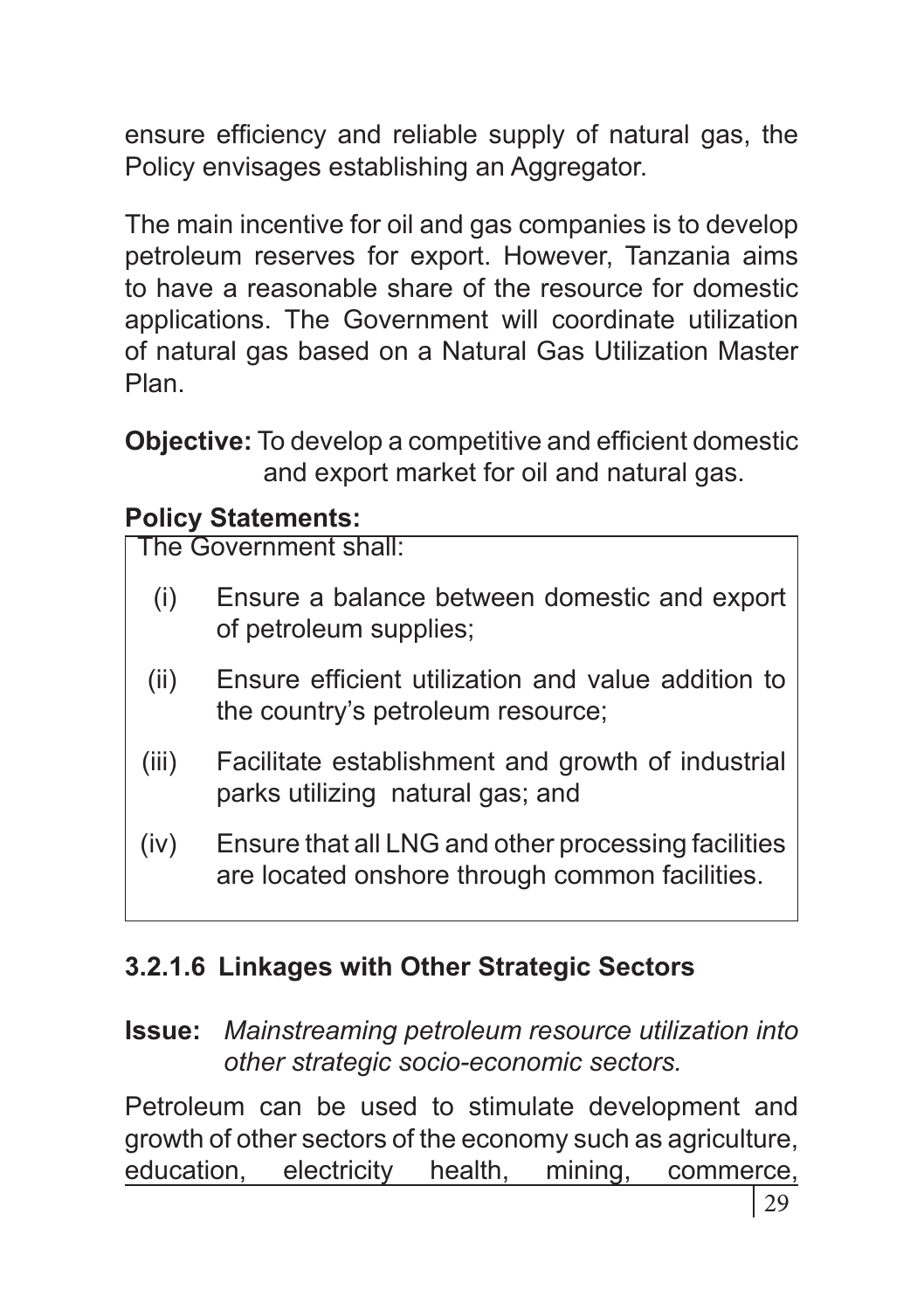manufacturing, household and transport. In addition, activities in the petroleum industry, such as exploration, construction and system operations will further create demand for labour, goods and services.

**Objective**: To promote linkages between the petroleum industry with other strategic sectors of the economy.

## **Policy Statements:**

The Government shall:

- (i) Ensure growth of the petroleum industry supports strategic investment in other sectors of the economy; and
- (ii) Facilitate establishment of Integrated Plan for strategic sectors of the economy.

# **3.2.1.7 Management of Petroleum Revenue**

#### **Issue:** *Managing revenue arising from petroleum to benefit the present and future generations.*

Petroleum resource is a potential source of revenue to the Government. However, if not properly managed such resource is likely to be a curse instead of a blessing. Since petroleum is a finite resource, it is crucial that revenue from exploitation of this resource is managed in a manner that will bring lasting benefits and welfare to the Tanzanian society. In order to generate sustainable returns, the revenue must be invested strategically. Petroleum Revenue Fund will be established and managed to ensure transparency and accountability over collection, allocation, expenditure and management of all petroleum revenue.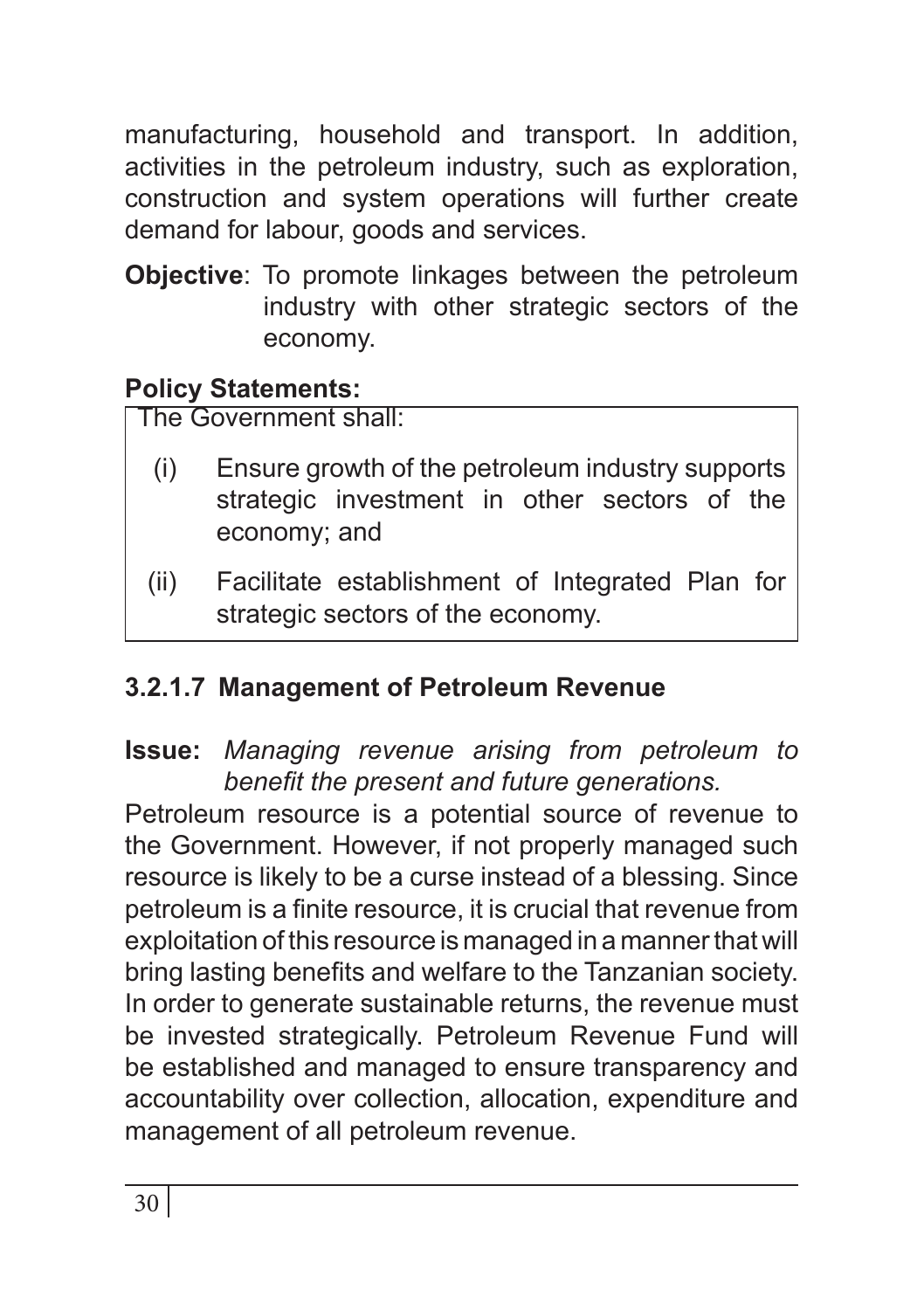**Objective:** *To maximize revenue to the Government while ensuring investors recover prudently incurred costs and receive appropriate share of profit.*

#### **Policy Statements:**

The Government shall:

- (i) Ensure some fiscal terms in the Model Production Sharing Agreement are legislated;
- (ii) Ensure capital gains tax, additional profit tax and any other gains obtained from production, transfers or sales of assets in the contract area are collected appropriately; and
- (iii) Ensure that petroleum revenue is invested in national strategic projects for the benefits of the present and the future generations.

# **3.3 Local Content in the Petroleum and Gas Sub-sector**

Local content and participation issues have recently been topical, representing some of key areas of policy initiatives internationally. On the other hand, the Government of Tanzania aims at increasing the level of participation for Tanzanians in the petroleum value-chain. In realizing this objective, oil and gas companies in the country shall be required to develop local capability.

This Policy is geared towards a progressive and comprehensive integration of Tanzanian citizens into all aspects of the petroleum industry to ensure maximization of benefits. It also aims at adding value to the country's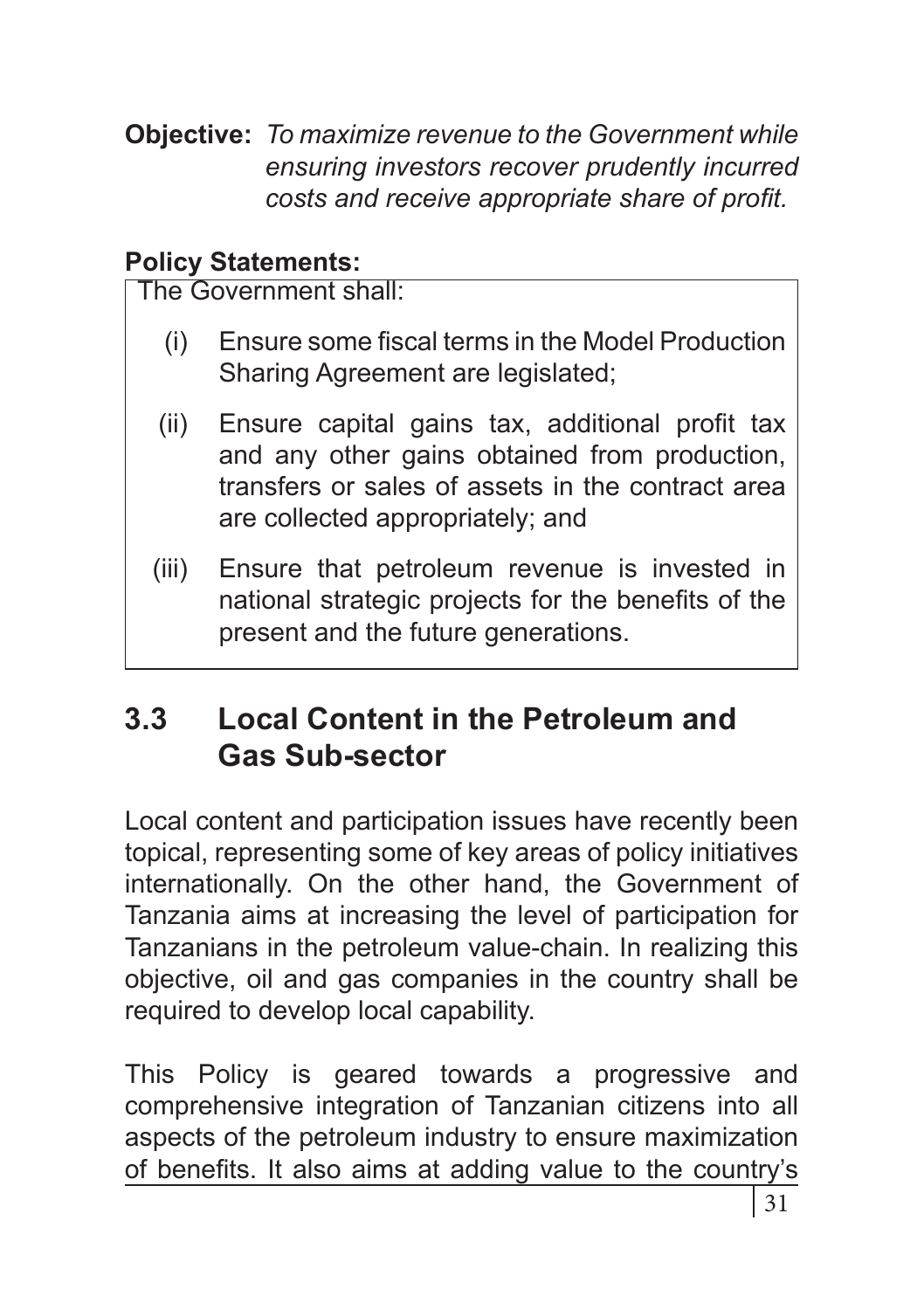economy through workforce development (employment and training of local workforce) and supplier development (developing and procuring goods and services locally*)*. The Policy provides a framework to guide development and management of local content issues in the petroleum industry. Specific objectives for local content issues are:

- (i) Facilitating and developing local businesses and Tanzanians to participate effectively in the petroleum industry;
- (ii) Acquiring appropriate technology to enable Tanzanians to manage and operate the petroleum industry;
- (iii) Increasing the number of Tanzanians employed in the petroleum value chain;
- (iv) Facilitating establishment of maintenance service centres and strengthen local capacity in fabrication and manufacturing;
- (v) Optimizing benefits of petroleum industry to the social and economic development of the Tanzanian Communities;
- (vi) Enabling Local Businesses and Tanzanians to access funding for supply of standard goods and services required in the petroleum industry; and
- (vii) Ensuring that Government and Tanzanians have sufficient capacity to participate effectively in the petroleum value chain.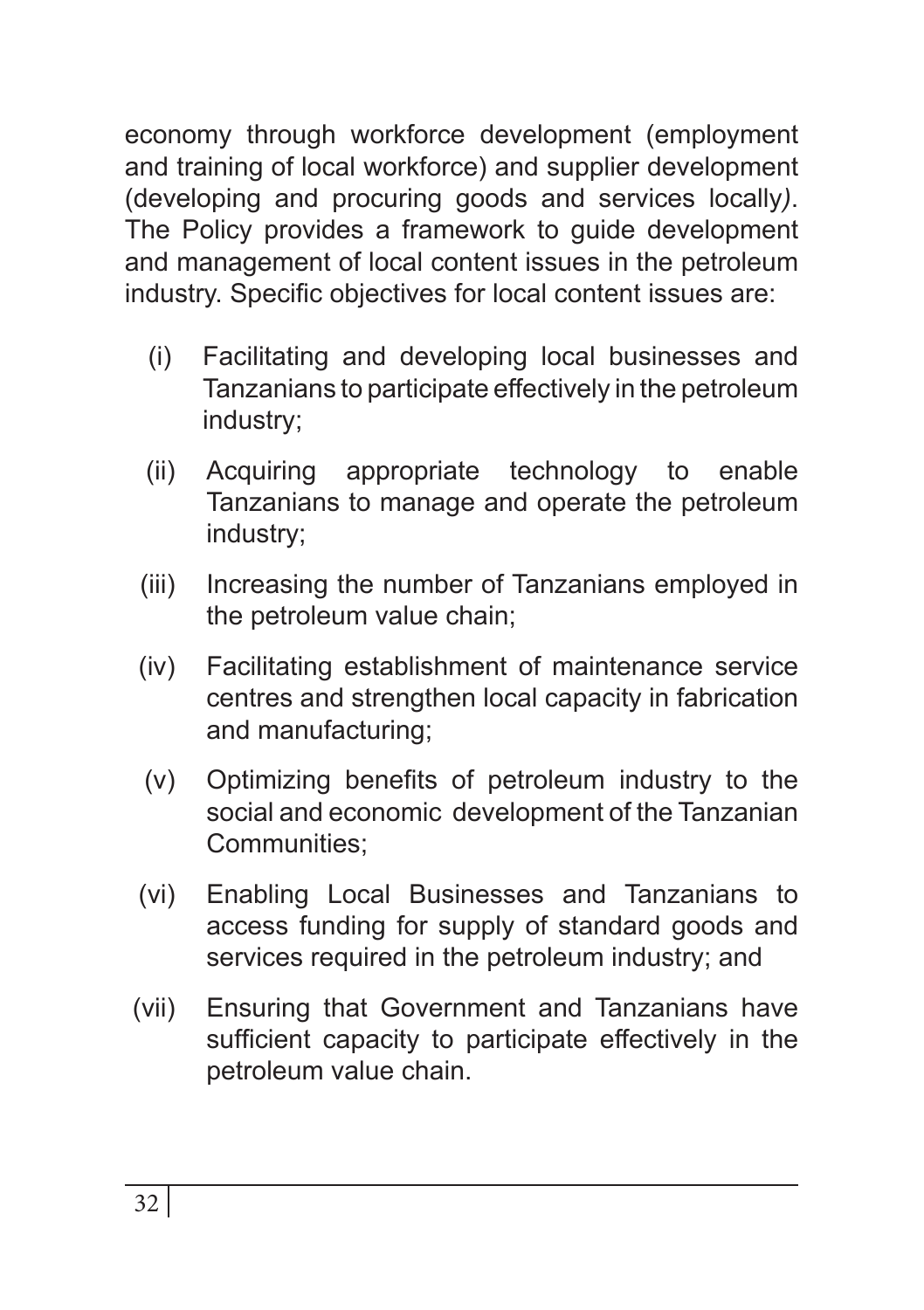#### **3.3.1 Participation of Local Businesses and Tanzanians**

**Issue:** *Capacity Building for Local Businesses and Tanzanians in petroleum activities.*

Most of the oil and gas activities in the country are done by foreign companies due to inadequate capital, technology and requisite skills for Tanzanians. In order for local businesses to capture opportunities arising from oil and gas activities and increase economic benefits to Tanzanians, this policy promotes the use of goods and services produced in Tanzania. Oil companies shall be encouraged to build capacity to local companies to be able to meet the required standards for goods and services.

**Objective**: *To facilitate and develop Local Businesses and Tanzanians to participate effectively in the petroleum industry.* 

#### **Policy Statements:**

- (i) Ensure appropriate mechanisms are in place to enable effective participation of local businesses and Tanzanians in the oil and gas value chain;
- (ii) Establish thresholds for local participation in each stage of the value chain;
- (iii) Ensure transparency and accessibility of procurement opportunities in oil and gas industry to Tanzanians; and
- (iv) Ensure Oil and Gas Companies implement career development programmes and demonstrate succession plans for Tanzanians employed in their companies.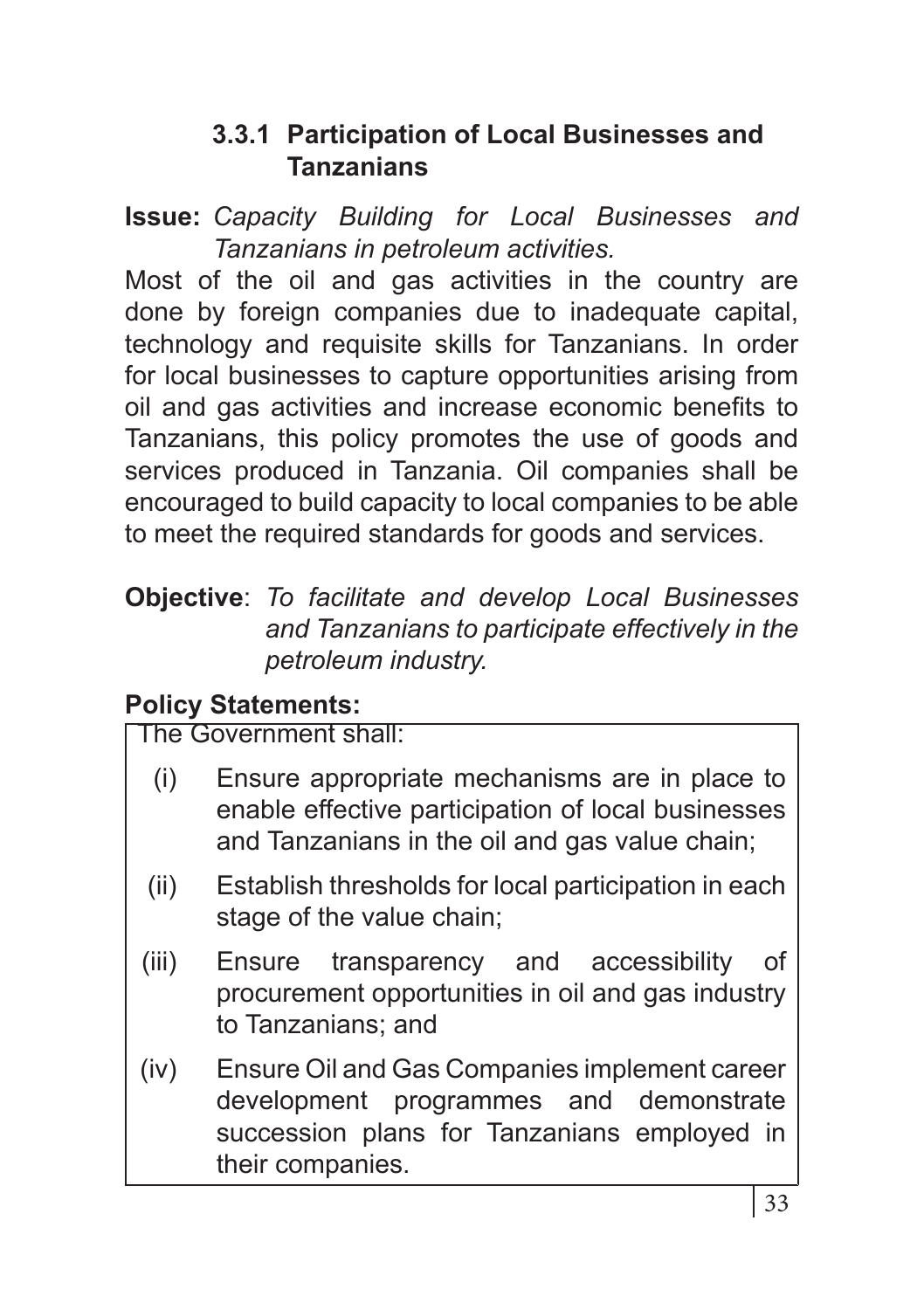# **3.3.2 Acquisition of Relevant Technologies**

**Issue:***Competence for Local Businesses and Tanzanians in petroleum activities.*

Technology and innovation are crucial for sustainable development of the petroleum industry. Tanzania depends on technologies from multinational companies which are contracted on merit of their technological advancement and financial capability. Development of local capability to acquire relevant technologies in the industry is critical. This can be supported and facilitated by contractors, subcontractors and other allied entities.

**Objective**: *To enable local businesses and Tanzanians to manage and operate the oil and gas industry.*

#### **Policy Statements:**

- (i) Facilitate acquisition of appropriate technology;
- (ii) Ensure petroleum and service companies develop skills and transfer technology to Tanzanians;
- (iii) Ensure petroleum and service companies employ and develop local personnel to managerial positions;
- (iv) Facilitate private sector to acquire technical skills required in the petroleum industry; and
- (v) Ensure local and multinational petroleum companies provide on job training for Tanzanians.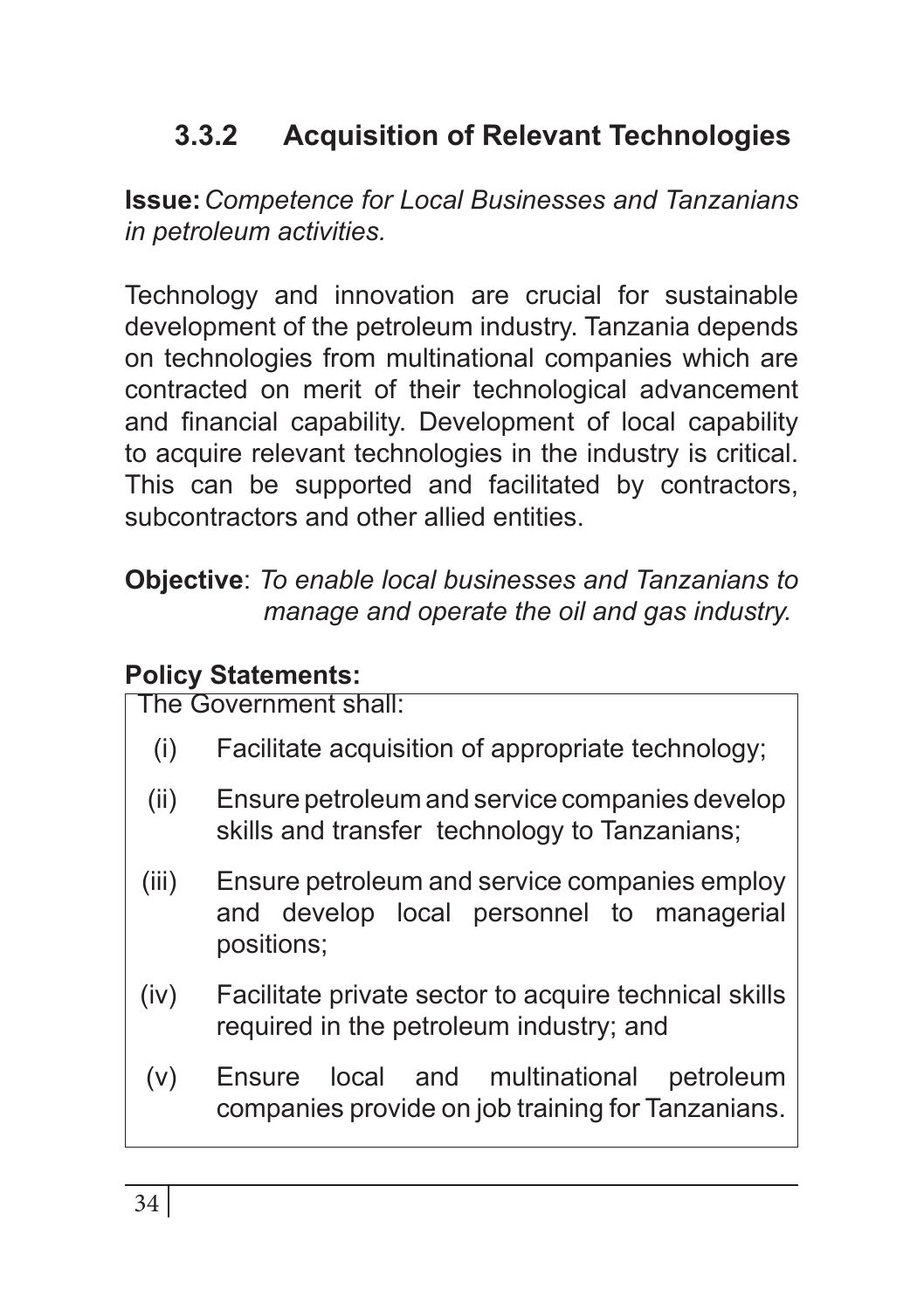### **3.3.3 Employment Opportunities for Tanzanians in oil and gas industry**

**Issue:** *Inadequate skilled human resource in petroleum industry* 

Tanzania has inadequate skilled local workforce in the petroleum industry. Rapid growth of the industry creates demand for more skilled labour. In order to address this situation, the Government in collaboration with private sector have to support development of appropriate labour force for successful undetakings in the petroleum industry.

**Objective:** *To increase number of Tanzanians employed in the petroleum value chain.*

## **Policy Statements:**

- (i) Collaborate with petroleum and service companies to ensure implementation of approved employment plans;
- (ii) Require companies in the petroleum industry to make preference for Tanzanians during recruitment;
- (iii) Ensure local training institutions impart necessary skills and knowledge on petroleum to Tanzanians; and
- (iv) Ensure that identified employment cadres are reserved for Tanzanians only.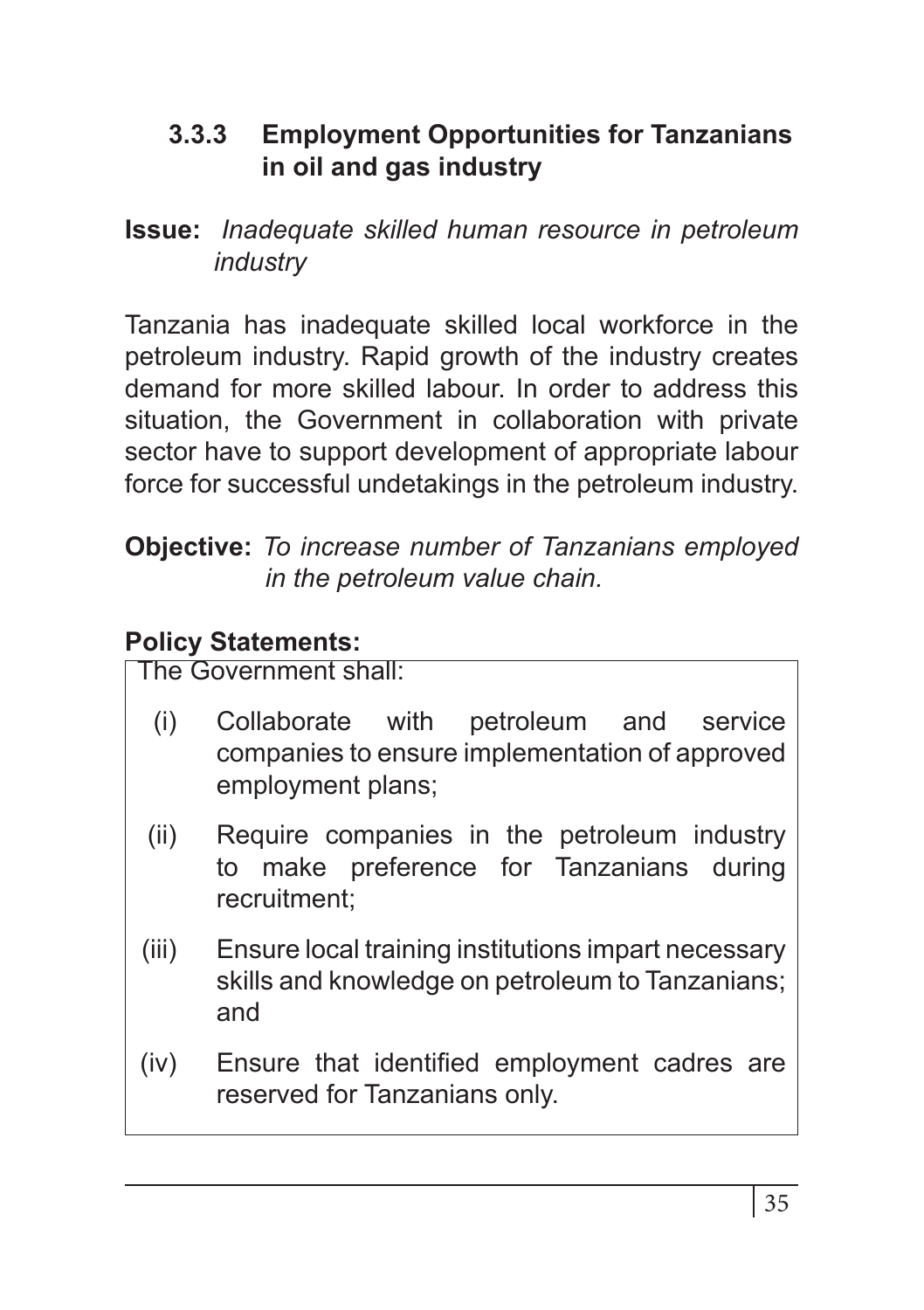## *3.3.4* **Fabrication, Manufacturing and Maintenance Services**

**Issue**: *In country production and maintenance of equipment and tools required in petroleum industry.* 

Petroleum industry demands for fabrication, manufacturing and maintenance of machinery products which are not available in Tanzania. Taking into consideration the rapid growth of the industry, such services need to be established and operationalised in Tanzania. This will provide opportunity for Tanzanians to participate in provision of such services.

**Objective**: *To facilitate establishment of maintenance service centres and strengthen local capacity in fabrication and manufacturing.*

#### **Policy Statements:**

- (i) Facilitate Tanzanian private sector to provide quality fabrication, manufacturing and maintenance services in the country;
- (ii) Ensure multinational companies partner with Tanzanians in establishing petroleum services centres in Tanzania; and
- (iii) Facilitate Tanzanians to enter into partnerships with multinational companies to provide fabrication, manufacturing and maintenance services.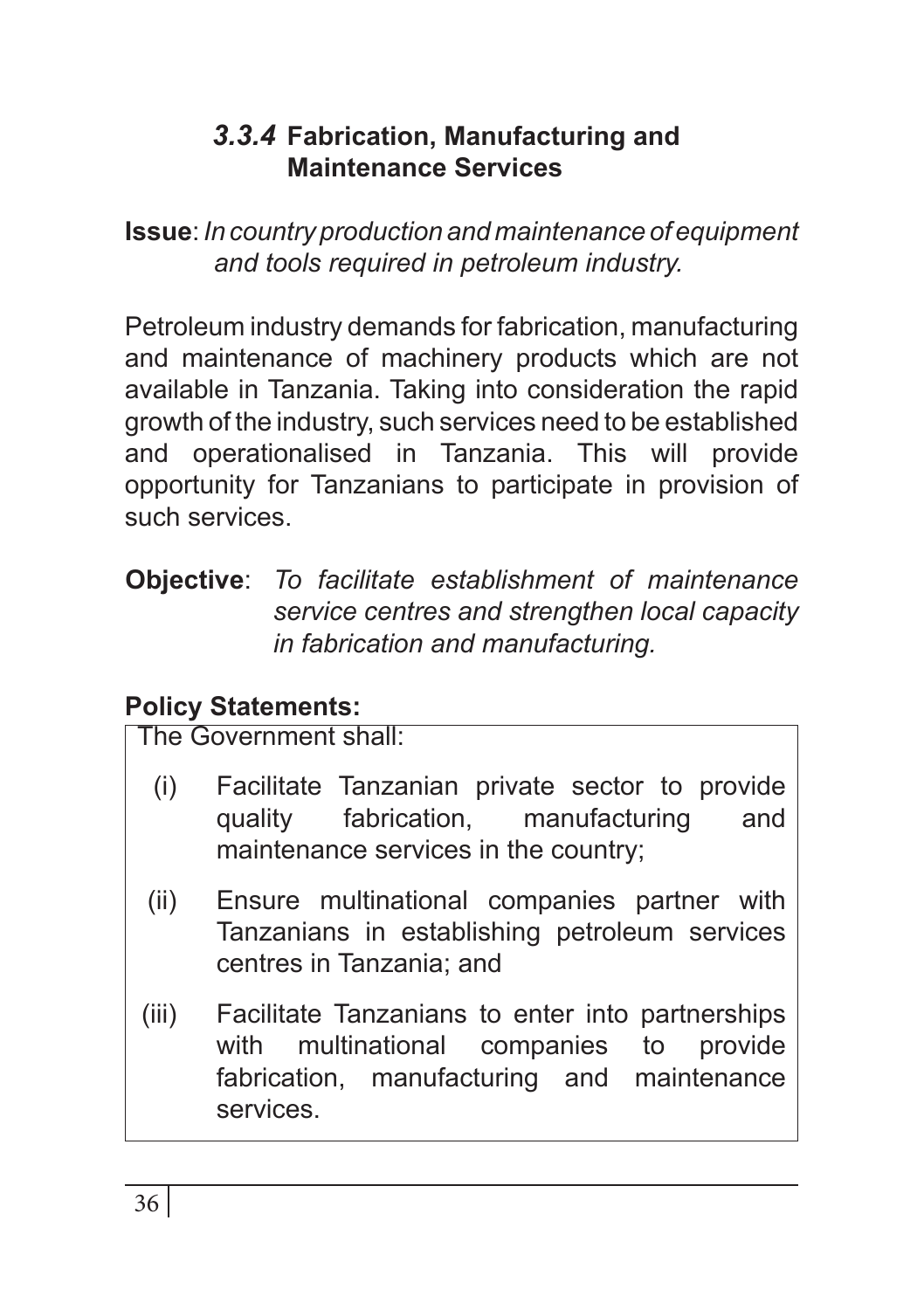### *3.3.5* **Socio-Economic Benefits to Tanzanian Communities**

**Issue:** *Realizing benefits of petroleum resources.*

The Government recognizes the importance of Tanzanian communities towards development of petroleum industry. Involvement of these communities in petroleum activities will stimulate multiplier effect and improve socio-economic development. This can be done through procurement of materials and contracting of services locally; employing and developing the communities; and improving the capability of indigenous economic activities.

**Objective:** *To optimize benefits of petroleum industry for social and economic development.*

#### **Policy Statements:**

- (i) Ensure available opportunities in petroleum industry are utilized by communities;
- (ii) Strengthern coordination of local content issues and petroleum industry; and
- (iii) Ensure oil and gas players support Tanzanian communities in their economic activities in order to effectively participate in the petroleum value chain.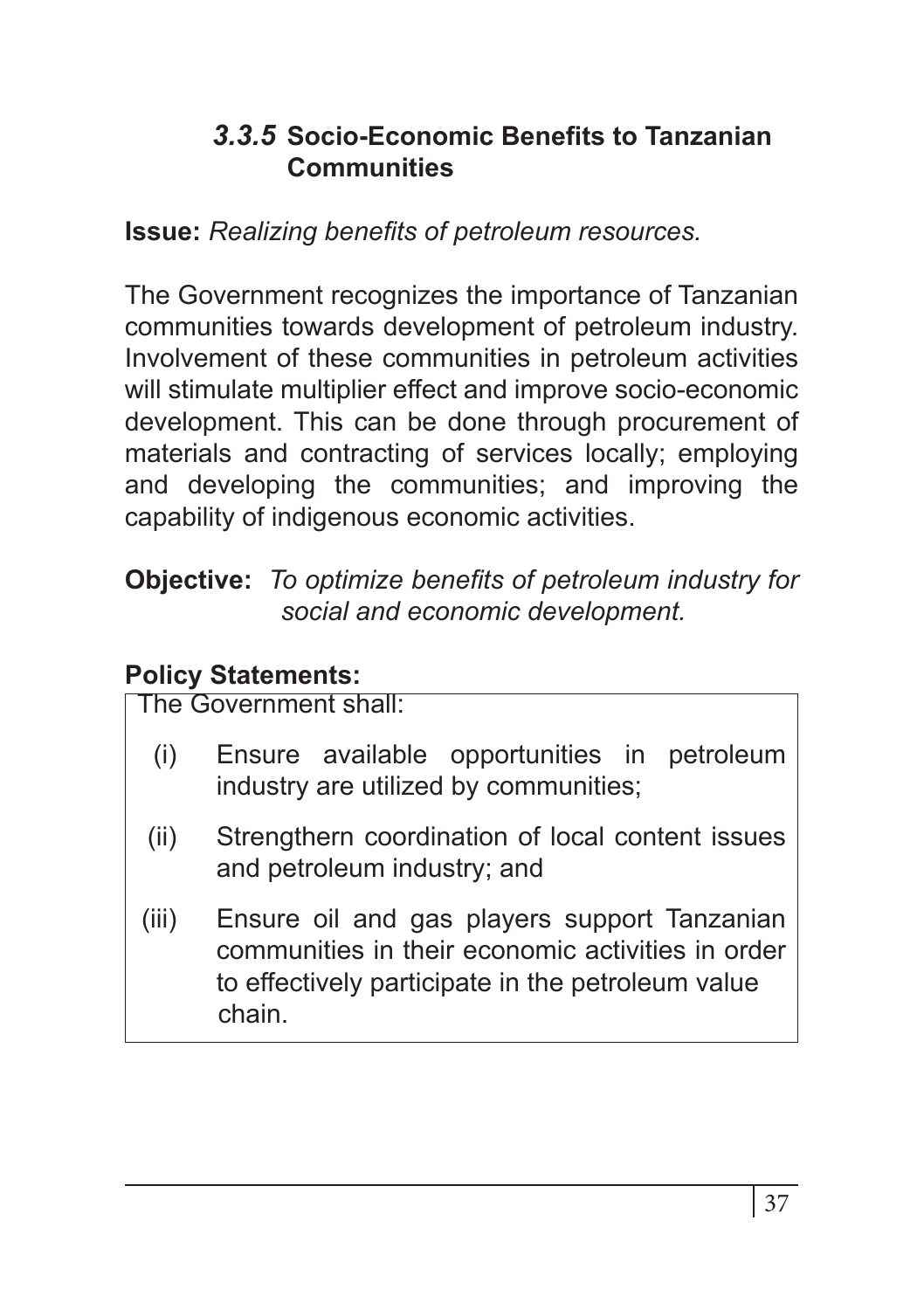#### **3.3.6 Financing Options for Local Businesses and Tanzanians**

**Issue**: *Engaging local financial institutions and Tanzanians in petroleum activities.*

Local business expansions are constrained by lack of adequate financing and knowledge to provide goods and services required in the petroleum industry. As a result, there is mismatch between oil and gas companies' demand for goods and services and available supply capabilities. The Government in collaboration with financing institutions will put in place appropriate strategy that will enable Tanzanians and Local Businesses to access financing for supply of standard goods and services required in petroleum industry. Most of the oil and gas companies' major transactions are done through foreign financial institutions due to limited capacity of local financial institutions. The Government will sensitize local financial institutions to actively participate in the petroleum industry.

**Objective:** *To enable Local Businesses and Tanzanians to access funding for supply standard goods and services required in the petroleum industry.*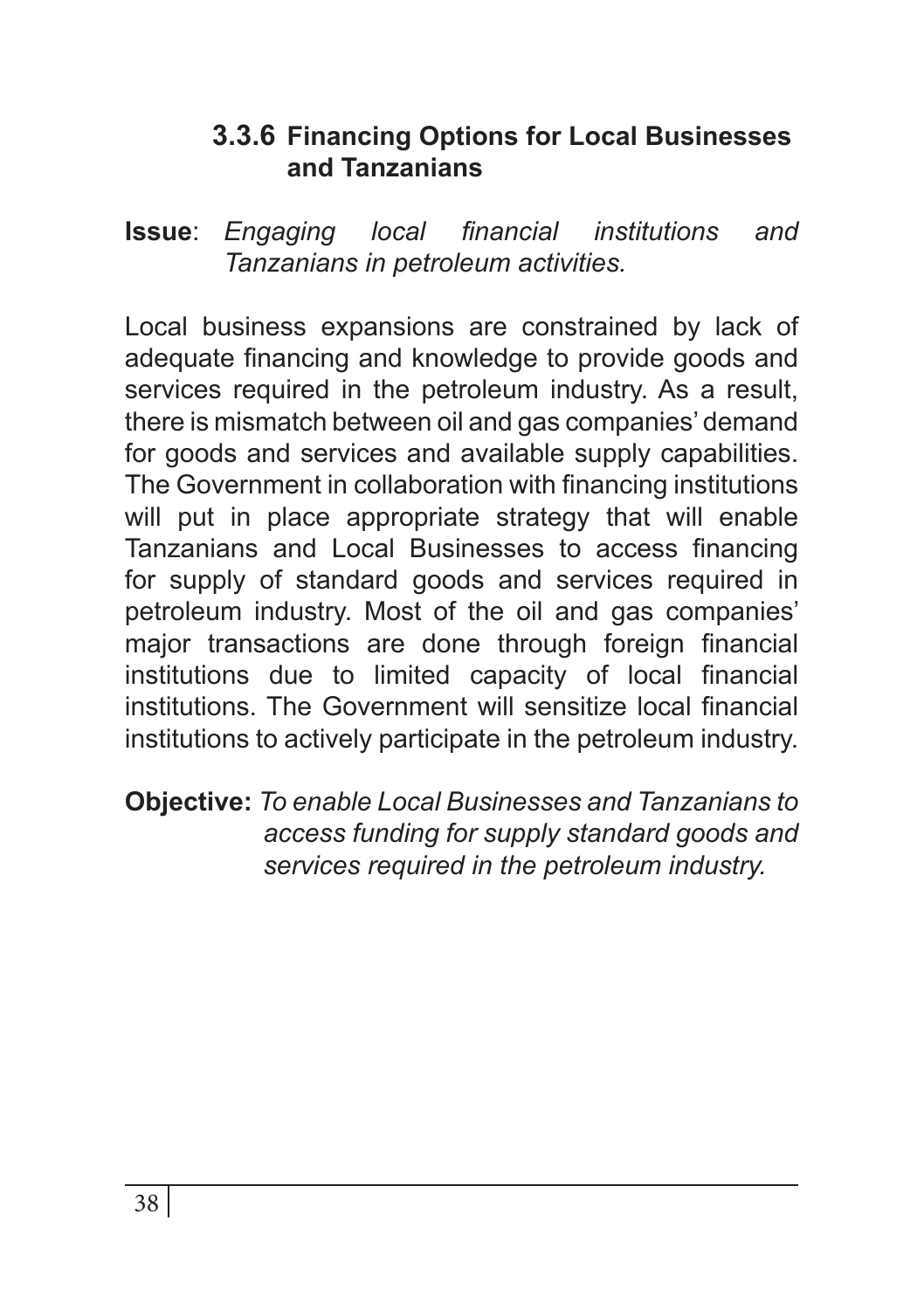# **Policy Statements:**

The Government shall:

- (i) Support local businesses and Tanzanians to access financing to participate in petroleum value chain;
- (ii) Collaborate with private sector in supporting local businesses and Tanzanians to participate in petroleum value chain;
- (iii) Encourage oil and gas companies to list and cross-list at the Dar es Salaam Stock Exchange; and
- (iv) Encourage oil and gas companies to use local banks and local insurance companies' services.

# **3.4 Other Policy Issues**

# **3.4.1 Energy Financing**

**Issue:** *Investment in the Energy Sector.*

Energy Sector programmes and projects are capital intensive. This has made traditional financing methods inadequate to meet the unprecedented demands for capital to finance the expanding Energy Sector. In that context, deliberate efforts are in place to open up private investment; and undertake sectoral reorganizations and tariff reforms. An augmented role of private finance requires a continuing collaboration of public sector, private sector and Development Partners.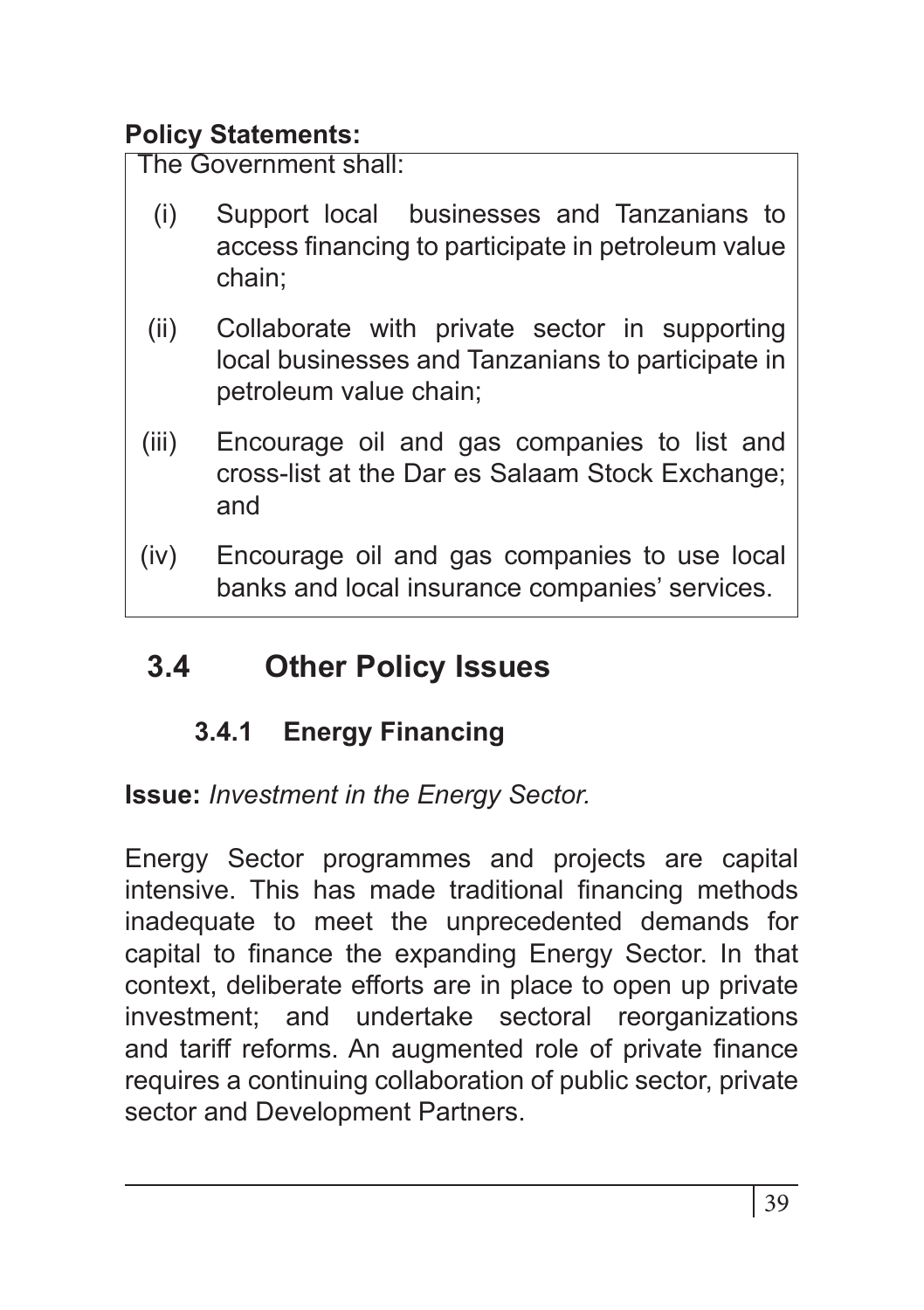Constraints toward development of Energy Sector include: inadequate funding; partial adoption of the most costeffective energy supply options; and inadequate local development of energy technologies. The Policy promotes establishment of Consolidated Energy Fund, private sector participation and long-term financing through local financing arrangements. The Government also recognizes the role of private sector through PPP arrangements in bringing capital investment and technology transfer in the energy sector.

## **Objective:** *To increase private sector participation towards provision of modern energy services.*

# **Policy statements:**

The Government shall:

- (i) Enhance investment climate to attract private capital in the Energy Sector;
- (ii) Ensure a fair and reasonable returns on investment through cost-reflective energy pricing; and
- (iii) Establish a Consolidated Energy Fund to mobilize financial resources for energy projects.

# **3.4.2 Energy Pricing**

# **Issue:** *Establishing appropriate pricing for energy services.*

A fair and equitable pricing regime is important for the sustainability of the Energy Sector performance. TChallenges in energy pricing include: affordability on consumers' side, fluctuations of foreign exchange rates,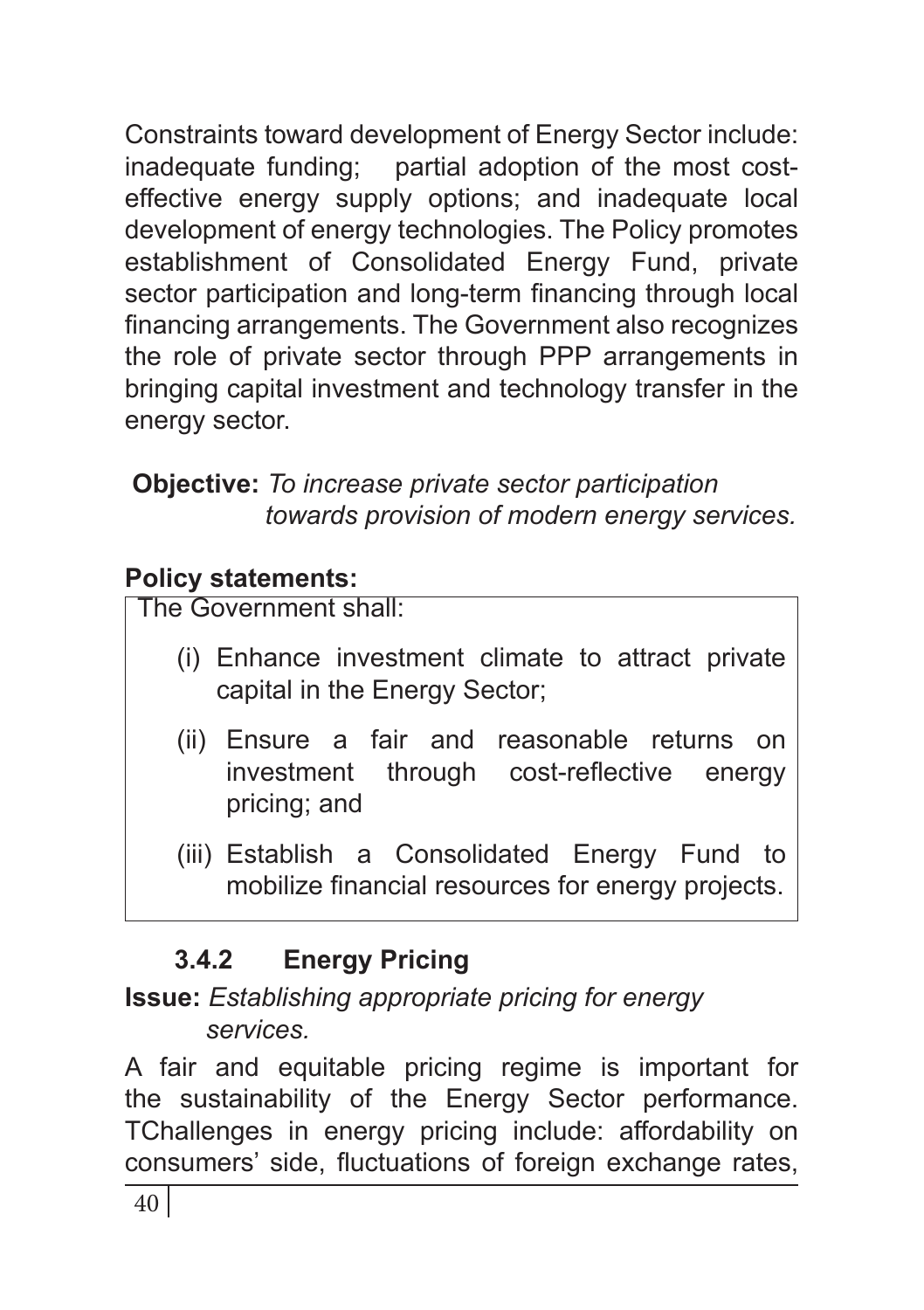inflation and performance of service providers. NEP 2015 strives to enhance establishment of appropriate pricing mechanism based on a set of principles, including: cost reflectivity; prudently incurred costs; reliability and quality of services; fair return on invested capital; capacity allocation to the most valuable use; and efficiency in production and consumption.

#### **Objective:** *To institute appropriate pricing structure to sustain supply and demand sides.*

# **Policy statements:**

The Government shall: (i) Ensure the pricing structure provides incentives for promoting investments while sustaining supply and demand for energy; (ii) Enhance mechanisms towards achieving affordable prices for energy;

- (iii) Ensure an appropriate pricing structure is in place to encourage economic use of the system capacities in the petroleum value chain;
- (iv) Ensure prudent procurement of energy projects through competitive bidding processes; and
- (v) Ensure timely implementation of energy projects in accordance with Power System Master Plan (PSMP) based on least-cost approach.

# **3.4.3 Energy Subsidy Regime**

**Issue**: *Instituting subsidies in the Energy Sector.*

Subsidies are one of policy instruments used by governments to attain economic, social and environmental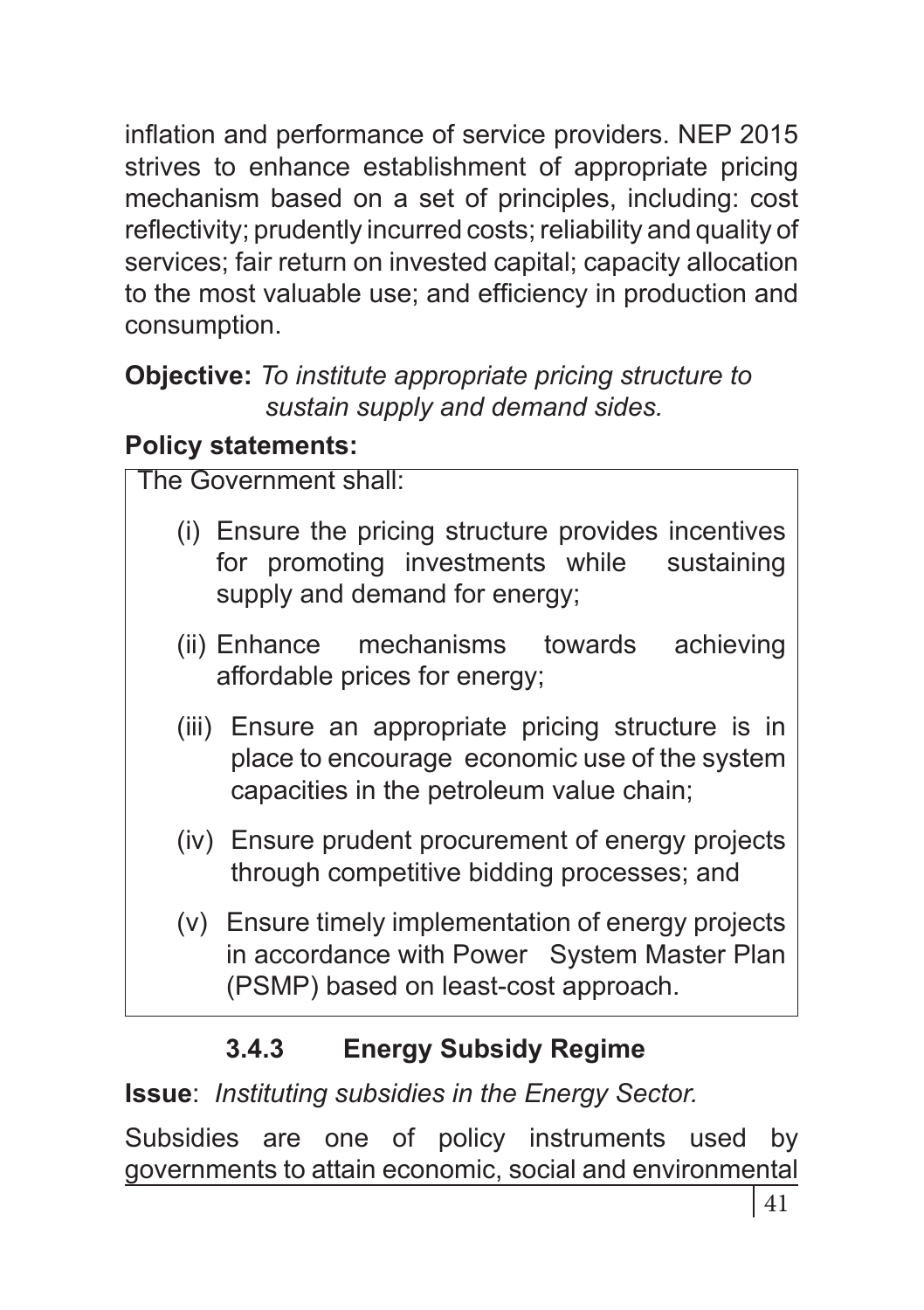objectives. Specific projects and programmes in the Energy Sector require subsidies to enhance sustainable operations. Consumption subsidy is for instance provided to disadvantaged population by charging at the rate which is lower than the actual cost of electricity supply. However, such a subsidy regime also benefits untargeted consumers while operational subsidies are unsustainable. To promote investments in rural areas, grants and subsidies are provided to project developers through Rural Energy Fund. In case of petroleum products, subsidies were abolished in 2000 when the industry was liberalized.

**Objective:** *To promote effective and transparent subsidy regime.* 

# **Policy Statements:**

- (i) Ensure targeted, objective based and transparent subsidy;
- (ii) Support capital investment subsidy for strategic energy infrastructure development;
- (iii) Facilitate implementation of lifeline tariff for customers with less ability to pay; and
- (iv)Ensure that petroleum prices to strategic projects and households are affordable and predictable.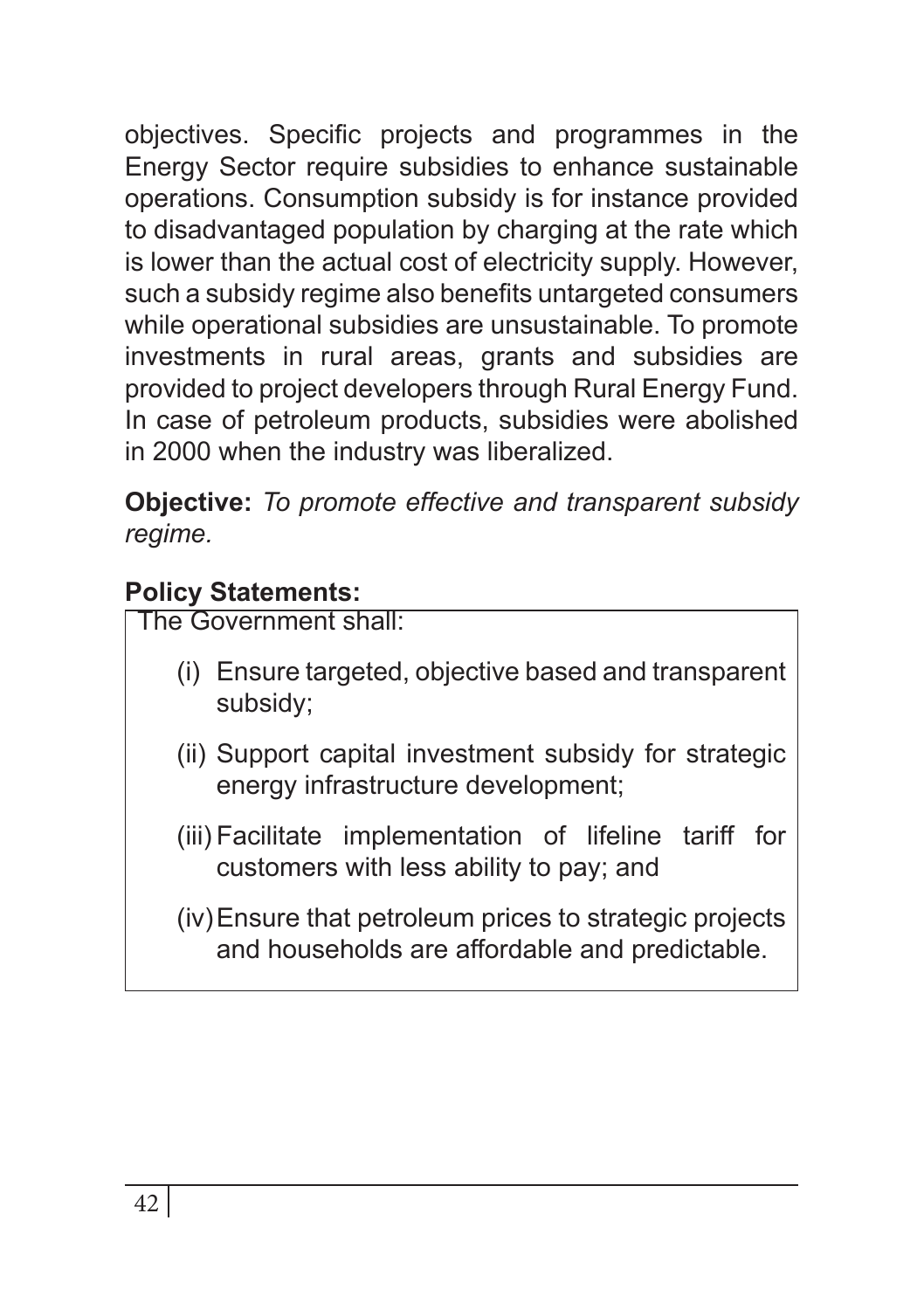## **3.4.4 Capacity Building, Research and Development**

# **Issue:** *Developing the Energy Sector*.

Increased activities in the Energy Sector have resulted to high demand for knowledge and skills. To meet demand for human resources, higher and tertiary learning institutions are encouraged to review their training curricula to include oil and gas disciplines. Energy Sector growth is constrained by insufficient ability in the field of energy research; inadequate funding for Research, Development and Dissemination; limited research activities; and inadequate linkage between markets and academic institutions. The Policy will promote education, vocational training, research and development in the Energy Sector to generate new ideas and technologies.

#### **Objective:** *To promote applied research and enhance capacity building in the Energy Sector.*

# **Policy statements:**

- (i) Facilitate capacity building programmes for the Energy Sector development.
- (ii) Support industries, higher learning and research institutions to conduct research and development on energy related activities; and
- (iii) Establish oil and natural gas centre of excellence and strengthen capacity of the training institutions to impart requisite knowledge, skills and innovations to Tanzanians.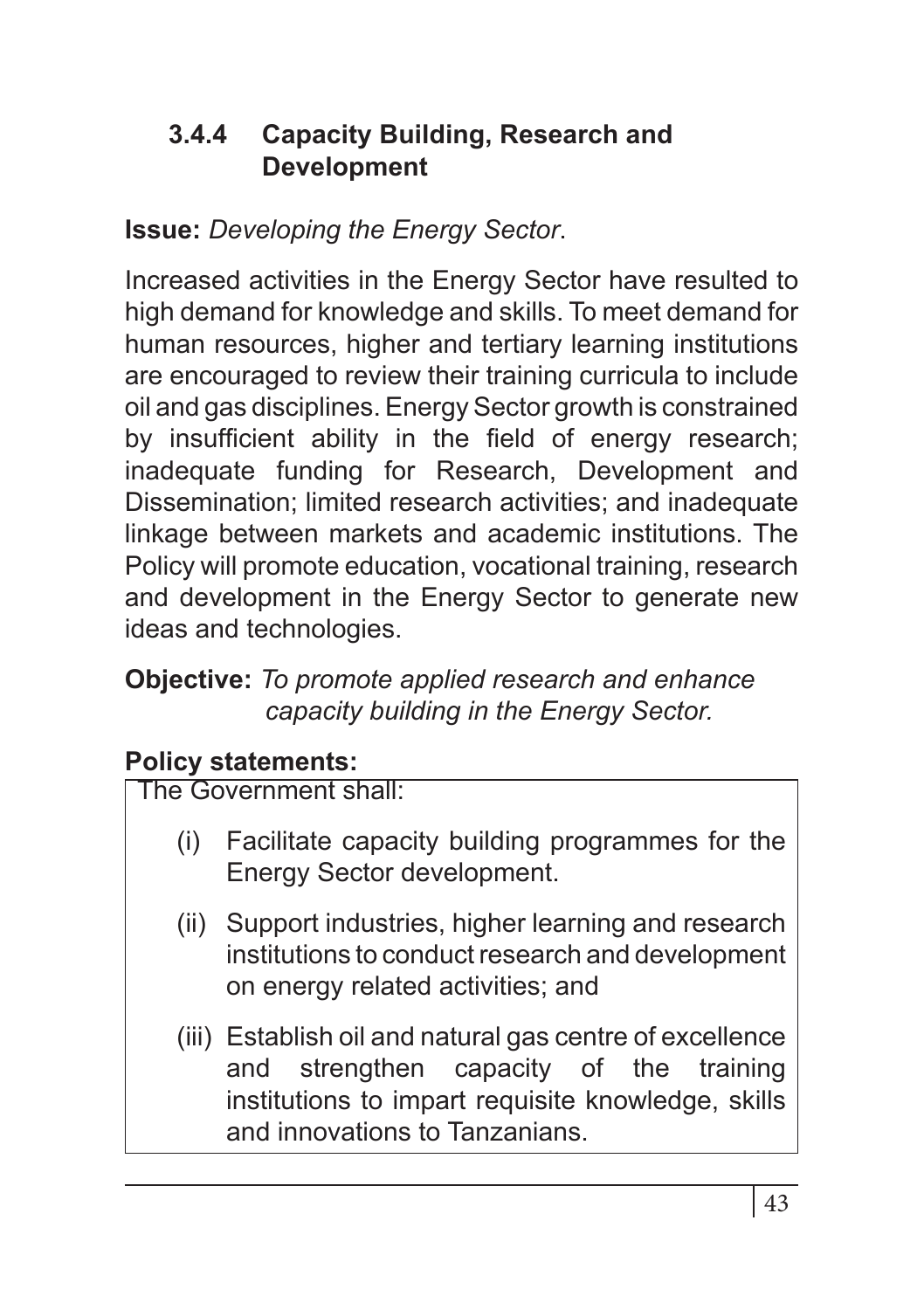# *3.4.5* **Integrated Planning**

#### **Issue:** *Enhancing coordination in Energy Sector planning.*

Integrated planning is an important tool for facilitating implementation of energy projects and programmes. Inadequate planning has led to conflicting and competing interests among various sub-sectors of the economy with regard to the development and utilization of energy resources; occasional shortages or disruptions in supply of fossil fuels; power rationing as well as frequent power interruptions. Robust integrated planning must take on board the needs of government actors, regional and international energy trends.

The main challenges facing energy planning are inadequate structures and systems for integrated energy planning and monitoring of the implementation of planned projects; inadequate capacity to carry out integrated energy planning; inadequate sub-sector specific master plans; and inadequate energy database and information management systems.

**Objective:** *To mainstream sectoral plans into Energy Sector planning.*

# **Policy Statements:**

- (i) Promote inter-sectoral and cross-sectoral energy planning; and
- (ii) Facilitate development of energy master plans, programmes and projects.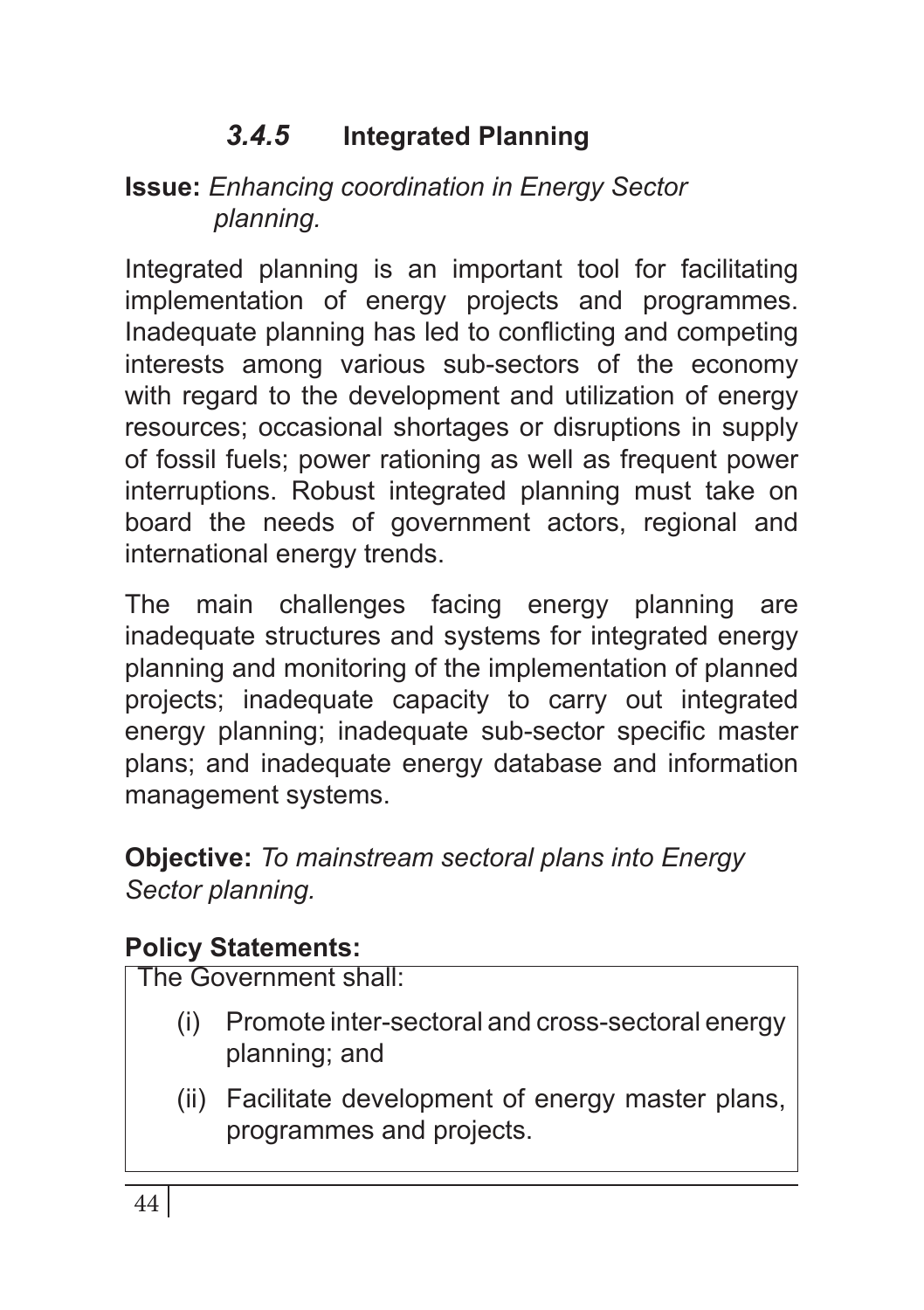# **3.4.6 Public Awareness on Petroleum Activities**

# **Issue***: Managing expectations in the petroleum industry*

Public expectations have increased after the discovery of natural gas in deep sea on the perception that it will yield benefits in a short term. However, there is a long time lag between petroleum discovery and conversion of such discovery into monetary terms. In this regard, sensitization to key stakeholders including company employees, NGOs, community groups, activists, media and the general public is of paramount importance.

Furthermore, the Government recognises the need for Oil and Gas Companies to play an active role to the communities surrounding petroleum operations through Corporate Social Responsibilities (CSR) programmes. Therefore, the implementation of credible CSR programmes shall be promoted.

#### **Objective***: To effectively manage public expectations on benefits emanating from the petroleum industry.*

# **Policy Statements**

- (i) Develop an effective communication strategy that provides accurate and timely information to the public on petroleum activities;
- (ii) Ensure key stakeholders are consulted on major decisions in the petroleum industry by the appropriate authorities; and
- (iii) Ensure Oil and Gas Companies operating in the country align their CSR programmes with the local community development plans.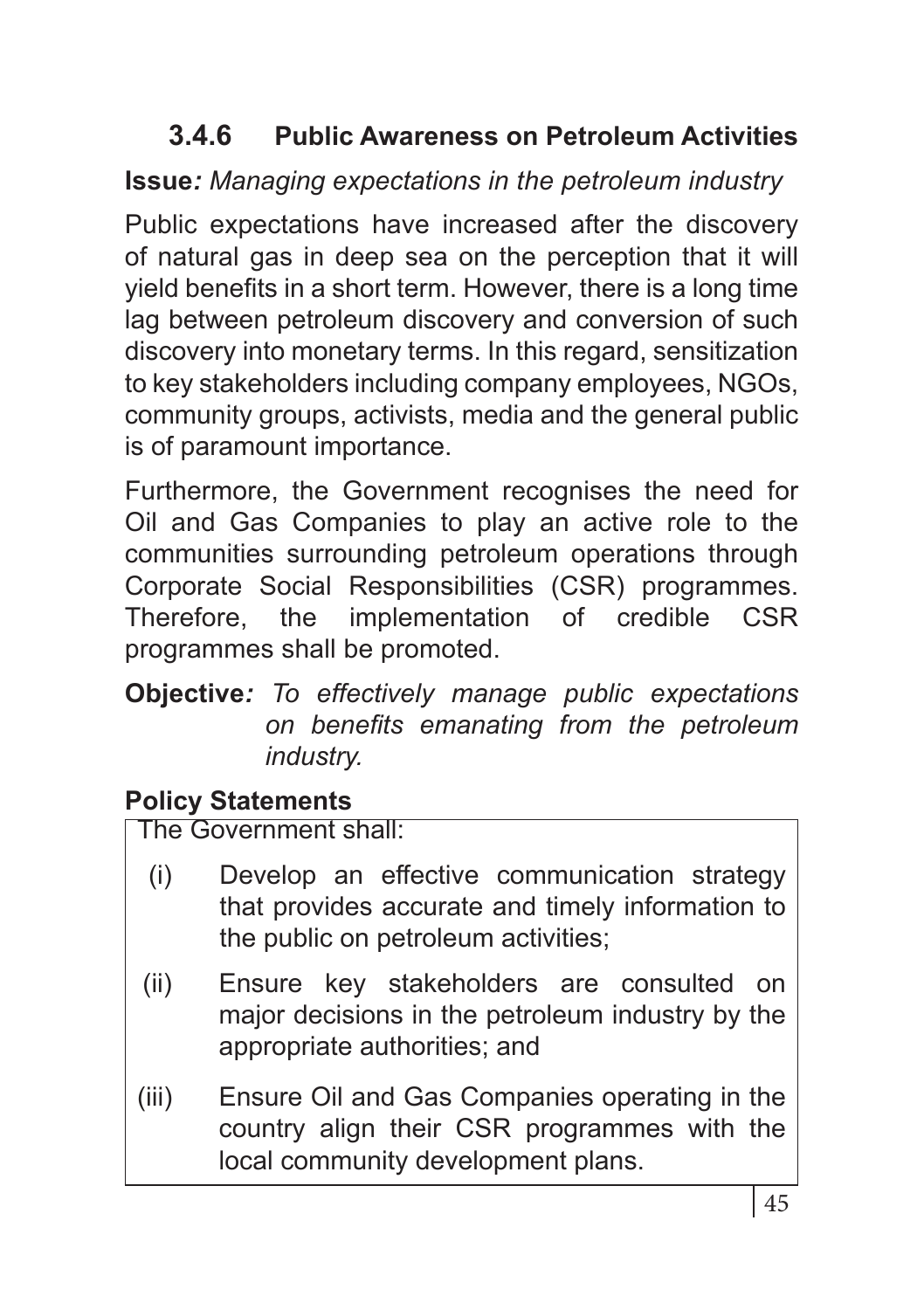# **4 CROSS CUTTING ISSUES**

# **4.1 Transparency and Accountability**

**Issue**: *Management of Energy Resources.*

To achieve the desired level of transparency and accountability in the Energy Sector, collaboration among stakeholders is important especially with respect to information sharing and dissemination. Consequently, the general public becomes aware of the opportunities and benefits in the sector, including coal, natural gas, uranium etc. Other mechanisms that will be used to promote good governance include effective monitoring and enforcement of laws, prevention of corruption and maintaining political stability of the country. The Government shall promote accountability and transparency in planning, procurement, contracting of goods and services in the energy sector as advocated by Extractive Industry Transparency Initiative (EITI).

#### **Objective***: To ensure transparency and accountability in development of the Energy Sector.*

#### **Policy statements:**

- (i) Enforce transparency and accountability to all stakeholders involved in the Energy Sector; and
- (ii) Ensure competitive procurement and development in the Energy Sector; and
- (iii) Collaborate with stakeholders to improve dissemination of timely and accurate information on energy resources and technologies.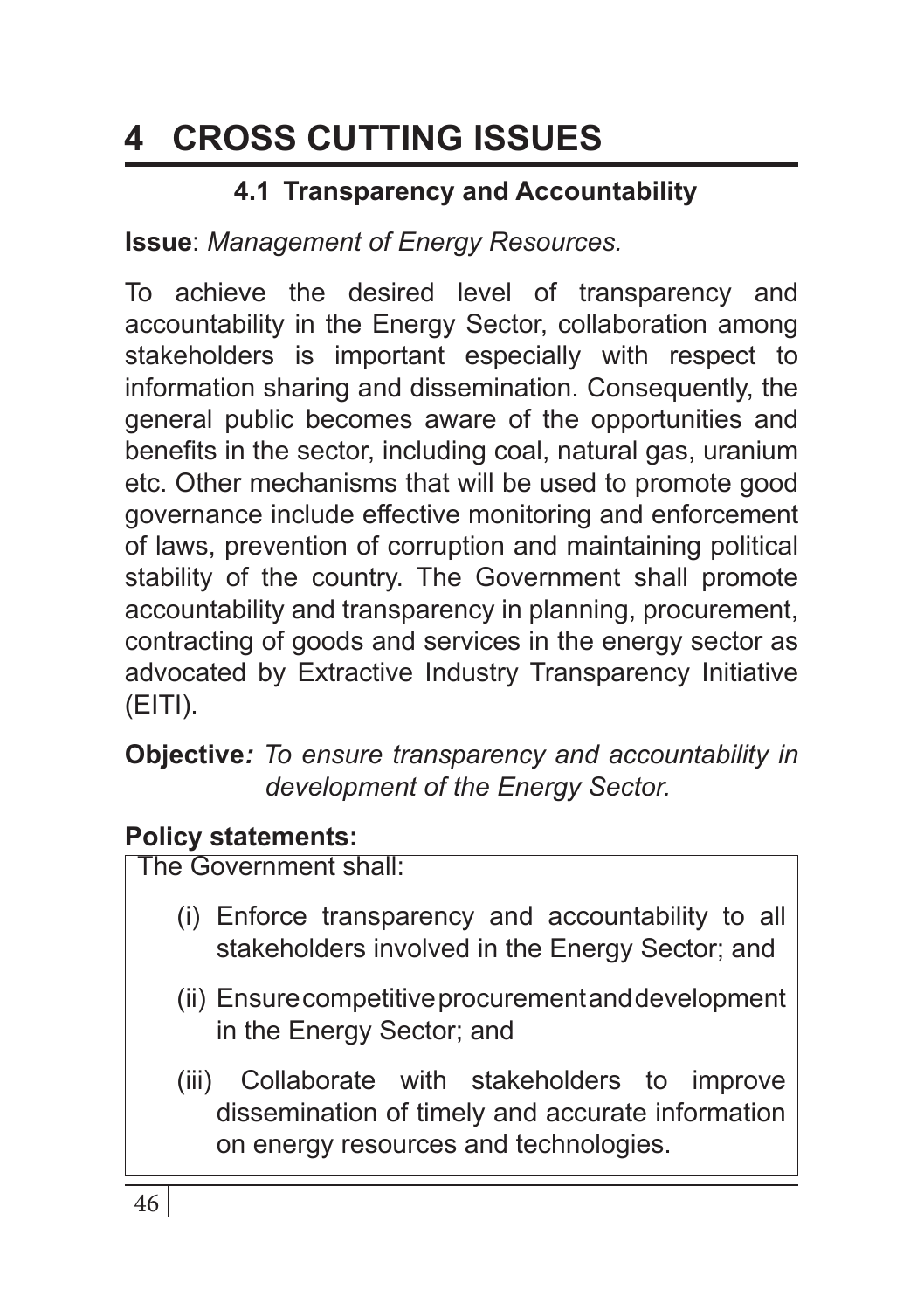# **4.2 Regional and International Cooperation**

**Issue:** *Seizing opportunities from regional and international cooperation.*

Cooperation with regional and international economic partners is important for development of the Energy Sector. The Energy Sector in Tanzania stands to contribute and benefit from regional economic blocks such as EAC and SADC. There is also a need to strengthen cooperation with Partner States, to share best practices and experiences in the management of the Energy Sector.

**Objective:** Optimizing benefits accruing from Tanzania's participation in regional and international energy projects.

# **Policy Statements:**

The Government shall:

- (i) Support cross border projects and investments within EAC, SADC and AU Partner States to maximize benefits accruing from exploitation of energy resources; and
- (ii) Facilitate international collaboration in education, research, exchange of data and information in the Energy Sector.

## **4.3 Safety, Occupational Health and Environment**

**Issue:** *Strengthening management of safety, occupational health and environment in energy related activities.*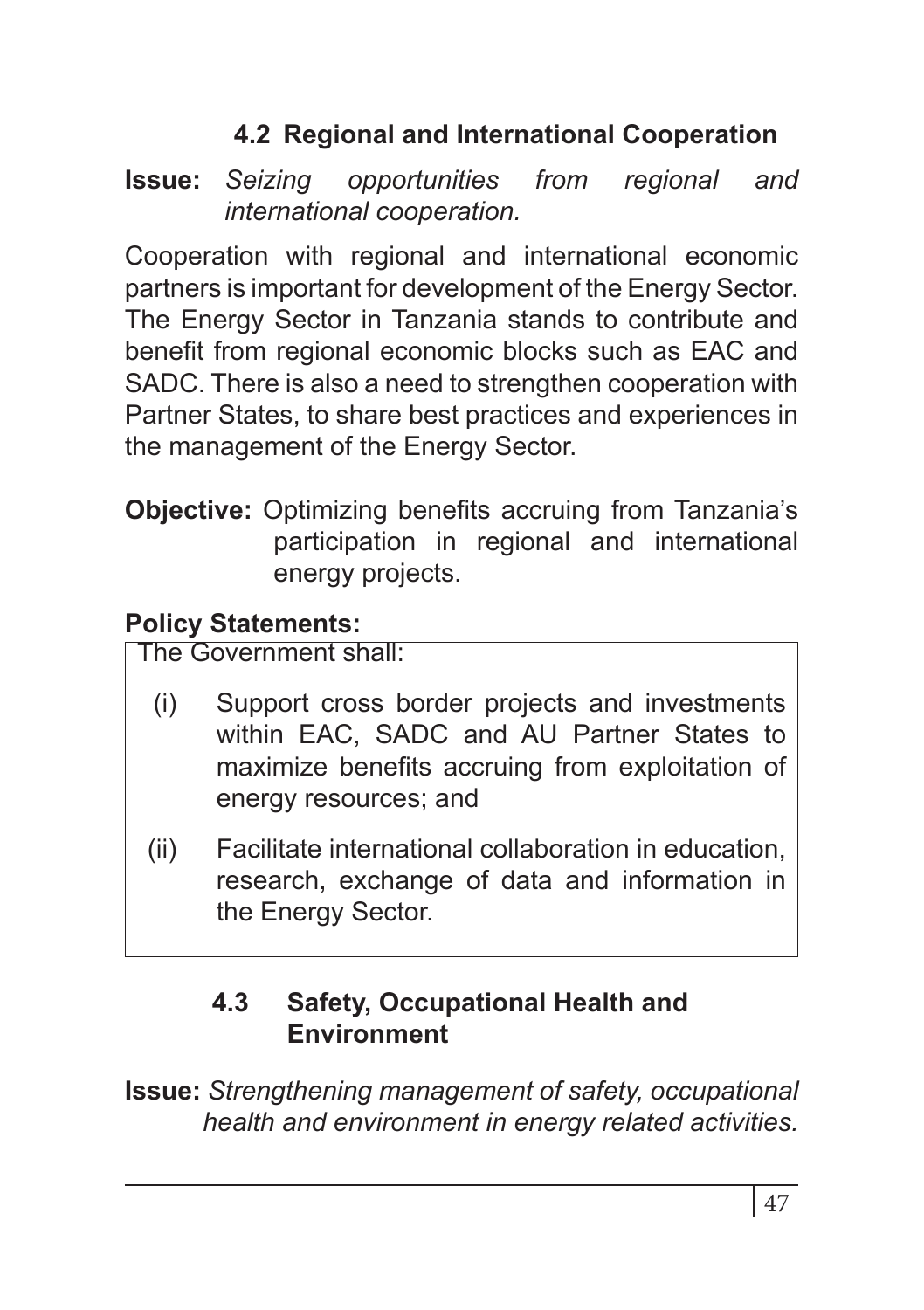Energy activities such as exploration and production of petroleum; coal and uranium mining; uncontrolled use of woodfuel; combustion of fossil fuels; construction of hydropower dams and pipeline can negatively impact on ecological and environmental systems. To mitigate anticipated effects, energy projects are subjected to Environmental and Social Impact Assessments (ESIAs) and Strategic Environmental Assessment (SEA). It is also desirable to consider important aspects such as coexistence with other human activities based on natural resources and unspoiled environments, including fisheries and tourism. Since risks cannot be completely eliminated, establishment of disaster prevention and response plans is of paramount importance. The policy promotes environmental management best practices including "Polluter-Pays-Principle''.

#### **Objective:** *To ensure compliance with Health, Safety and Environmental standards in the Energy Sector.*

# **Policy Statements:**

- (i) Enforce environmental, health and safety standards and laws governing the Energy Sector;
- (ii) Ensure that contractors in the energy sector establish a decommissioning fund for environmental restoration where appropriate; and
- (iii) Strengthen institutional capacity in monitoring and enforcement of laws and regulations on safety, occupational health and environmental management.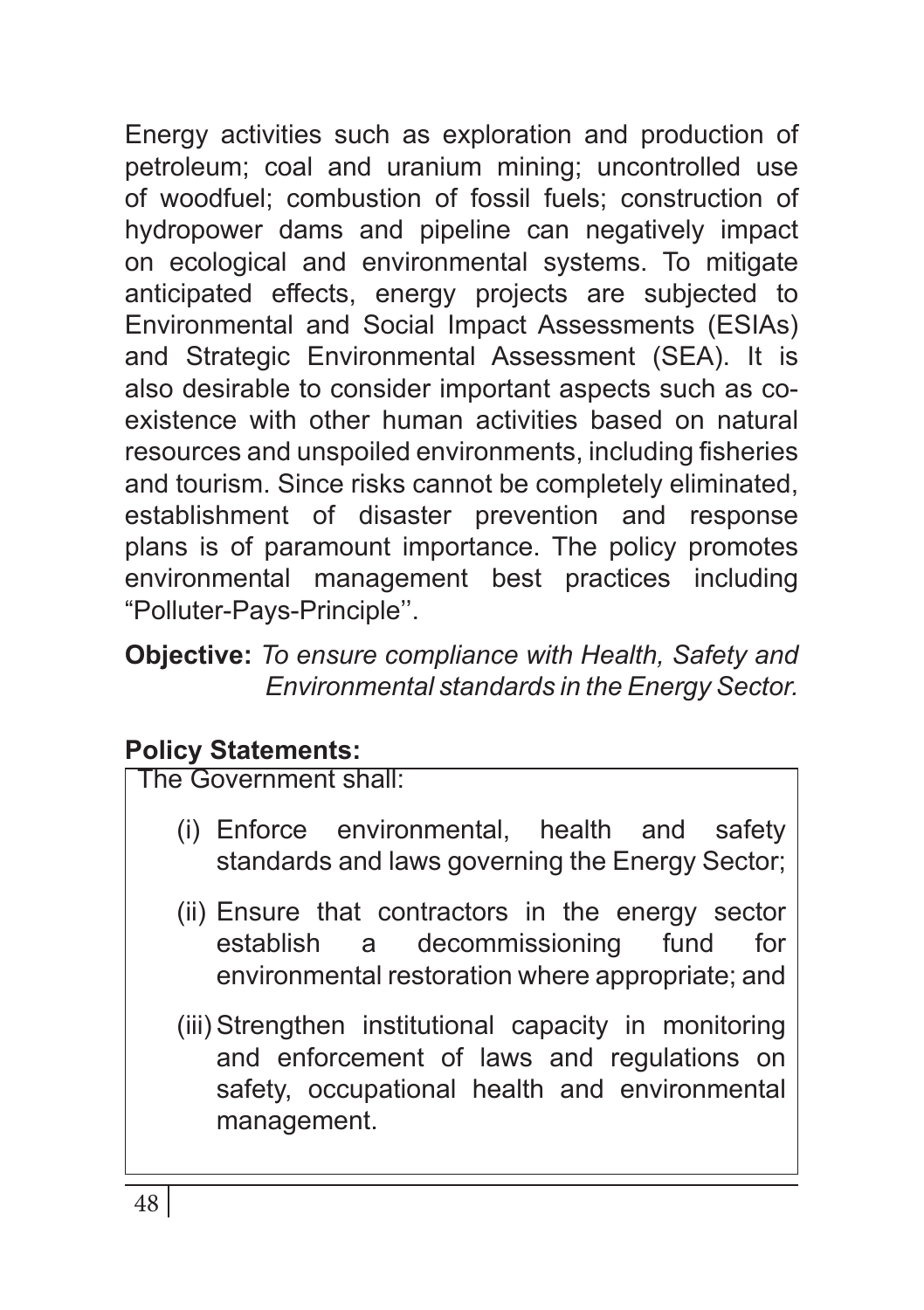#### **4.4 Gender Issues and HIV/AIDS in the Energy Sector**

**Issue***: Mainstreaming gender and addressing HIV & AIDS in the Energy Sector.*

Management and development of energy resources at the grass-root level requires effective participation of both women and men in the decision-making process. The Government in collaboration with stakeholders will promote participation of women in energy related activities. HIV & AIDS is a global pandemic which requires continued awareness on preventive measures. In this regard, the Government and stakeholders will continue to create awareness and preventive measures on HIV & AIDS in energy related activities.

#### **Objective***: To mainstream gender and HIV & AIDS issues in the Energy Sector.*

#### **Policy Statements:**

The Government shall:

- (i) Ensure employment and training opportunities in the Energy Sector are based on gender equality and equity; and
- (ii) Facilitate formation of women groups to participate in provision of goods and services required in the Energy Sector; and
- (iii) Collaborate with stakeholders to provide preventive, curative and education on HIV & AIDS in the energy sector.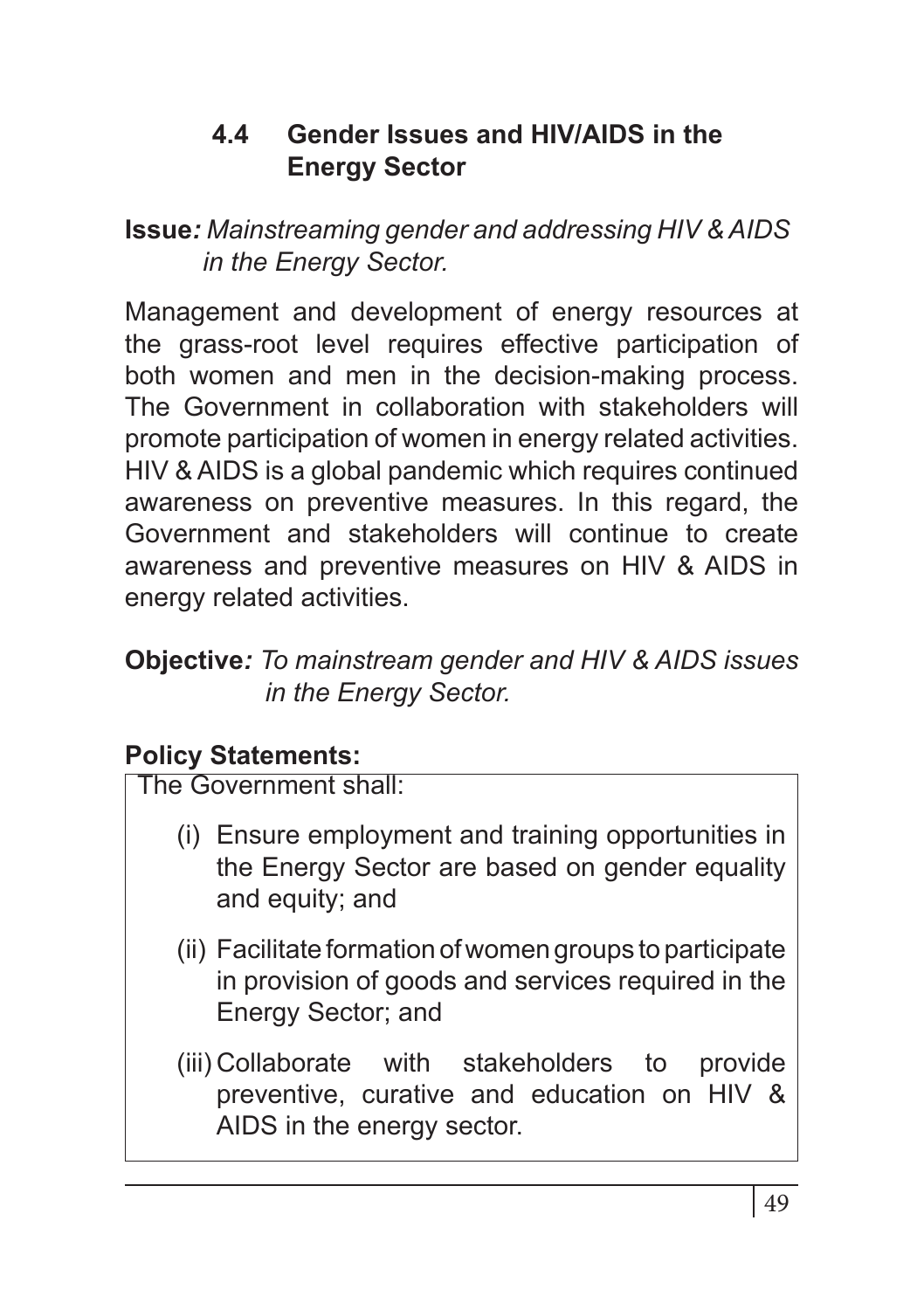# **5 FISCAL, LEGAL AND REGULATORY FRAMEWORKS**

The existing fiscal, legal and regulatory frameworks in the Energy Sector are governed by various laws. Challenges towards implementing such frameworks include the need for review of legislations and overlapping roles and functions of institutions. The policy document provides robust guidance for the establishment of sound fiscal, legal and regulatory frameworks for effective management of the Energy Sector. Therefore, effective implementation of objectives and strategies outlined in the Policy will require the following measures to be undertaken:

- a) Harmonizing energy related legislation;
- b) Reviewing and aligning the Energy Sector's legal and regulatory framework;
- c) Strengthening and ensuring an effective regulatory framework that provides guidance to all actors in the Energy Sector;
- d) Developing and establishing a clear mechanism for enforcement of the legal framework including penalties;
- e) Building capacity for the enforcement of the legal and regulatory provisions;
- f) Enacting relevant legislation; and
- g) Ensuring compliance with generally accepted local and international standards of Energy Sector activities.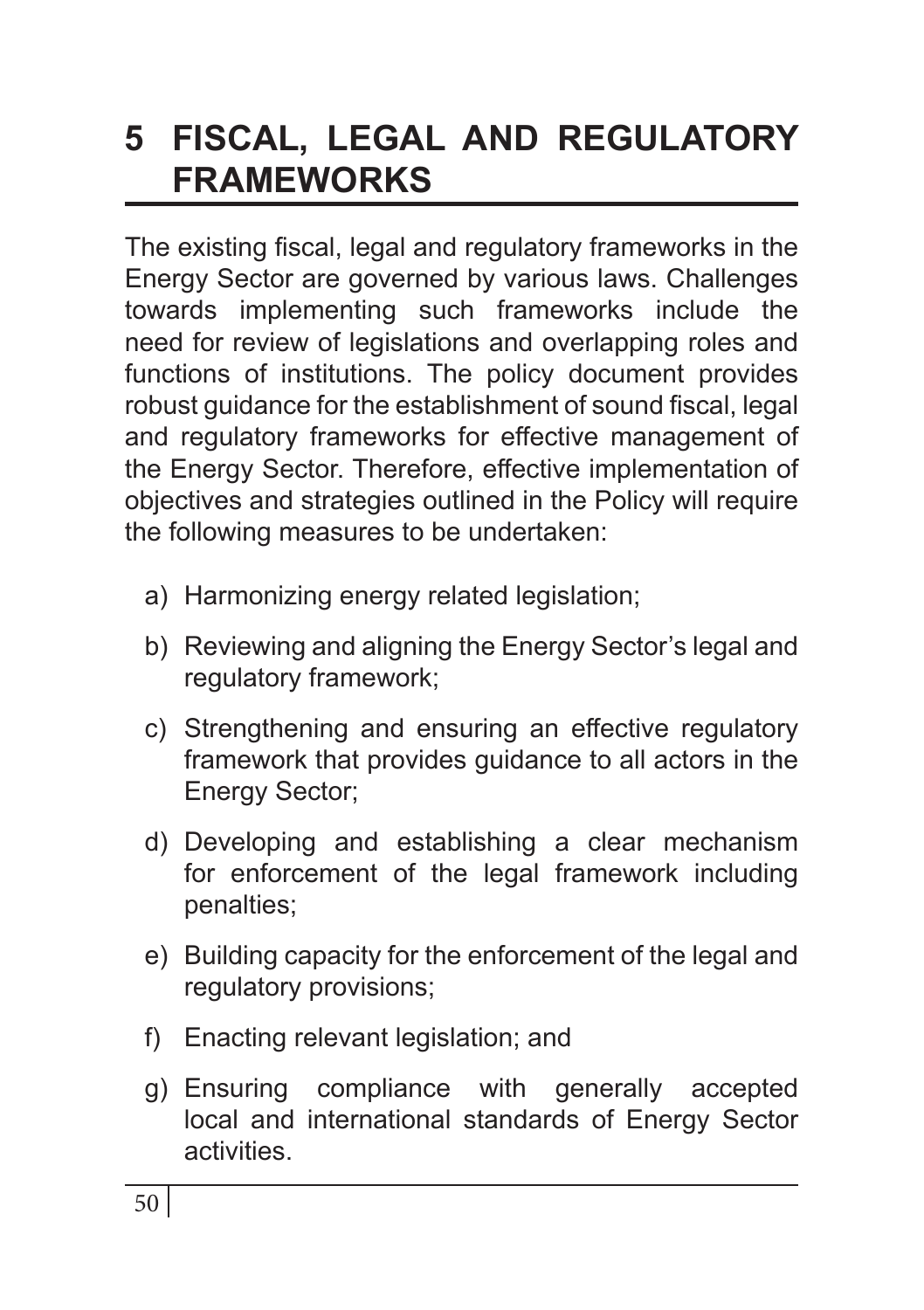#### **5.1 Fiscal Framework**

Effective fiscal regime is an important tool for developing the Energy Sector and maximizing Government revenue. Following increased energy development activities, this policy envisages to put in place predictable and effective fiscal regime that balances the interests of the Government and investors. Tanzania has adopted Production Sharing Agreement (PSA) regime as a base for apportioning revenue and profits accruing from oil and gas operations between the Government and operators. This arrangement has inadequate mechanisms to appropriately capture excessive profit derived from operations of energy resources in case of crude oil price hike, change of technology and discovery of major oil or gas fields. The Government therefore strives to put in place policy guidelines to ensure progressivity in taxation in form of Additional Profit Tax for the case of petroleum exploration and production. Others include Standardized Power Purchase Agreements and Tariff as well as Model Power Purchase Agreements in electricity sub-sector

## **5.2 Legal Framework**

The current legal framework for energy resource management and development is governed by various instruments including: The Constitution; the Local Government Act (1982); the Land Act (1999); the Energy and Water Utilities Regulatory Authority (2001), the Atomic Energy Act (2003), the Fair Competition Act (2003), the Environmental Management Act (2004); the Rural Energy Act (2005); the Electricity Act (2008); the Water Resources Management Act (2009), the Public Procurement Act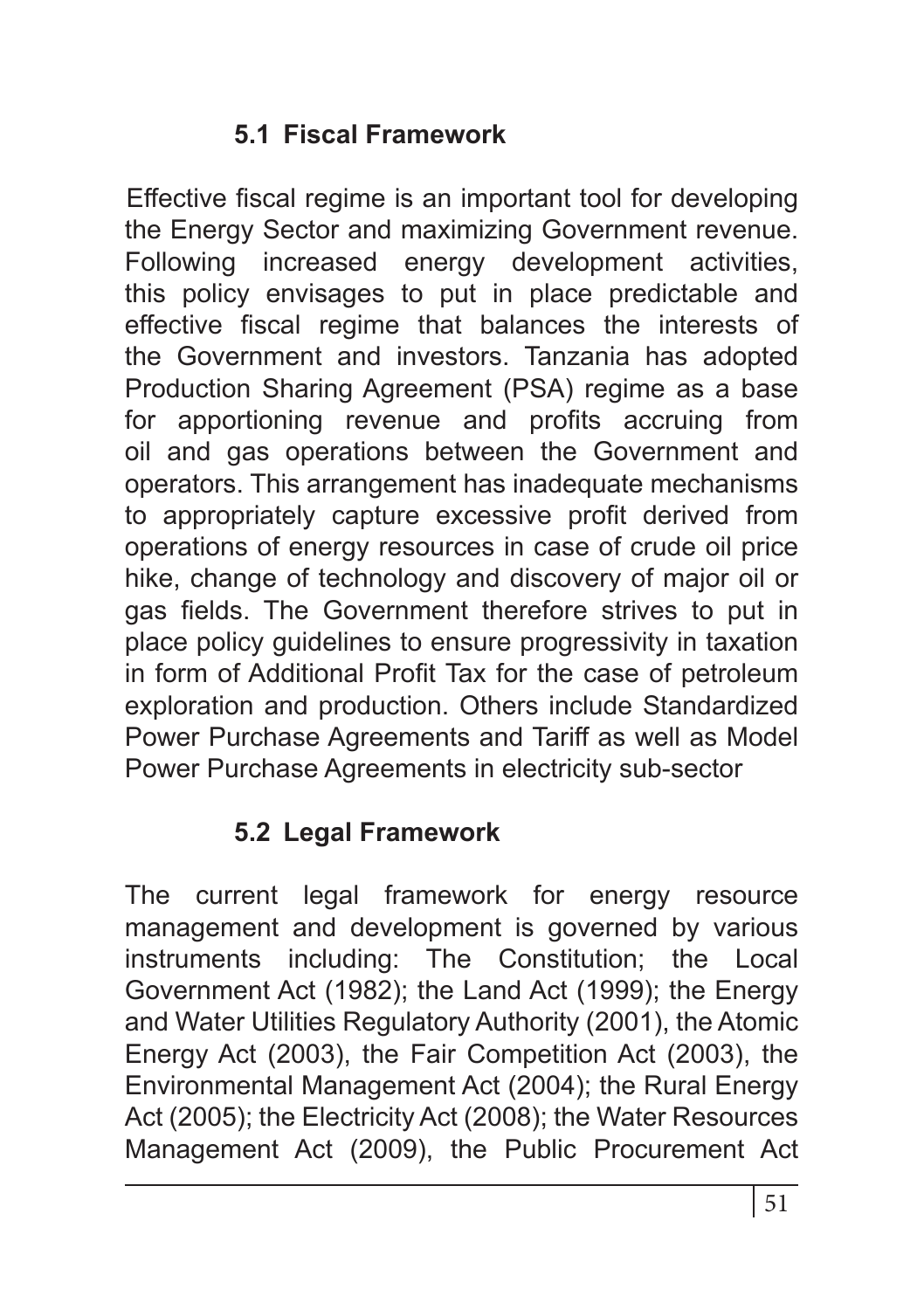(2011); Petroleum Act (2015); and the Public Private Partnership Policy of 2009 and Act of 2014. This policy will improve the existing legal frameworks by reviewing them and enacting new legislation where necessary.

# **5.3 Regulatory Framework**

The Petroleum Act (2015) provides for establishment and operationalization of Petroleum Upstream Regulatory Authority (PURA). Conversely, the Energy and Water Utilities Regulatory Authority is responsible for regulating the downstream petroleum and natural gas subsector, as well as electricity and water sub-sectors. The policy among others, gives guidance on establishment of upstream regulator to effectively and efficiently manage petroleum upstream operations.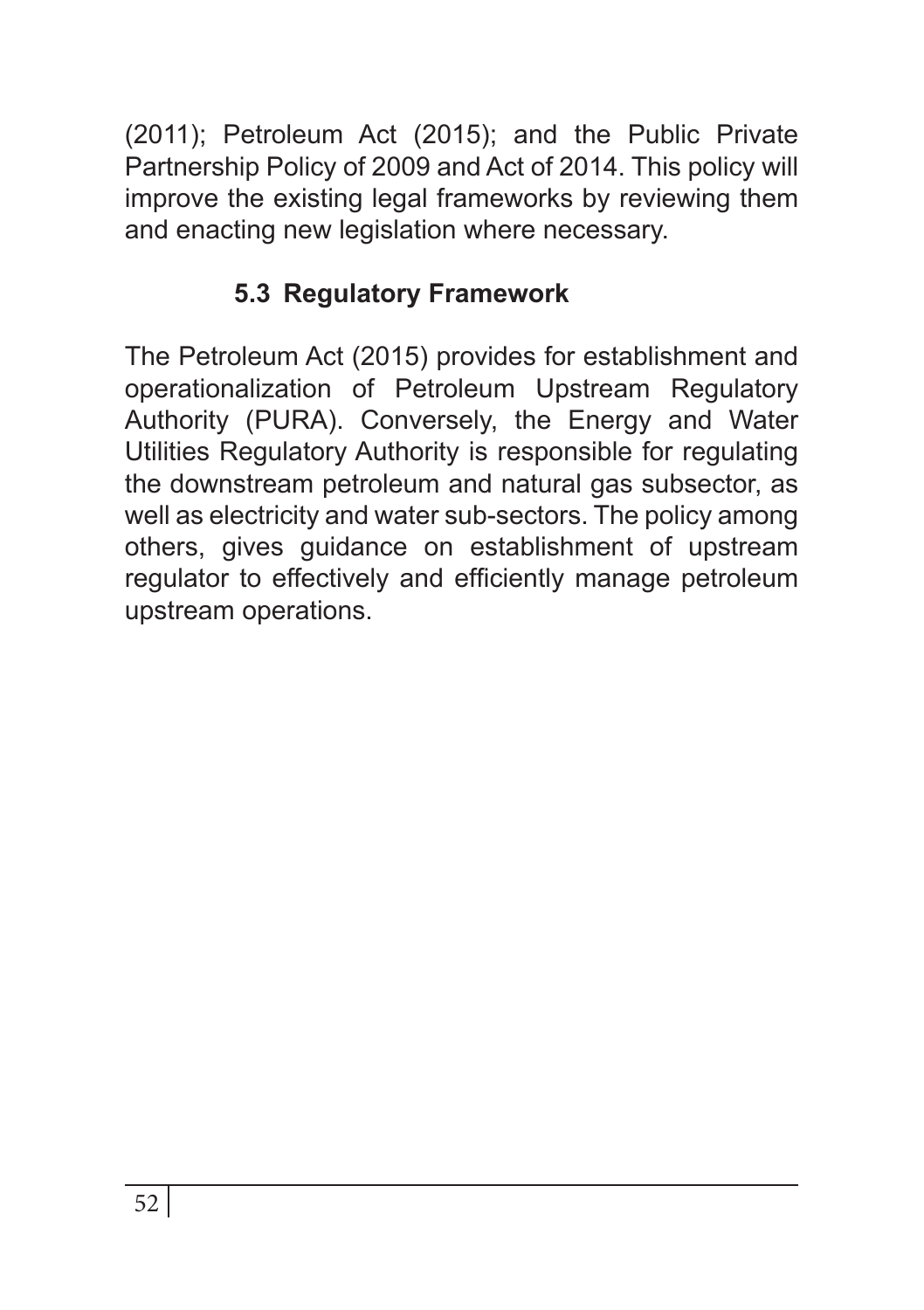# **6 INSTITUTIONAL FRAMEWORK**

Successful implementation of this Policy depends on the existence of a robust institutional framework. The framework articulates major roles of key institutions towards implementation of the Policy. The key players in implementation of the policy include Central Government, Local Government Authorities (LGAs); National Oil Company; Regulatory Authorities; Private Sector; Academic and Research Institutions; oil and gas companies; Media; and Civil Societies and Communities.

## **6.1 The Role of Government**

The role of the Government shall include:

- a) Formulating and overseeing implementation of policies, laws and regulations;
- b) Developing and implementing plans and programmes in the energy sector;
- c) Attracting investment and technology in the sector;
- d) Mobilization of financial resources and participating strategically in energy investments;
- e) Safeguarding energy infrastructure and overseeing the implementation of Local Content initiatives and the Corporate Social Responsibility Action Plan in the Energy Sector;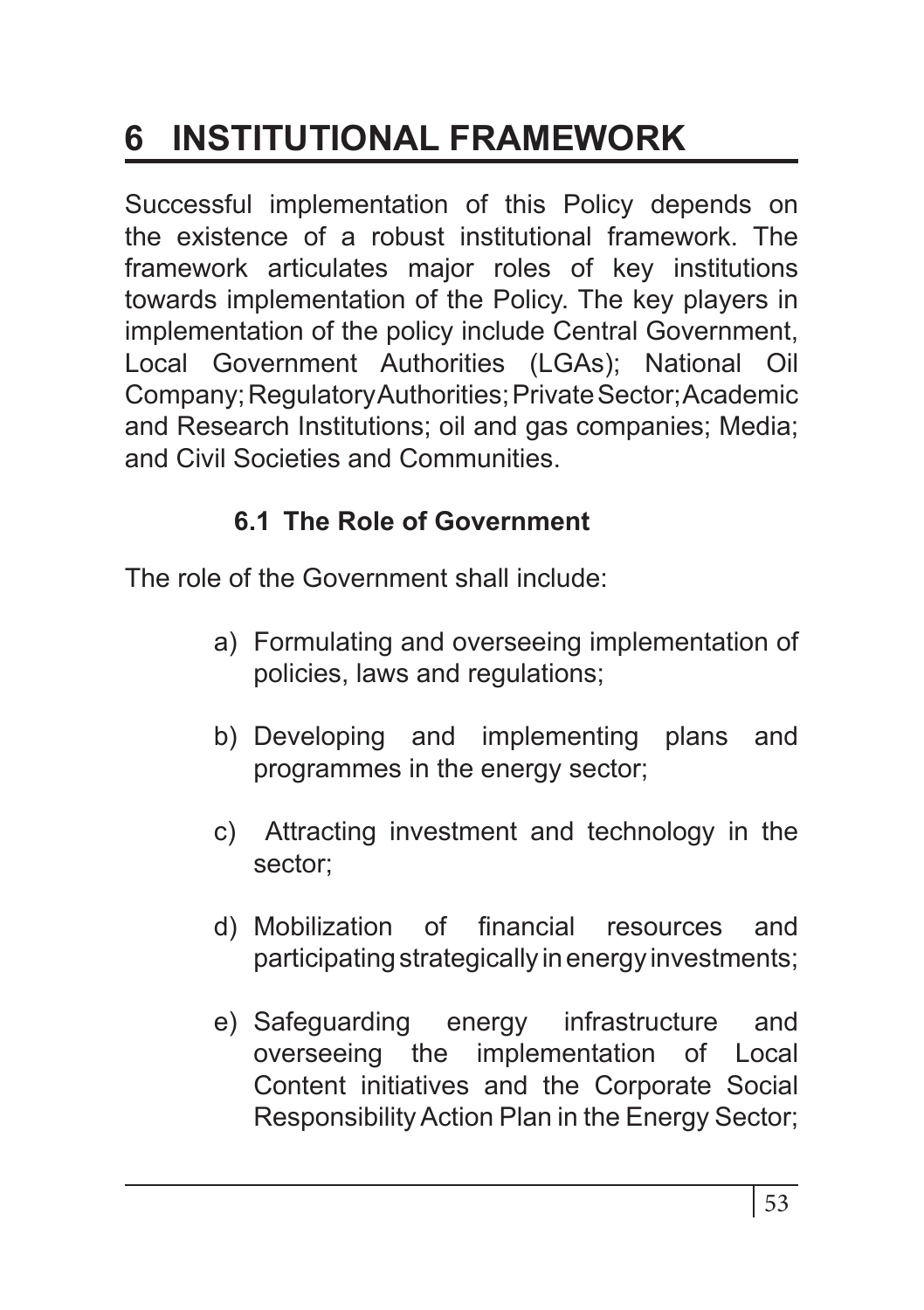- f) Negotiating Production Sharing Agreement (PSA) or any other contractual agreements related to petroleum operations;
- g) Ensure review of Standardized Power Purchase Agreement and Tariff for small power developers as well as Model Power Purchase Agreements based on the resource;
- h) Granting, renewing, suspending and cancelling of petroleum exploration, development and production licenses;
- i) Approving field development Plans (FDP), infrastructure development plans, tail end plans and decommissioning plans of installations; and
- j) Supporting local businesses and Tanzanians to participate actively in the petroleum industry; and
- k) Strengthening capacity of Government institutions responsible for oil and gas industry, invest in human resource and infrastructure development in line with national development objectives.

# **6.2 Regulatory Authorities**

EWURA is vested with the responsibility of regulating electricity industry, mid and downstream petroleum undertakings. Newly established Petroleum Upstream Regulatory Authority (PURA) is mandated to regulate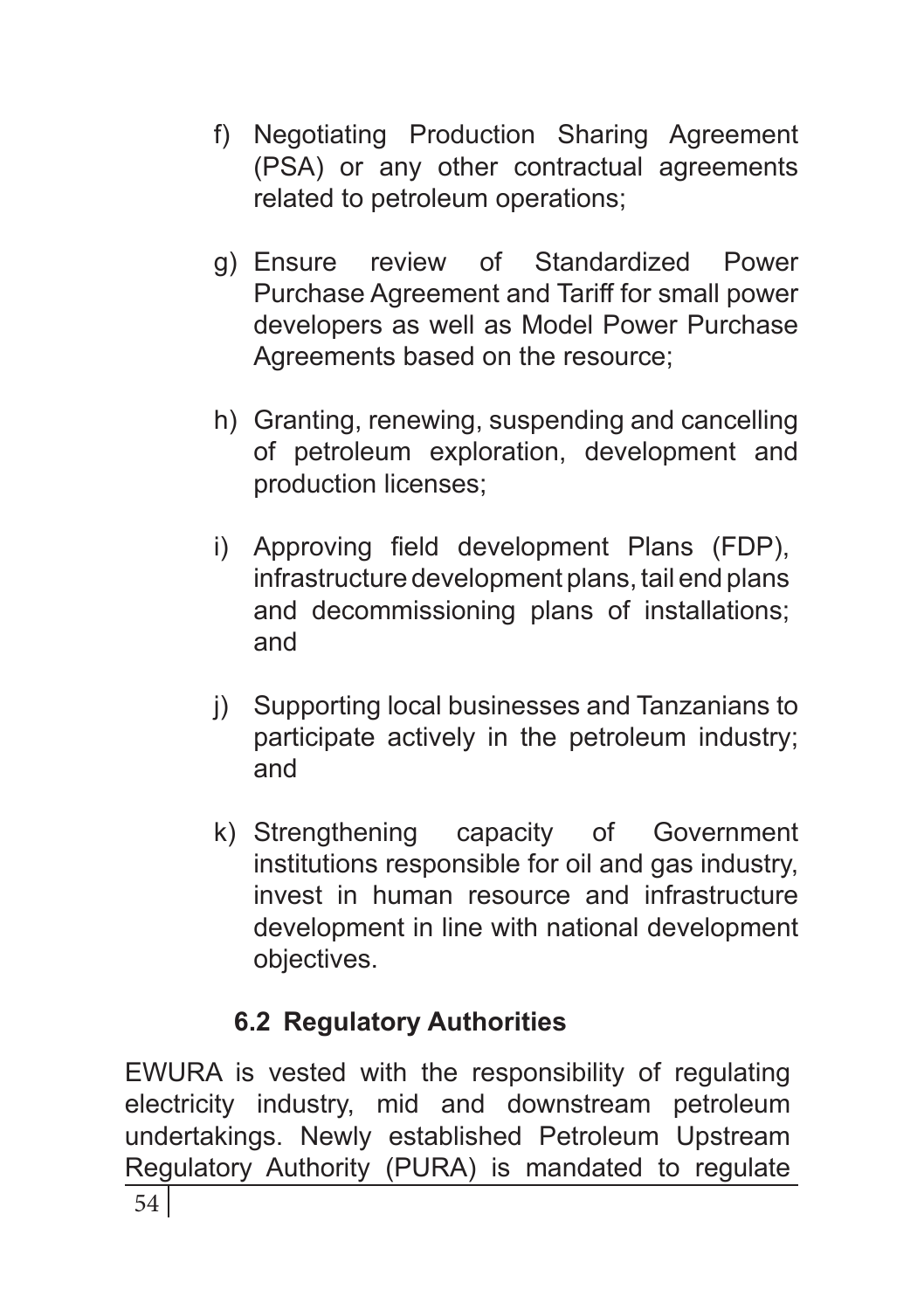petroleum upstream activities. The roles of the Upstream Regulator include:

- (i) Monitoring all phases of petroleum exploration, discovery, evaluation and delineation, commercial evaluation of discovery, reservoir performance and production regulation under production to ensure optimal rates for the discovery, commercialisation and recovery of petroleum resources through using the best available technologies and field practices;
- (ii) Advising the Government on the proposed field development Plan (FDP), infrastructure development, tail end plan and decommissioning of installations submitted by the operators/contractors;
- (iii) Managing the national exploration and production (E&P) data base and working diligently towards declassifying as much data as it sees fit for the public interest;
- (iv) Undertaking the administration of PSA contracts or other contractual arrangements; and conducting reconnaissance surveys and evaluating prospectivity of frontier areas;
- (v) Performing the functions conferred to it by the respective petroleum upstream sector legislation including monitoring and inspection of the subsector;
- (vi) Ensuring compliance with the law by industry players and receiving and processing application for the granting, renewing, suspending and cancelling of petroleum exploration, development and production licenses;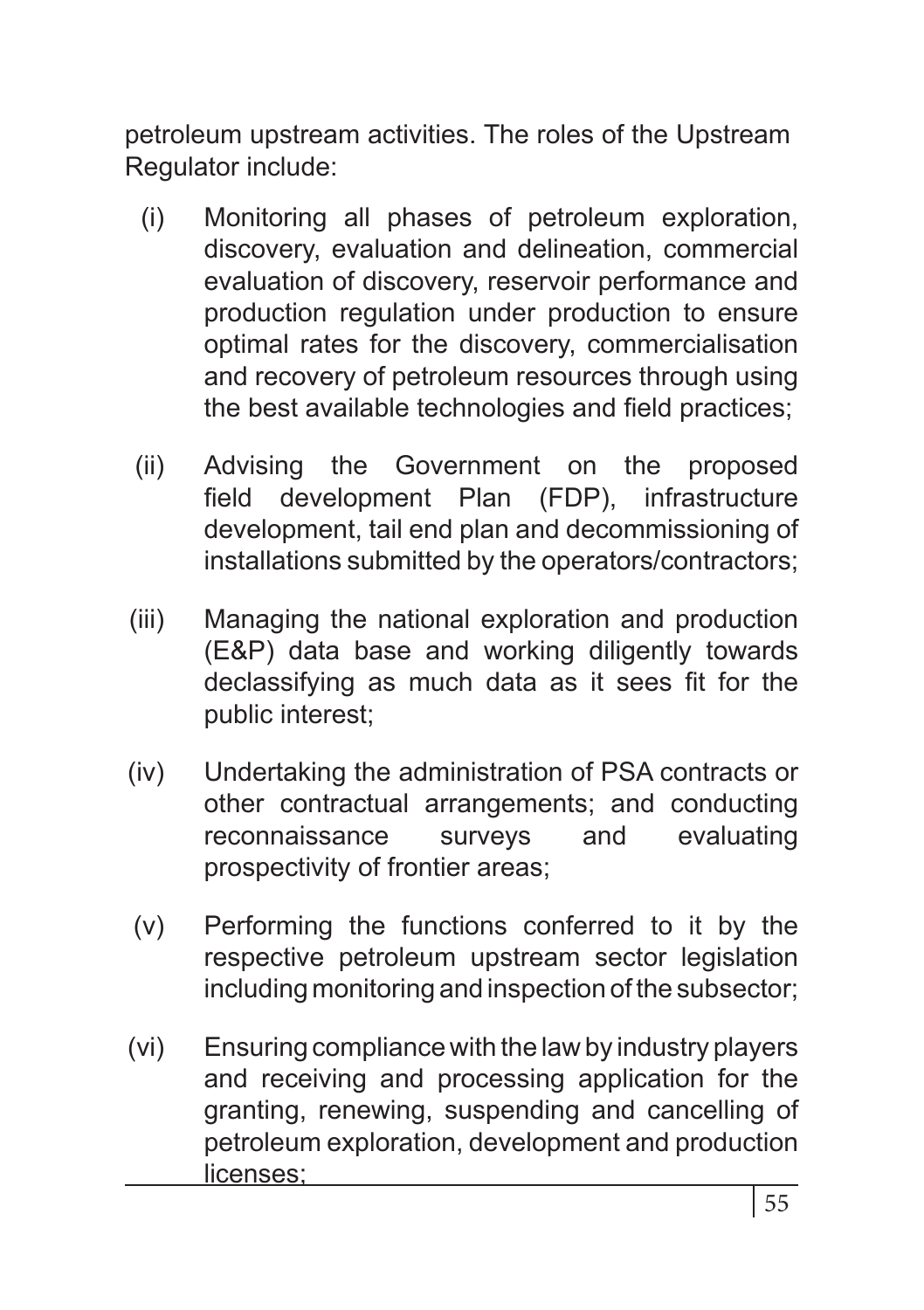- (vii) Advising the Ministry responsible for petroleum affairs on the granting, renewing, suspending and cancelling of petroleum exploration, development and production licenses;
- (viii) Monitoring and evaluating performance efficiency in petroleum upstream activities including that related to levels of investment, cost of services, regularity of outputs and availability of crude oil and natural gas for the domestic supply;
- (ix) Maintaining continued communication and dialogue with all stakeholders in the industry including the public to ensure optimal development of the sub – sector;
- (x) Facilitating the resolution of complaints and disputes and imposing sanctions wherever there is a violation of regulations;
- (xi) Co-operating with other regulatory agencies/ Government authorities (including NEMC, OSHA, TRA) to monitor the petroleum industry; and
- (xii) Advising the Ministry responsible for petroleum affairs on the promotion and bidding process of the open acreage.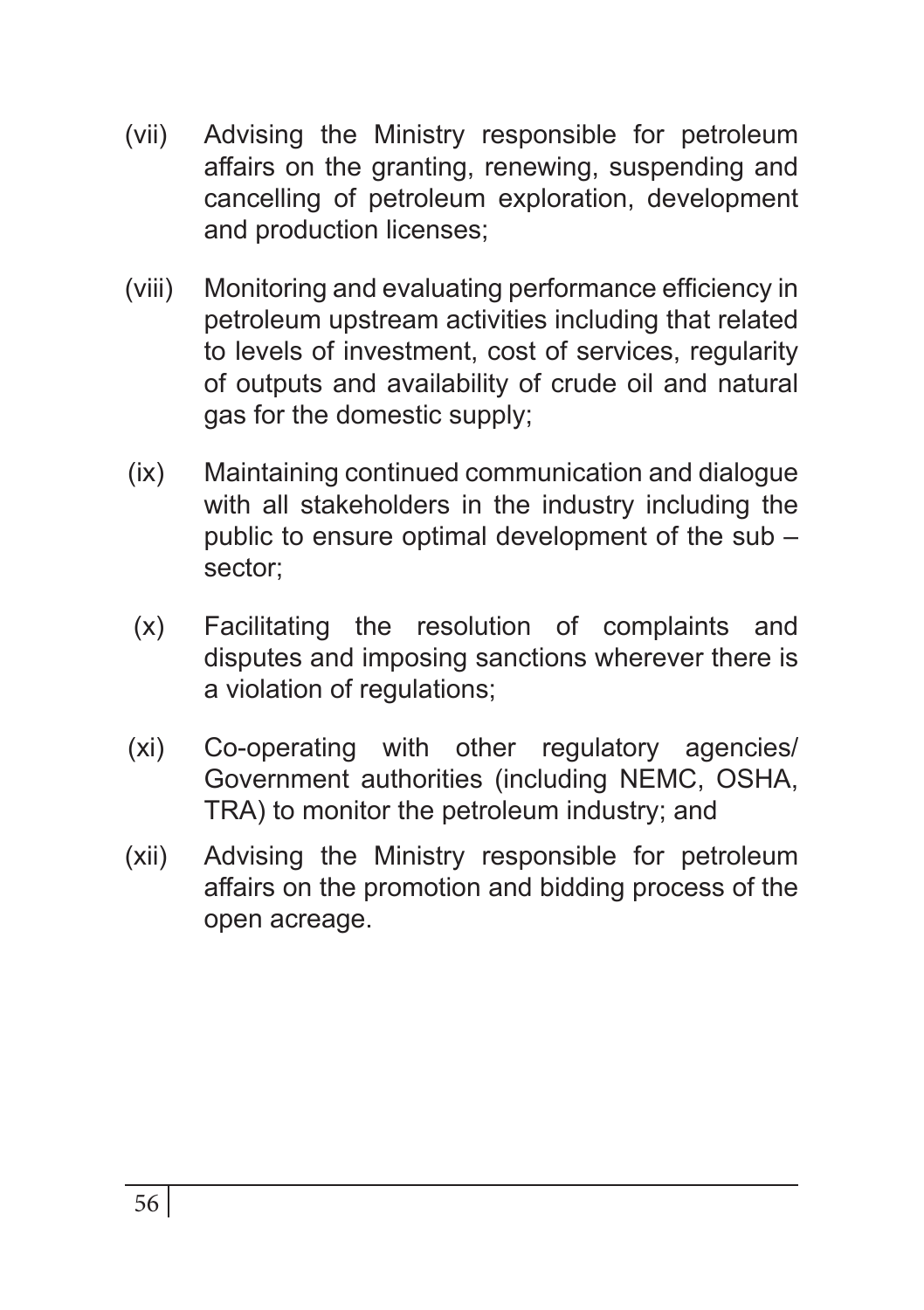Roles of EWURA include:

- (i) licensing, tariff review, monitoring performance and standards with regards to quality, safety, health and environment;
- (ii) promoting effective competition and economic efficiency, protecting the interests of consumers and
- (iii) promoting the availability of regulated services to all consumers including low income, rural and disadvantaged consumers in the regulated sectors.

# **6.3 Bank of Tanzania**

The primary responsibility of the Central Bank is to establish monetary conditions conducive to price stability over time. In this case, the roles of BoT shall include:

- (i) To ensure that petroleum activities do not cause negative impact on monetary policy and macroeconomic stability;
- (ii) To provide advice to the Government on the impact of the Energy Sector on the national economy; and
- (iii) To manage and administer the Oil and Gas Revenue Fund.

# **6.4 National Oil Company**

The National Oil Company will have to take new roles and responsibilities in light of new development of the industry. Commercial and regulatory activities shall be carried out by relevant independent entities. In addition, the National Oil Company shall undertake commercial aspects of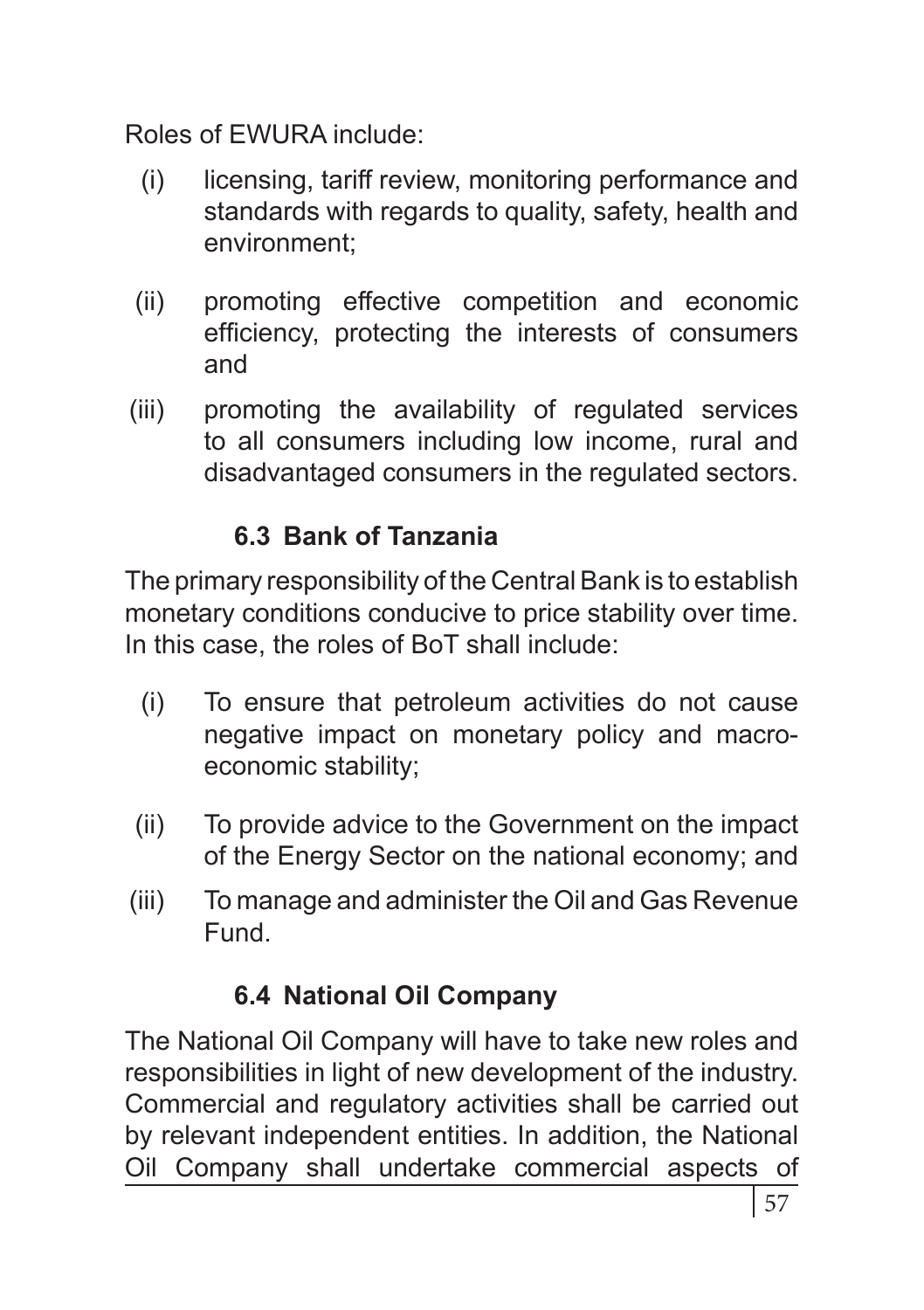petroleum in the up, mid - and down-stream operations. The roles of the National Oil Company shall include:

- (i) Advising the Government on policy issues pertaining to petroleum operations;
- (ii) Participating in petroleum reconnaissance, exploration and development projects;
- (iii) Carrying out specialized operations in the petroleum value chain using subsidiary companies;
- (iv) Participation in petroleum operations and handling the government's commercial interests in the petroleum sub-sector;
- (v) Managing the marketing of the country's share of petroleum received in kind;
- (vi) Developing in depth expertise in the oil and gas industry;
- (vii) Taking lead in the implementation of local content principles and regulations as stipulated in the subsequent legislations; and
- (viii) Liaising with Ministry responsible of oil and gas on all matters related to local content.
- (ix) Investigating and proposing new upstream, midstream and downstream ventures local and international;
- (x) Contracting and holding equity or participating in oil service and supply chain franchises and other licences;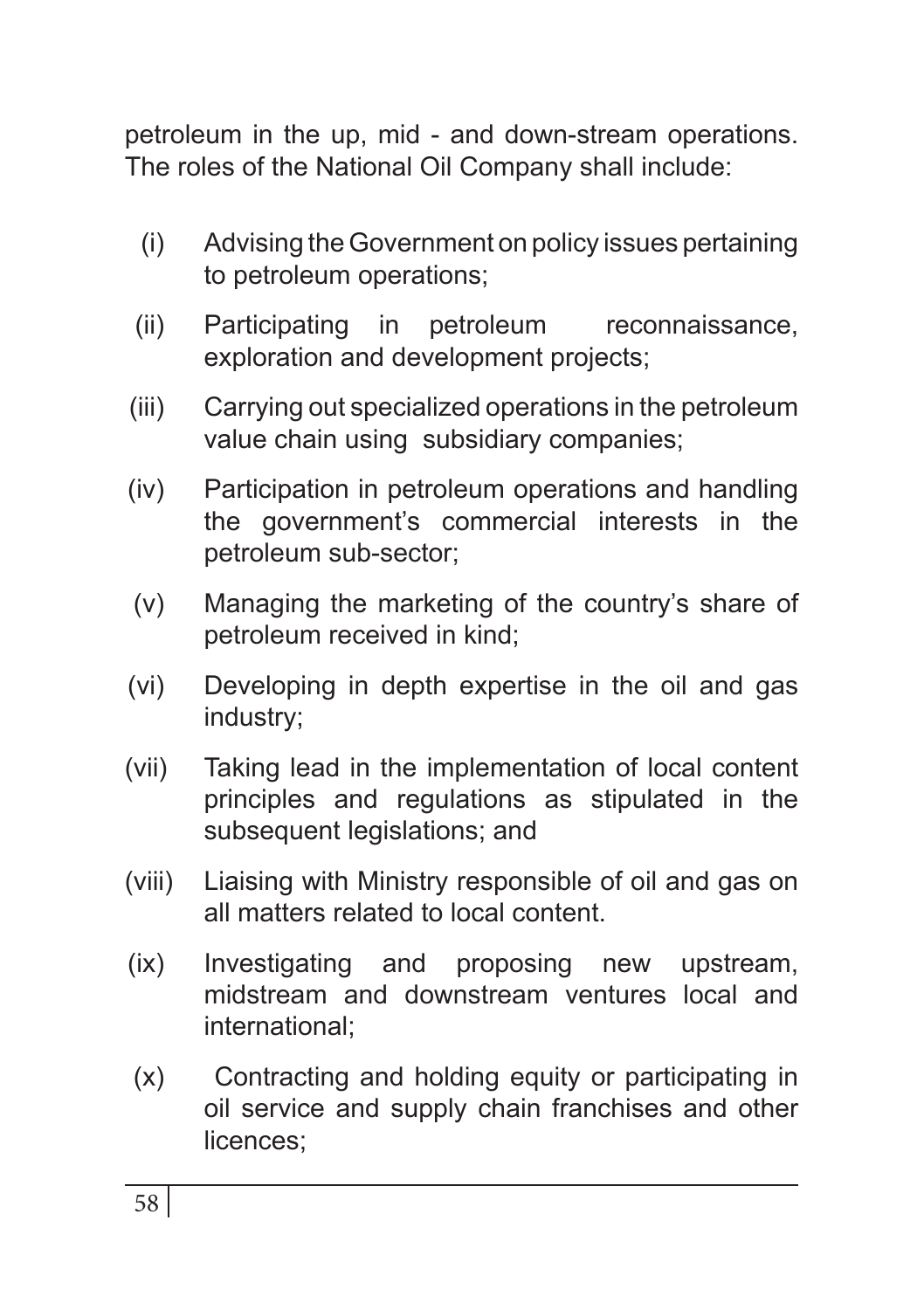- (xi) Performing any other petroleum operations and related functions; and
- (xii) Establishing and enabling an Aggregator who will develop, own and manage the major infrastructure for mid- and down-stream natural gas sector, including but not limited to the following:
	- a) The pipeline network from central gathering stations to wholesale distribution and end users;
	- b) The gas processing facilities and gas products; and
	- c) The central gathering stations either jointly with the producers or on its own.

#### **6.5 Tanzania Electric Supply Company Limited**

Tanzania Electric Supply Company Limited (TANESCO) is a state owned company responsible for generation, transmission and distribution of electricity. To improve governance, performance, financial and commercial viability of the power sector as well as service delivery of electricity services, the Government approved the Electricity Supply Industry Reform Strategy and Roadmap in June 2014.

# **6.6 Rural Energy Agency**

Rural Energy Agency (REA) is responsible for promoting access to modern energy services in the rural areas and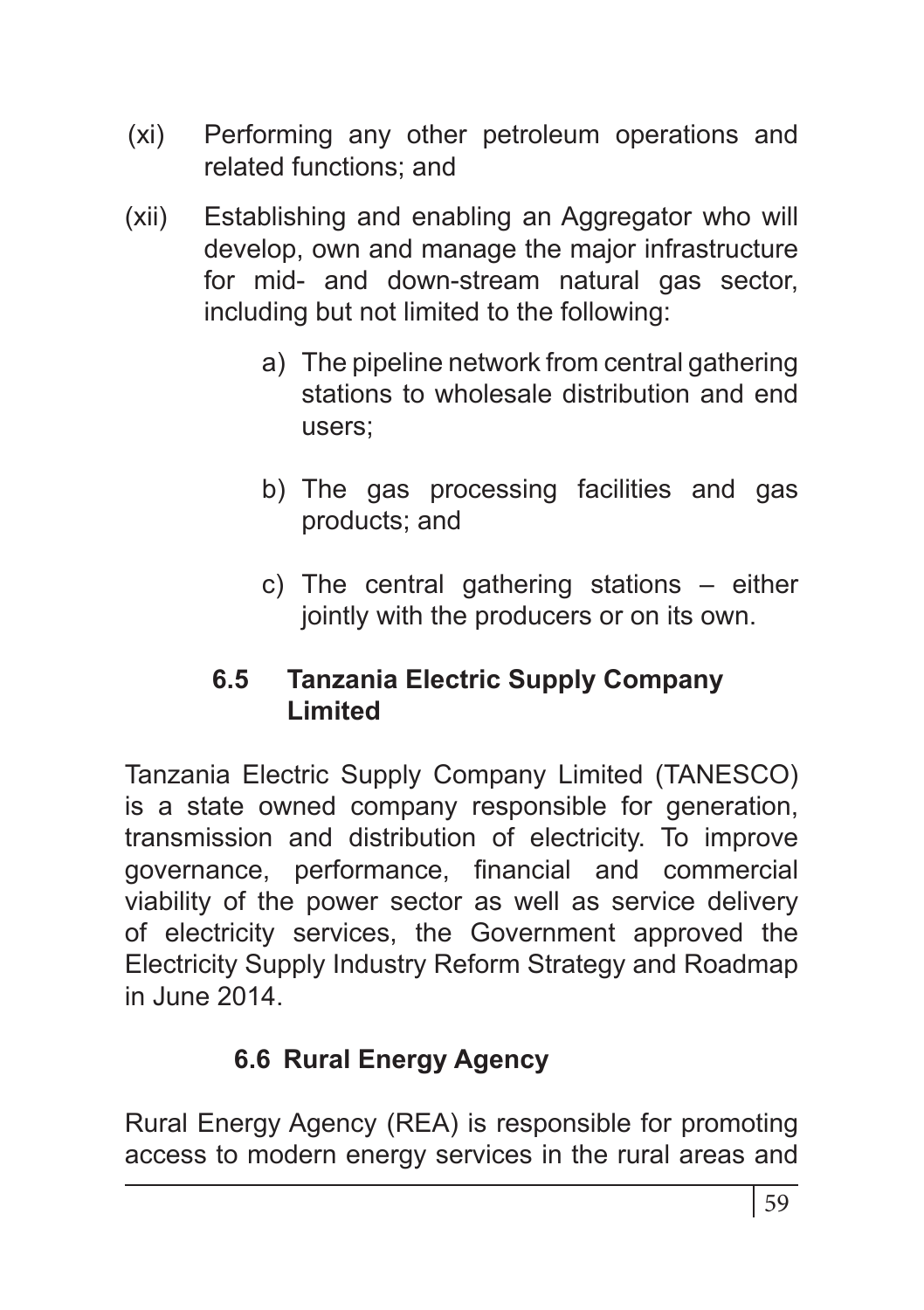mobilizing resources for such services. The Rural Energy Board (REB) is responsible for managing the Rural Energy Fund (REF).

# **6.7 Weights and Measures Agency**

This is an Agency responsible for calibrating and verification of measuring instruments used or intended to be used in the energy systems. It will support and coordinate use of accurate and reliable measurements in the energy sector including oil and gas operations.

# **6.8 Private Sector**

Private sector including Independent Power Producers (IPPs), Oil Marketing Companies (OMCs) and Oil and gas companies play important role in providing substantial capital investment and technologies needed in the Energy Sector. The Government will continue to work with the Private Sector to promote, build capacity and facilitate PPP projects or other arrangements in the Energy Sector. The private sector is expected to implement credible local content programmes.

# **6.9 Academic and Research Institutions**

Academic and Research Institutions are important for development of the Energy Sector. Development of the sector requires human resources with requisite knowledge and skills. In order to meet the sector demand, the Government has taken measures to introduce and strengthen training in relevant fields in the Energy Sector. The Government will work with these institutions to promote education, training and research in the Energy Sector and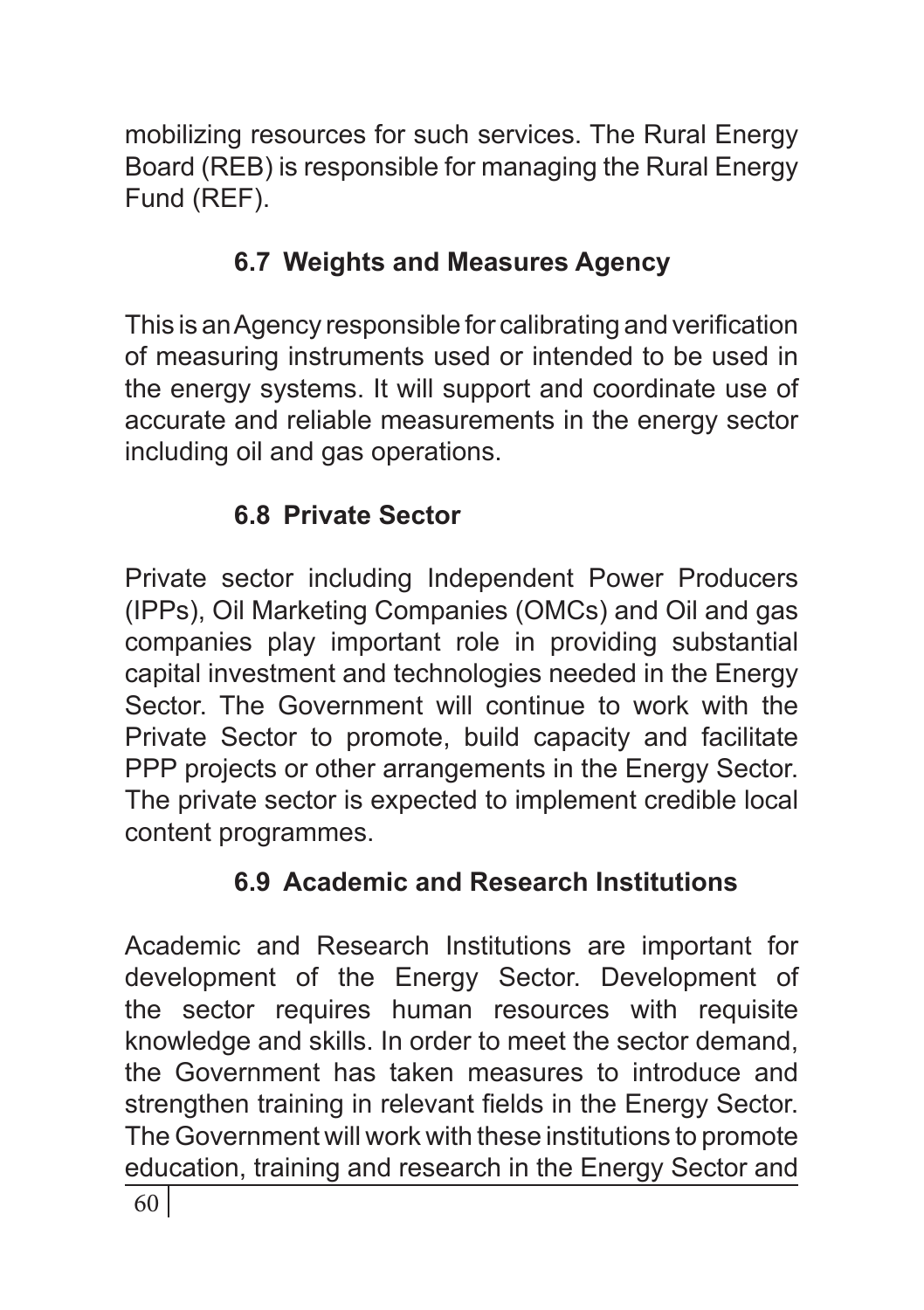promote recruitment and retention of the human resources required in the industry.

#### **6.10 NGOs and CSOs**

This Policy recognizes the role of NGOs and other civil society organisations in enhancing advocacy, mobilization and dialogue with communities, investors and the Government. The Government will collaborate with NGOs and Civil Societies in designing, monitoring and implementation of socio-economic programmes.

#### **6.11 Media**

The role of the media in providing balanced public information on the Energy Sector activities is important. In this regard, the media need to strengthen their capacity in understanding Energy Sector activities to ensure delivery of information accurately and timely. This will increase public awareness, enhance transparency and ensure accountability on Energy Sector.

#### **6.12 The Community**

Local communities have a big role to safeguard integrity of the infrastructure in the Energy Sector. While benefiting from the use of infrastructure, communities have the responsibility to maintain security and safety of such infrastructure for sustainability purposes.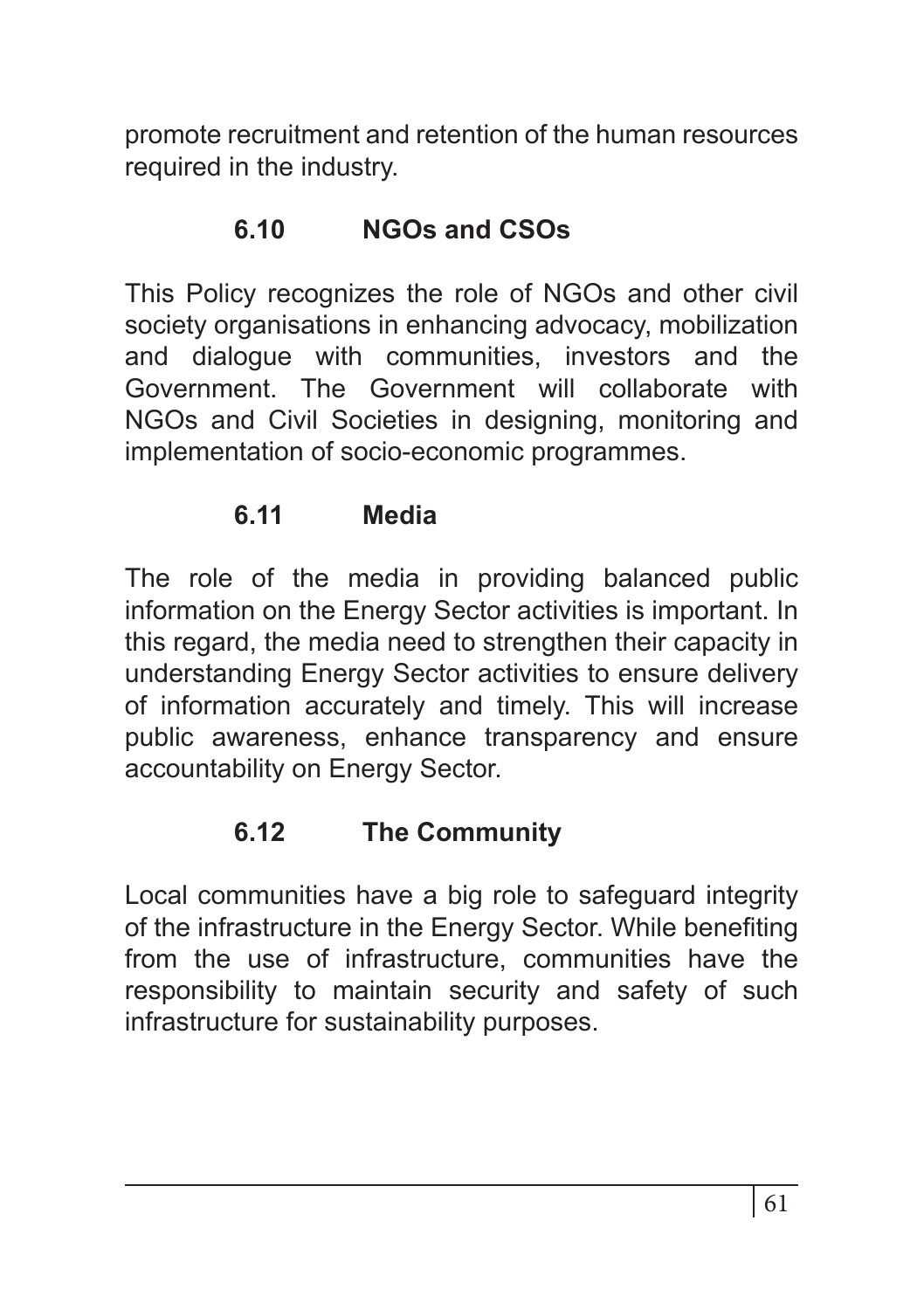# **7 MONITORING AND EVALUATION FRAMEWORK**

Effective implementation of the policy requires establishment of a robust Monitoring and Evaluation framework. The Framework provides a milestones and key performance indicators for each specific objectives of the Policy. The framework is a tool for tracking compliance with the policy implementation strategy. It supports the realization of intended outcomes and impact of the policy.

## **7.1 Institutional Arrangement for Monitoring and Evaluation Framework**

Framework for monitoring and evaluation covers reporting, supporting and coordination systems for policy implementation. The Ministry responsible for energy will coordinate, monitor and evaluate the implementation of the National Energy Policy. Consultations will be done with key stakeholders including MDAs (ministries responsible for finance, land, law, security and environment), LGAs, the Parliament, the Private Sector, Media, FBOs, CBOs, NGOs, OMCs, IOCs, CSOs and Development Partners.

# **7.2 Monitoring and Evaluation Indicators**

Main objective of monitoring and evaluation is to determine the relevance, effectiveness and impact of Policy on socioeconomic development. Key performance indicators will be developed to measure the implementation of the policy. The indicators will be reviewed periodically to adjust to emerging issues. Baseline data and information will be collected as a benchmark for tracking the implementation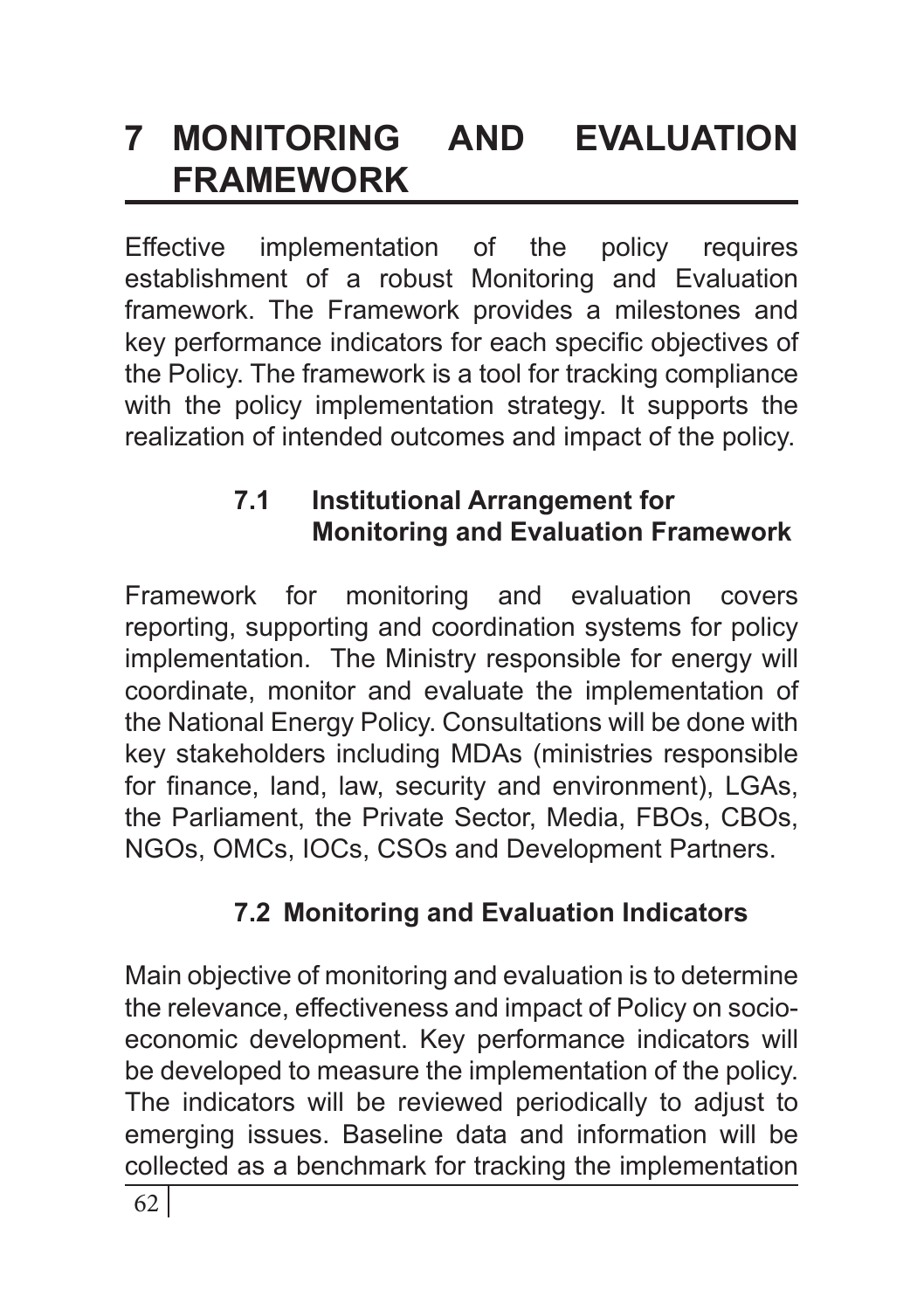of the Policy. Reporting on M&E will involve semi-annual and annual progress reports.

## **7.3 Monitoring and Evaluation Tools**

Tools for monitoring and evaluation of the Policy will base on the following:

- (i) Policy Implementation Strategy;
- (ii) Quarterly, Semi-Annually and Annual Progress and Performance Reports;
- (iii) Electricity Supply Industry Reform Strategy and Roadmap;
- (iv) Rural Energy Act, 2005;
- (v) Electricity Act, 2008;
- (vi) Petroleum Act, 2015
- (vii) Local Content Regulations;
- (viii) Model Production Sharing Agreement; and
- (ix) Petroleum Upstream Regulations.